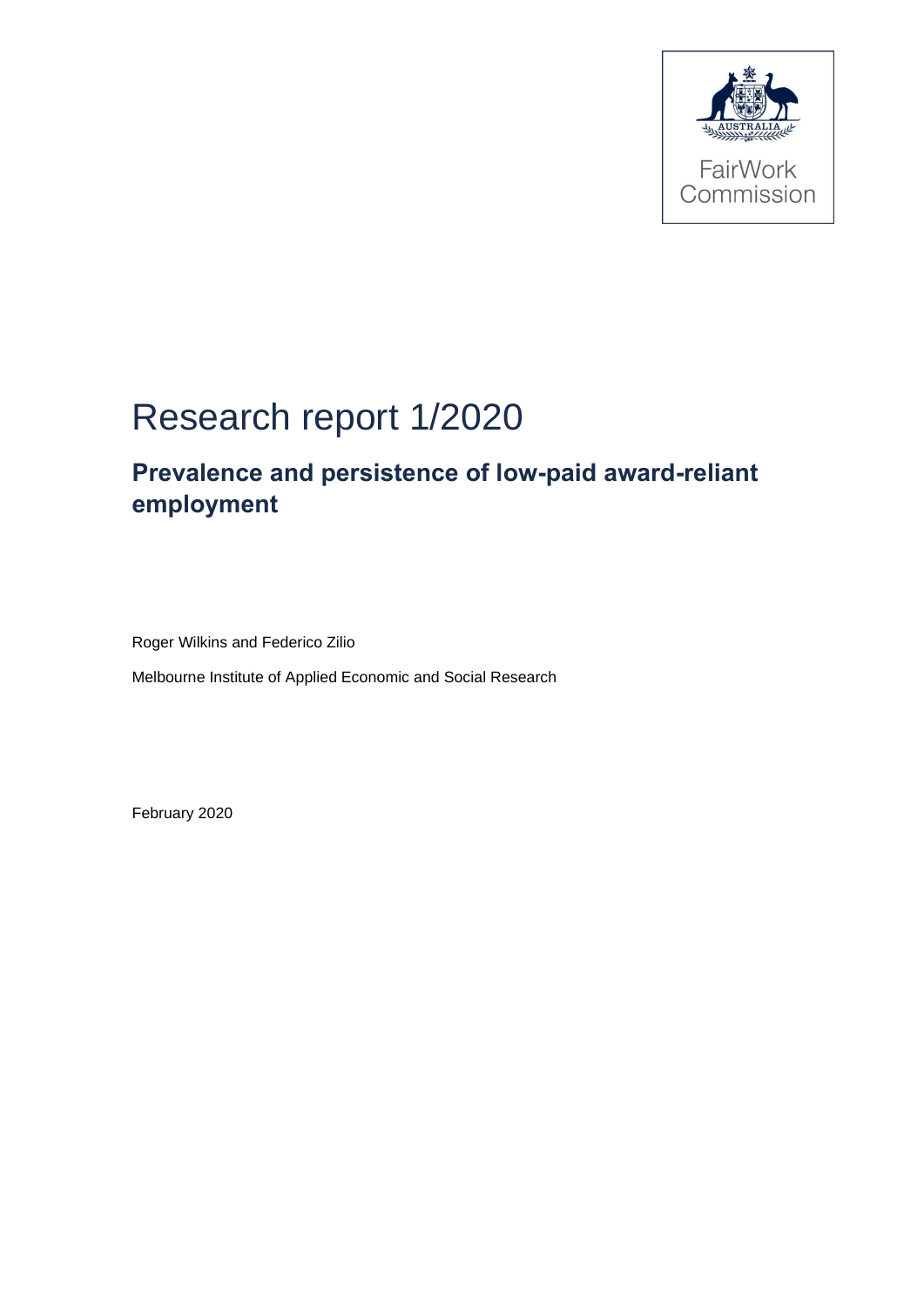The contents of this paper are the responsibility of the author and the research has been conducted without the involvement of members of the Fair Work Commission.

#### ISBN 978-0-6482759-9-2

#### © Commonwealth of Australia 2020

This work is copyright. You may download, display, print and reproduce this material in unaltered form only for your personal, non-commercial use or use within your organisation, or for any other use permitted under the *Copyright Act 1968*. Content from this document must be attributed as "© Commonwealth of Australia (Fair Work Commission) 2020". All other rights are reserved. Requests and inquiries concerning reproduction and rights should be directed to enquiries@fwc.gov.au. To the extent that copyright subsists in a third party, permission will be required from the third party to reuse the material.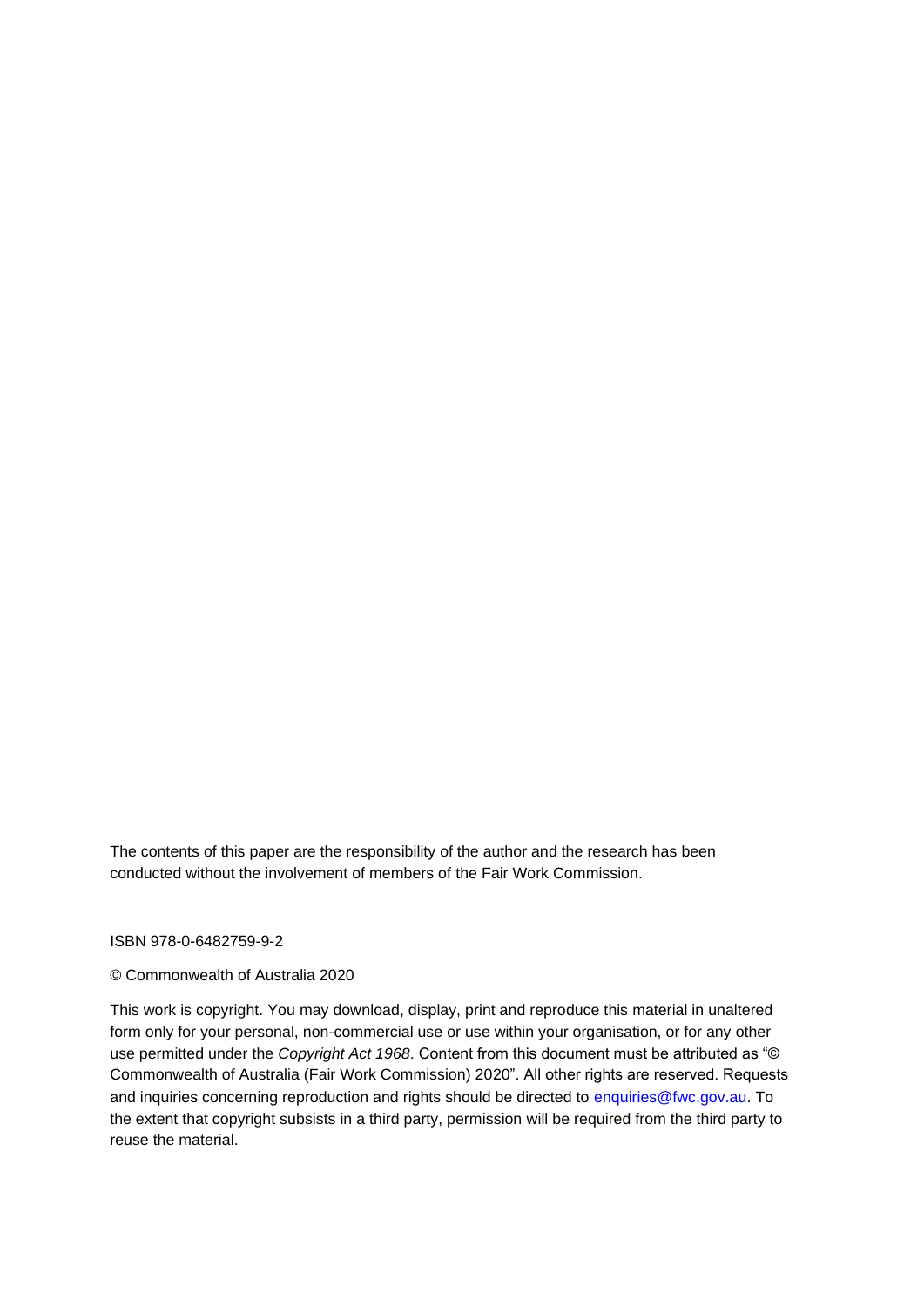All research undertaken or commissioned by the Fair Work Commission for the Annual Wage Review 2019–20 has been agreed by the Minimum Wages Research Group (MWRG). The MWRG comprises a Chair from the Fair Work Commission, and representatives nominated by:

- Australian Chamber of Commerce and Industry (ACCI);
- Australian Industry Group (Ai Group);
- Australian Council of Social Service (ACOSS);
- Australian Council of Trade Unions (ACTU);
- Australian Government; and
- State and territory governments.

An appropriate reference for this report is:

Wilkins R & Zilio F (2020), *Prevalence and persistence of low-paid award-reliant employment*, Melbourne Institute of Applied Economic and Social Research, Fair Work Commission Research Report 1/2020, February.

A draft of this report was also workshopped with the MWRG prior to finalisation. The authors would like to thank the MWRG and staff from the Fair Work Commission for comments.

The contents of this report, however, remain the responsibility of the authors and the research has been conducted without the involvement of members of the Fair Work Commission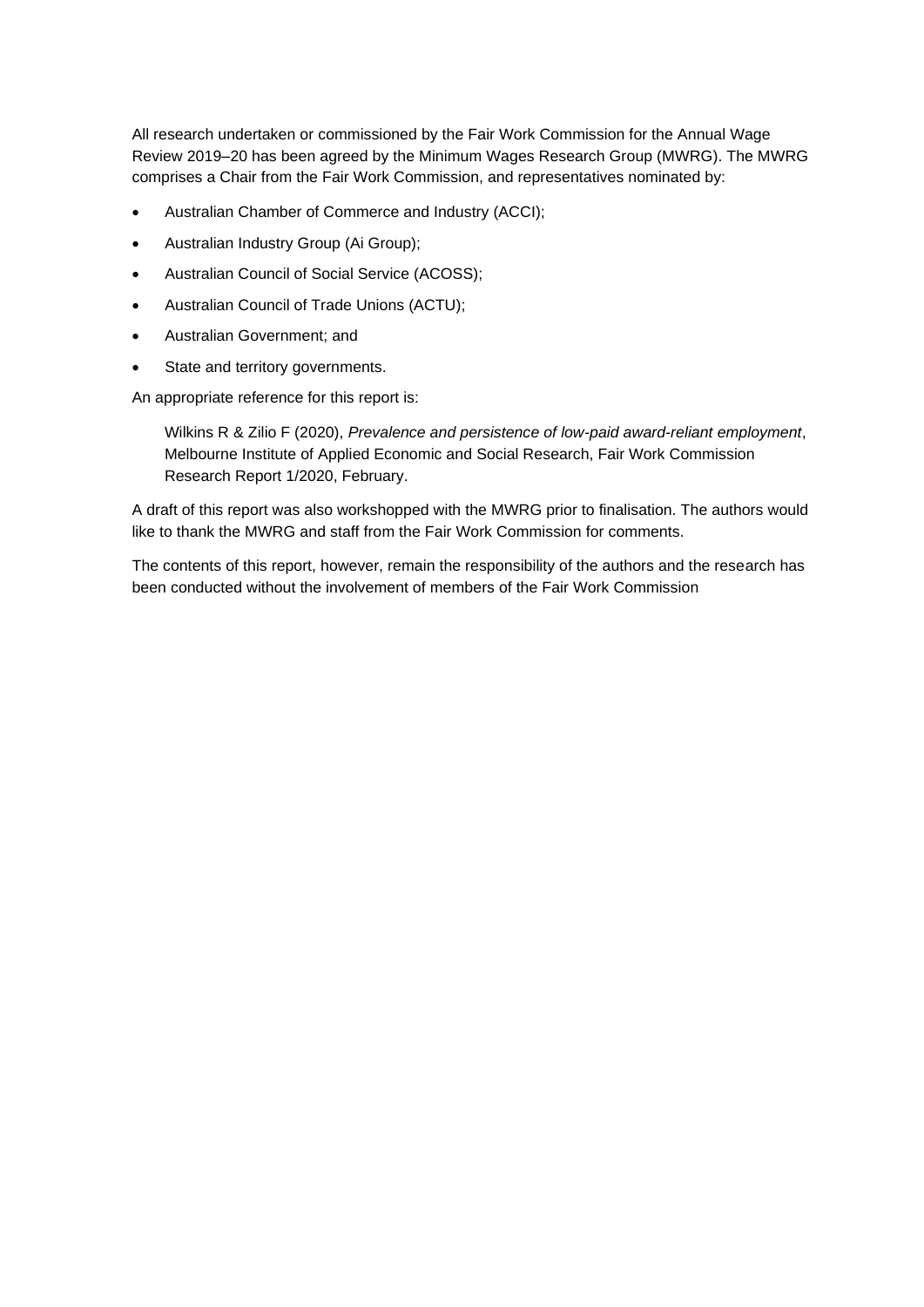## **Table of contents**

| 1            |                                                                             |       |                                                                               |  |  |  |
|--------------|-----------------------------------------------------------------------------|-------|-------------------------------------------------------------------------------|--|--|--|
| $\mathbf{2}$ |                                                                             |       |                                                                               |  |  |  |
|              | 2.1                                                                         |       |                                                                               |  |  |  |
|              |                                                                             |       |                                                                               |  |  |  |
| 3            |                                                                             |       |                                                                               |  |  |  |
|              | 3.1                                                                         |       |                                                                               |  |  |  |
|              |                                                                             |       |                                                                               |  |  |  |
|              |                                                                             | 3.2.1 |                                                                               |  |  |  |
|              |                                                                             | 3.2.2 |                                                                               |  |  |  |
|              |                                                                             | 3.2.3 |                                                                               |  |  |  |
|              |                                                                             | 3.2.4 |                                                                               |  |  |  |
| 4            | Persistence of low-paid employment and transitions from the low-paid award- |       |                                                                               |  |  |  |
|              |                                                                             |       |                                                                               |  |  |  |
| 5            |                                                                             |       | Transitions to higher-paid employment by low-paid award-reliant employees. 33 |  |  |  |
|              | 5.1                                                                         |       |                                                                               |  |  |  |
|              | 5.2                                                                         |       |                                                                               |  |  |  |
|              |                                                                             | 5.2.1 |                                                                               |  |  |  |
| 6            |                                                                             |       |                                                                               |  |  |  |
|              |                                                                             |       |                                                                               |  |  |  |
|              |                                                                             |       |                                                                               |  |  |  |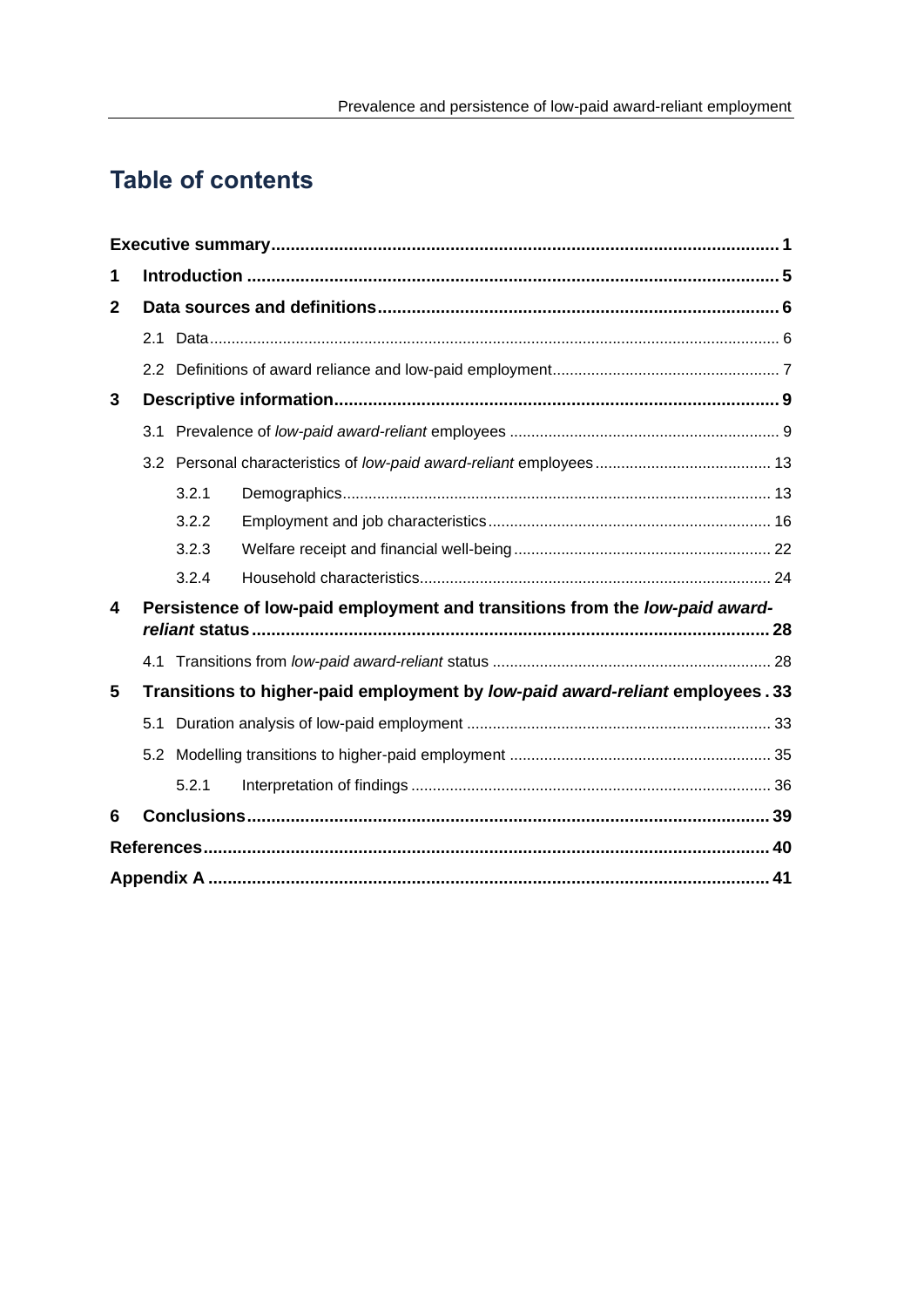## List of Tables

| Table 2: Age distributions of low-paid employees, award-reliant employees and low-paid award-<br>reliant employees, 2017 and 2018 (pooled)—Employees aged 21 and over (%)  11                  |
|------------------------------------------------------------------------------------------------------------------------------------------------------------------------------------------------|
| Table 3: Prevalence of low-paid employees, award-reliant employees and low-paid award-reliant<br>employees, by sex, 2017 and 2018 (pooled)—Employees aged 21 and over (%) 11                   |
| Table 4: Prevalence of low-paid award-reliant employees among the award-reliant and among the                                                                                                  |
| Table 5: Prevalence of low-paid award-reliant employees among the award-reliant and among the<br>low-paid, by age group, 2017 and 2018 (pooled)—Employees aged 21 and over (%)  13             |
| Table 6: Prevalence of low-paid award-reliant employees among the award-reliant and among the<br>low-paid, by sex, 2017 and 2018 (pooled)—Employees aged 21 and over (%) 13                    |
| Table 7: Demographic characteristics of low-paid award-reliant employees, low-paid non-award<br>employees, higher-paid award reliant employees and higher-paid non-award employees, 2017 and   |
| Table 8: Employment and job characteristics of low-paid award-reliant employees, low-paid non-<br>award employees, higher-paid award reliant employees and higher-paid non-award employees,    |
| Table 9: Welfare receipt and financial well-being of low-paid award-reliant employees, low-paid<br>non-award employees, higher-paid award reliant employees and higher-paid non-award          |
| Table 10: Household and family characteristics of low-paid award-reliant employees, low-paid non-<br>award employees, higher-paid award reliant employees and higher-paid non-award employees, |
| Table 11: Transition probabilities from low-paid award-reliant employment, 2008-2018-                                                                                                          |
| Table 12: Personal characteristics by one-year transition type—Employees initially in the low-paid                                                                                             |
| Table 13: Household characteristics by one-year transition type—Employees initially in the low-                                                                                                |
|                                                                                                                                                                                                |
| Table 15: Complimentary log-log model of exits from low-paid employment, 2008-2018-                                                                                                            |
| Table A.1: Age distributions of low-paid employees, award-reliant employees and low-paid award-<br>reliant employees, 2017 and 2018 (pooled)—Employees aged 15 and over (%)  41                |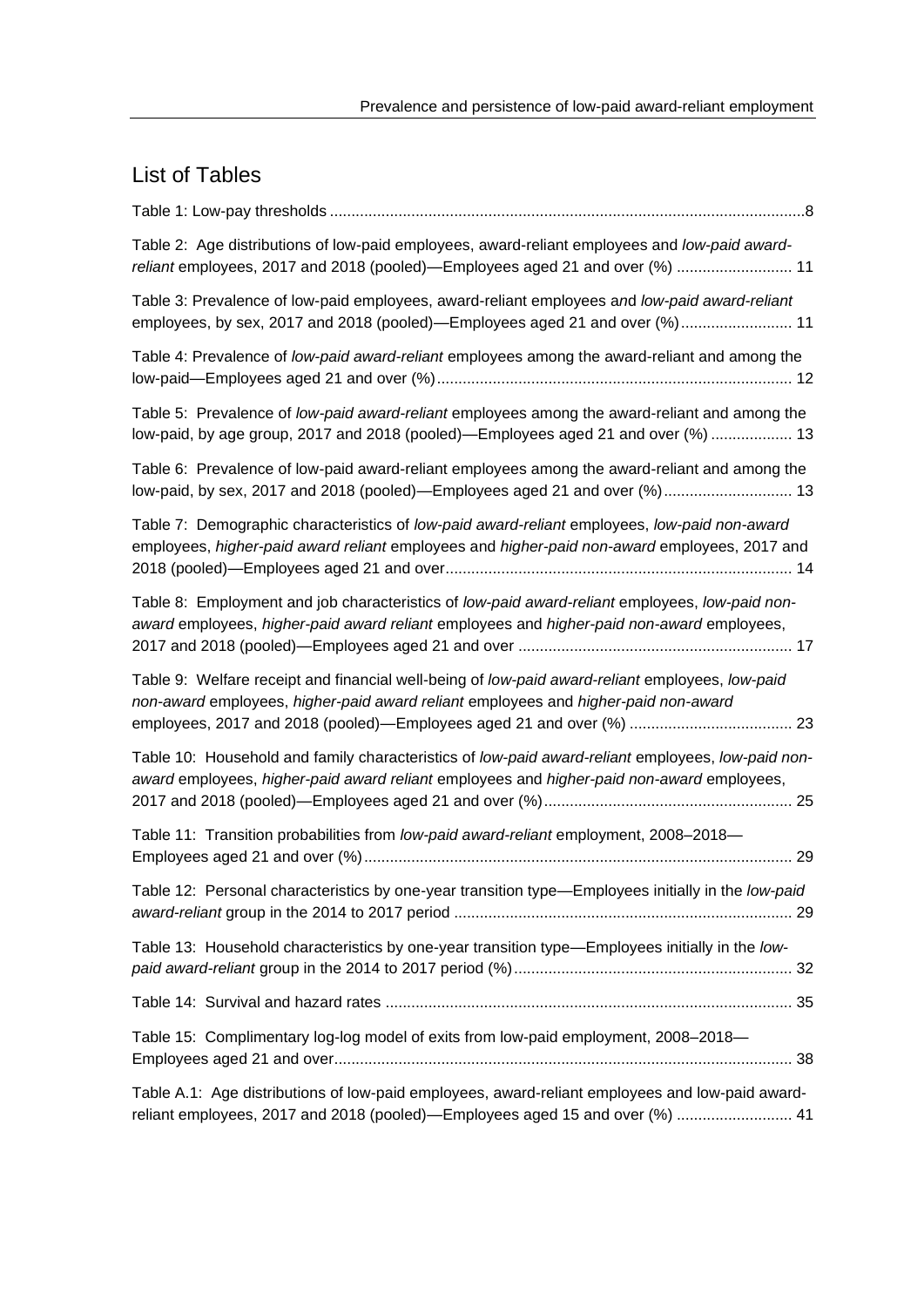## List of Figures

| Figure 1: Prevalence of low-paid, award-reliant and low-paid award-reliant employees among all |  |
|------------------------------------------------------------------------------------------------|--|
|                                                                                                |  |
|                                                                                                |  |
|                                                                                                |  |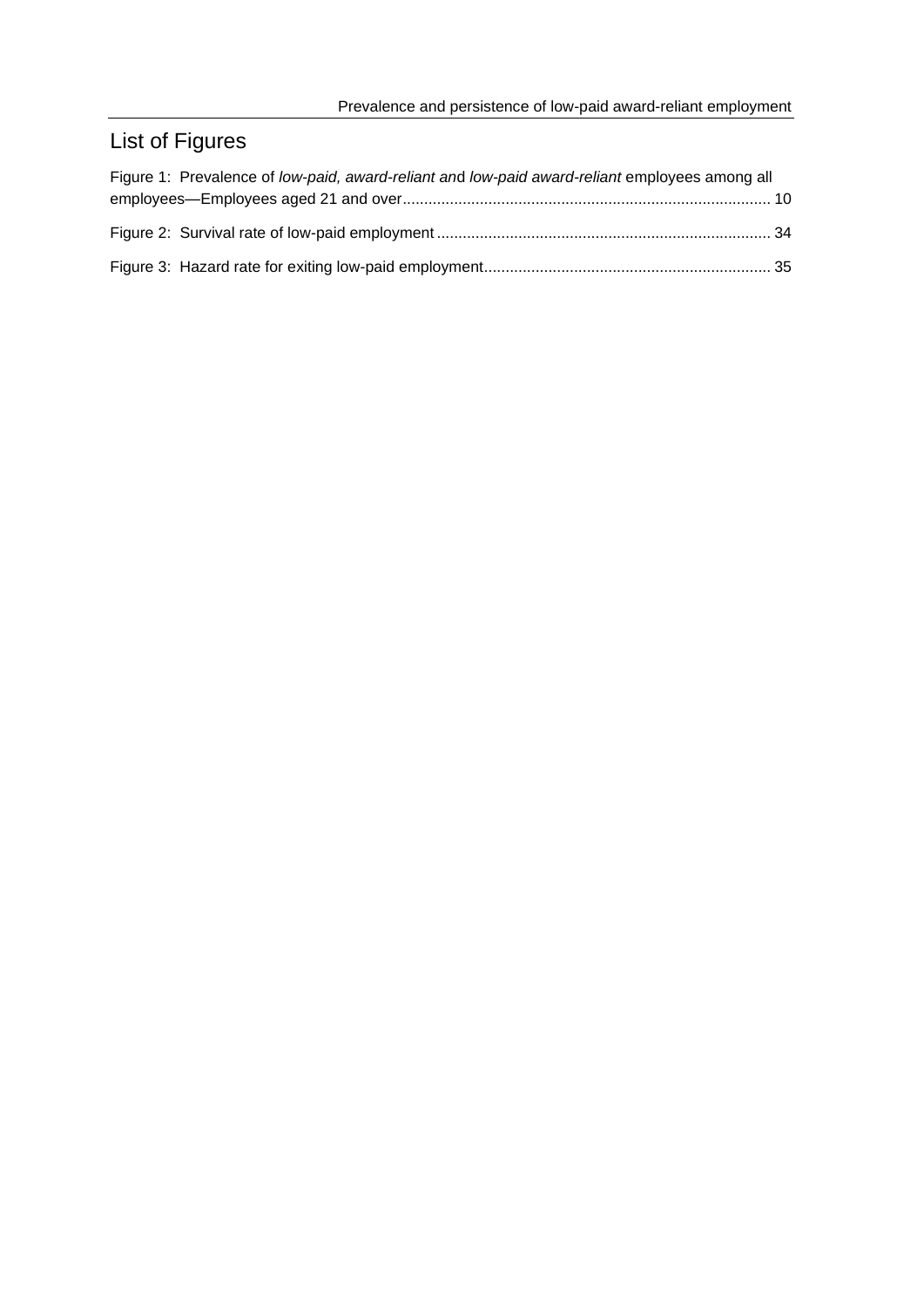## Executive summary

According to the Annual Wage Review 2018–19,<sup>1</sup> data from the Household, Income and Labour Dynamics in Australia (HILDA) Survey showed that in 2017 the pay of 26.4 per cent of Australian employees was set by an award.<sup>2</sup> While award wages are minimum wages, not all award-reliant employees are considered to be low paid. This is because there is considerable variation in award wages across industries and occupations. It is therefore important to understand the extent to which being paid at the award rate generates low-paid employment—that is, the extent to which awardreliant employees tend to be on lower-level award rates of pay.

The Fair Work Commission has commissioned the Melbourne Institute of Applied Economic and Social Research to produce a report that improves our understanding of the employees who are both low paid and award reliant by analysing their characteristics in comparison with the other employees and studying the persistence of low-paid employment. To this end, the report examines four questions:

- 1. What is the proportion of low-paid award-reliant employees:
	- a. among all award-reliant employees; and
	- b. among all low-paid employees?
- 2. What are the individual and household characteristics of low-paid award-reliant employees and how do they compare with other (higher-paid) award-reliant employees and other (nonaward-reliant) low-paid employees?
- 3. How long do low-paid award-reliant employees remain low paid?
- 4. What is the propensity for an individual to move to a higher-paid job? Does this vary with household circumstances?

The analysis of this report uses data from the HILDA Survey spanning the period 2008 to 2018 (corresponding to Waves 8 to 18). We focus on employees aged 21 years and over. To identify employees who are low paid and award reliant, we need to define award reliance and low pay. The definition of award reliance is recovered from a question that asks employees how their pay is set. One of the response options is 'paid exactly the award rate' and employees selecting this response option are defined to be award reliant. For the low-pay threshold, we follow Broadway and Wilkins (2015) by setting it at two-thirds of the median hourly earnings of employees aged 21 and over.

In this report we first compare *low-paid award-reliant* employees with *all award-reliant* employees and with *all low-paid* employees. We then compare *low-paid award-reliant* employees with three other groups: *higher-paid award-reliant* employees; *low-paid non-award* employees*;* and *higher-paid* non-*award* employees.

<sup>1</sup> Fair Work Commission, *Information Note—Characteristics of award-reliant employees*, additional material for the Annual Wage Review 2018–19.

 $<sup>2</sup>$  HILDA Survey estimates of award reliance are somewhat higher than obtained by the Australian Bureau of Statistics in its</sup> Survey of Employee Earnings and Hours (an employer survey). For example, the 2018 ABS survey shows that 21.8 per cent of employees were paid exactly the award rate, which is lower than the 26.7 per cent HILDA Survey estimate reported in the 2018-19 annual wage review. Wilkins and Wooden (2011) show that the divergence largely stems from employees in the public sector in the HILDA Survey reporting they are paid the award rate. Most public sector employees are in fact covered by collective agreements, although the ABS (2019) has acknowledged ambiguity arises in some cases, particularly for state government employees with pay set under a state-based industrial relations system. In the analysis of the HILDA Survey data undertaken in this report, all public sector workers are classified as *not* award reliant.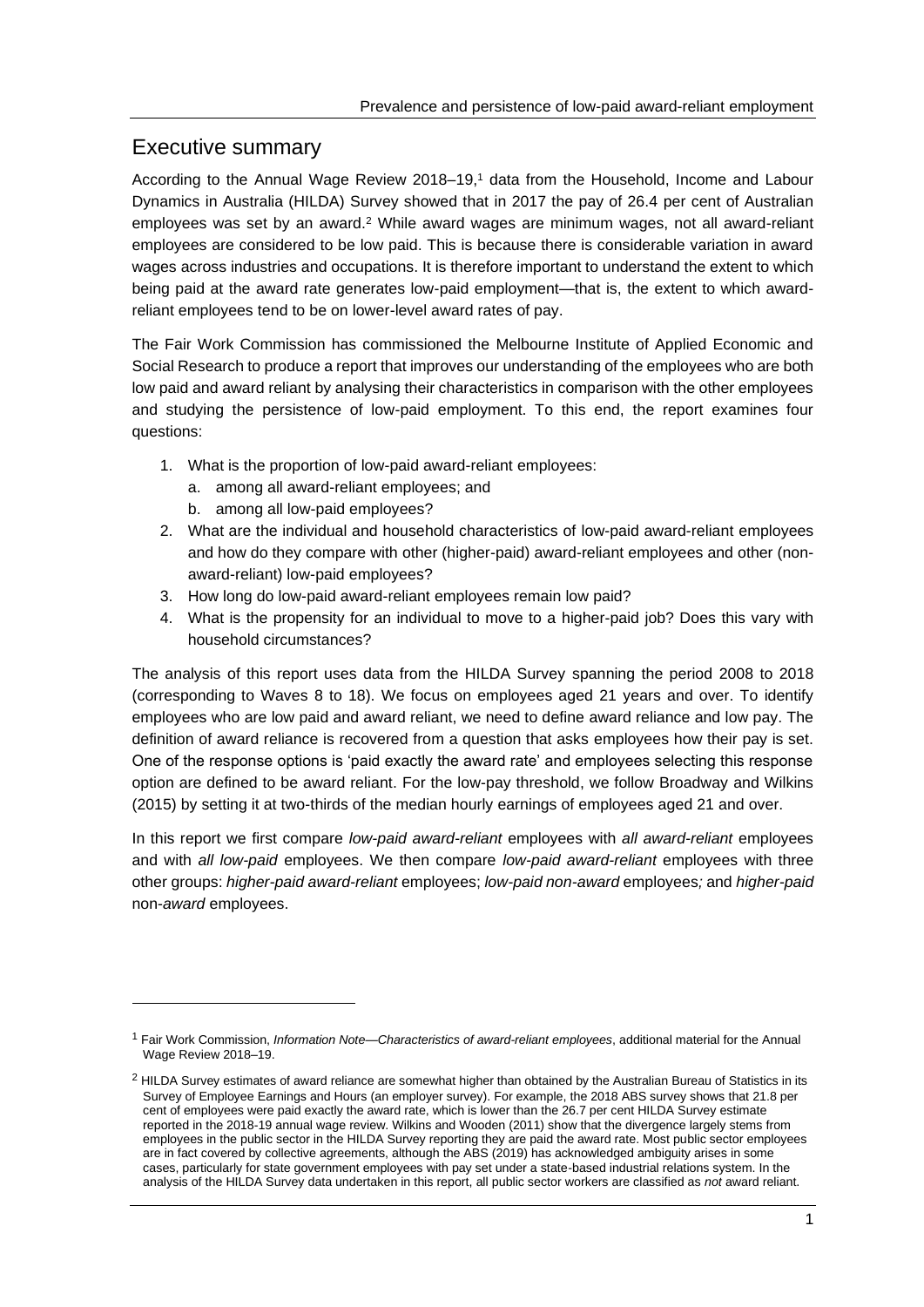#### **Descriptive information on** *low-paid award-reliant* **employees**

In 2018, the prevalence of *low-paid award-reliant* employment among all adult employees (aged 21 and over) was 5.9 per cent. In the same year, the prevalence of all low-paid employment among adult employees was 14.2 per cent, and the prevalence of all award-reliant employment among all adult employees was 16.2 per cent.

Over the 2008 to 2018 period, there has been a slight trend decline in *low-paid award-reliant* employment. As a point of comparison, the prevalence of *low-paid award-reliant* employment in 2009 was 7.5 per cent. *Low-paid award-reliant* employees are mostly concentrated among young employees: 29.1 per cent of *low-paid award-reliant* employees are aged 21 to 25 compared to 23.7 per cent of all award-reliant employees and 29.7 per cent of all low-paid employees; and 58.9 per cent of *low-paid award-reliant* employees are aged 35 or under. *Low-paid award-reliant* employees are more likely to be women (55.2 per cent). This is around the same as the proportion of all *lowpaid* employees who are women (54.1 per cent), but lower than for all award-reliant employees (57.4 per cent). In 2018, the prevalence of *low-paid award-reliant* employment among award-reliant employees was 36.0 per cent, while it was 41.1 per cent among low-paid employees.

When we examine demographics, employment and job characteristics, welfare receipt, financial situation, and household characteristics, we compare *low-paid award-reliant* employees with *higherpaid award-reliant* employees, *low-paid non-award* employees, and *higher-paid non-award* employees.

Although there are differences in many characteristics, the profile of *low-paid award-reliant* employees is more similar to that of *low-paid non-award* employees than that of *higher-paid awardreliant* employees. Significant differences are observable between *higher-paid non-award* employees and the other three groups of employees. The average age of *low-paid award-reliant* employees is 36.0 years, close to the average age of *low-paid non-award* employees (36.6 years) and younger than the average age of *higher-paid award-reliant* employees (39.7 years).

Most *low-paid award-reliant* employees are concentrated at the bottom of the educational attainment distribution, with 19.7 per cent of them have completed at most Year 11 or below. 37.9 per cent of *low-paid award-reliant* employees have never been married or in a de facto relationship. This is close to the proportion of *low-paid non-award* employees (38.5 per cent) and higher than the proportion of *higher-paid award-reliant* employees (30.0 per cent). 55.9 per cent of *low-paid award-reliant* employees are legally married or in a de facto relationship. This proportion is similar to the proportions for *low-paid non-award* and *higher-paid award-reliant* employees, but much lower than found for *higher-paid non-award* employees.

*Low-paid award-reliant* employees are more likely to be in part-time jobs (58.0 per cent), in casual employment (66.5 per cent) and employed by a temporary agency (3.7 per cent), all characteristics of non-standard employment. The shares of *low-paid non-award* employees who work in part-time jobs or in casual employment are lower than those for *low-paid award-reliant* employees, but closer than those of *higher-paid award-reliant* employees.

On average, *low-paid award-reliant* employees work 28.9 hours a week (in the main job), which is less than *low-paid non-award* and *higher-paid award-reliant* employees, who average around 32 hours a week. Few *low-paid award-reliant* employees are members of a trade union (5.9 per cent), have flexible working arrangements (only 5.3 per cent of them work some of the usual hours at home) or have attended training activities (15.2 per cent). They mainly work in small or medium businesses (74.8 per cent work for a business with fewer than 50 employees) and have a lower average tenure with the current employer (3.5 years) and in the current occupation (5.1 years) than the other three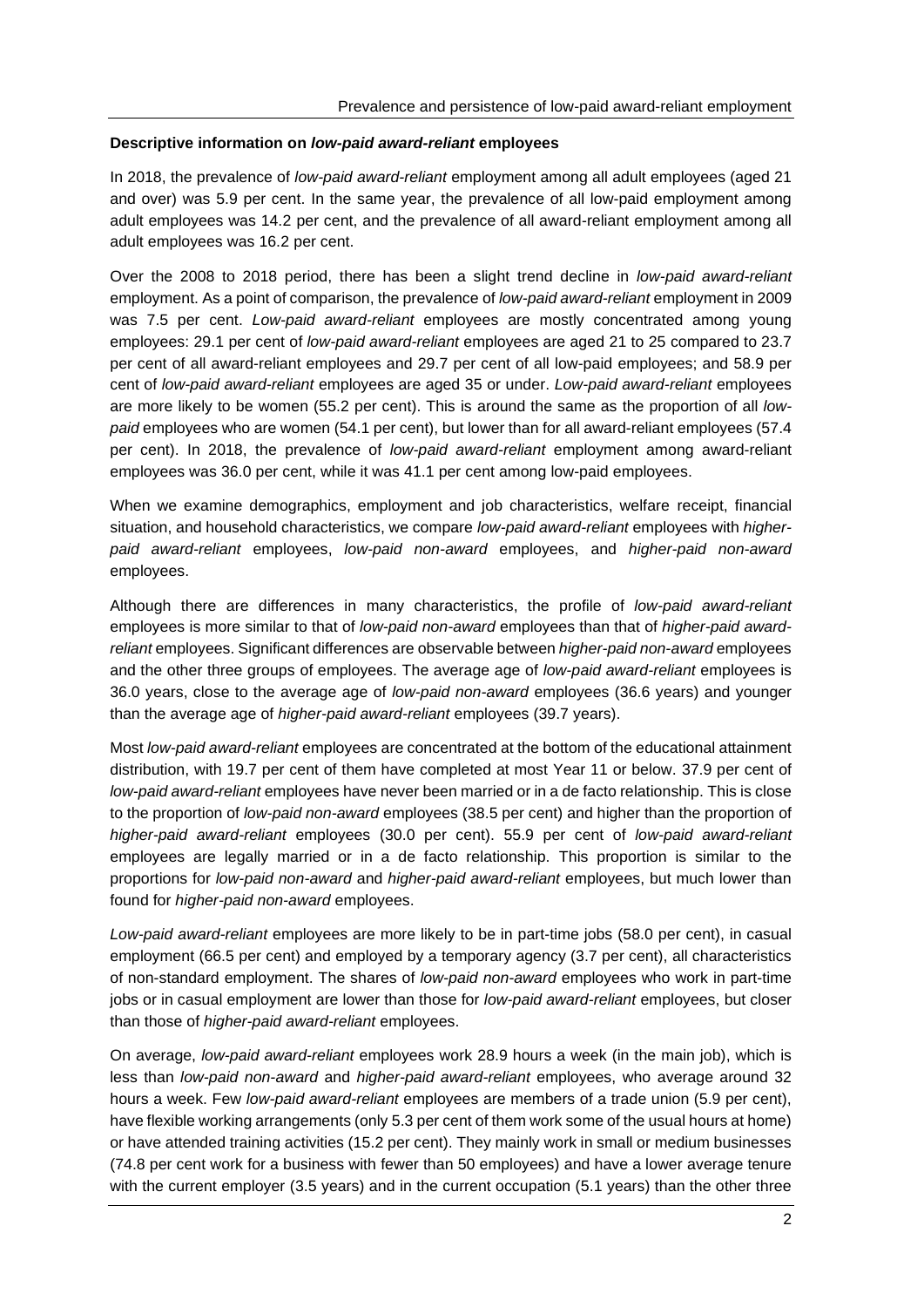groups. *Low-paid award-reliant* employees are concentrated in the Retail trade (18.4 per cent) and Accommodation and food services (20.2 per cent) industries. Many *low-paid award-reliant* employees are Sales workers (15.9 per cent), Labourers (24.6 per cent) and Community and personal service workers (19.9 per cent).

*Low-paid award-reliant* employees have the highest proportion of the four groups of employees who are in receipt of government benefits (16.0 per cent), although they are similar to *low-paid non-award* employees and *higher-paid award-reliant* employees on measures of financial prosperity and financial stress.

The distributions of household structure and relationship in the household of *low-paid award-reliant* employees and *low-paid non-award* employees are similar. Compared to *higher-paid award-reliant* employees, a higher proportion of *low-paid award-reliant* employees live in 'Couple with only nondependent children' (14.2 per cent), 'Couple with no children' (22.7 per cent) and 'Couple with one dependent child' (14.4 per cent) households. Combining this with information on the employee's relationship in the household, we find that *low-paid award-reliant* employees are more likely to be either young employees who live in couples with few (if any) children, or non-dependent children who still live with their parents. 55.5 per cent of *low-paid award-reliant* employees live with a partner and the average number of dependent children is the lowest among the four employee groups. Most of the *low-paid award-reliant* are secondary earners (57.2 per cent).

#### **Persistence of low-employment and transitions from the** *low-paid award-reliant* **status**

Taking *low-paid award-reliant* employees in each year over the period 2014 to 2017 and observing their circumstances one year later, we find that 37.3 per cent remain *low-paid award-reliant* employees and 17.5 per cent become *low-paid non-award* employees*.* In addition, 13.6 per cent of *low-paid award-reliant* employees become non-employed (unemployed or out of the labour force altogether) and only 31.6 per cent move to the higher-paid status (with 16.4 per cent *higher-paid award-reliant* and 15.2 per cent are *higher-paid non-award*).

The *low-paid award-reliant* employees found, one year later, to be still in that state or non-employed are, on average, older than other *low-paid award-reliant* employees. Further, *low-paid award-reliant* employees who one year later remain in low-paid employment (whether award reliant or not) are more likely to be lower-educated (Year 11 or below) than those who move to the higher-paid status.

*Low-paid award-reliant* employees who remain in that state are more likely to live in 'Couple with dependent children' households and they are more likely to be a parent living with dependent children. They are also more likely to be secondary earners than those who move to the higher-paid status.

#### **Transitions to higher-paid employment by** *low-paid award-reliant* **employees**

We estimate the duration of low-paid employment among *low-paid award-reliant* employees and examine how individual and household characteristics affect the probabilities of transitioning to higher-paid employment. We apply duration analysis techniques and estimate the survivor function and the hazard rate function of low-paid employment.<sup>3</sup> The probability of moving to higher-paid employment conditional on remaining in low-paid employment until that time (hazard rate) declines with time at risk. The probability of remaining in low-paid employment (survivor function) is 60.9 per

 $3$  Low-paid employment spells also include periods of unemployment/exit from labour force until the employee leaves to higher-paid employment. See Sections 5 for more details.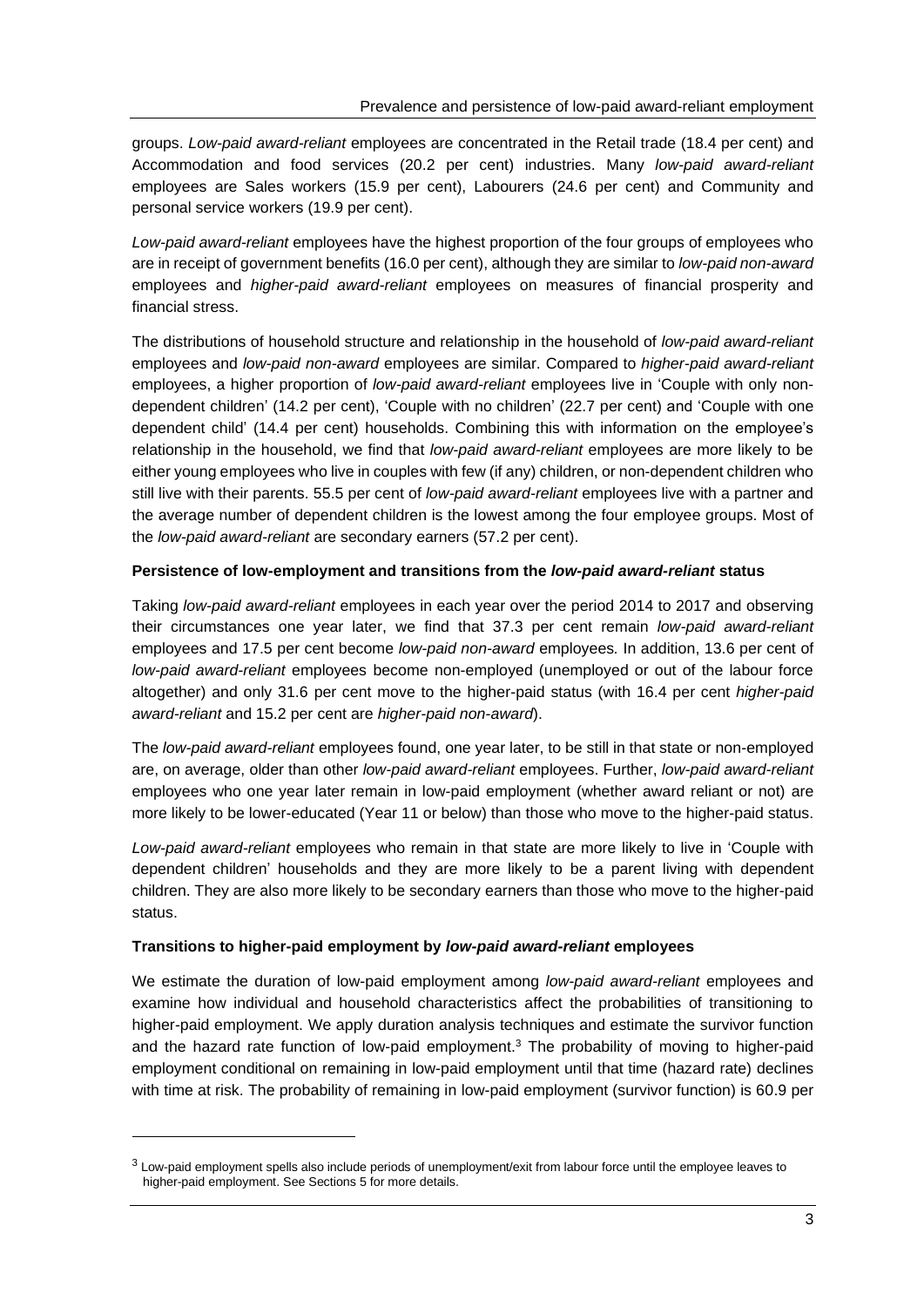cent after the first year that employees enter the *low-paid award-reliant* status, 32.2 per cent after three years and 20.6 per cent after five years.

Age is found to have a 'hump' shape relationship with the hazard rate, with the probability of leaving low-paid employment peaking in the 36 to 40 age-range. The higher is educational attainment, the higher is the probability of leaving low-paid employment. Employees who are married or in a de-facto relationship are more likely to exit low-paid employment than those who have never married. Welfare receipt and long-term health conditions that limit the ability to work have a negative impact on hazard rates. Being the main earner in the household increases the probability of moving to higher-paid employment compared to being a sole earner, while being the secondary earner decreases this probability. Finally, we find evidence of negative duration dependence of low-paid employment, meaning that the longer employees remain in low-paid employment, the less likely they are to leave low-paid employment.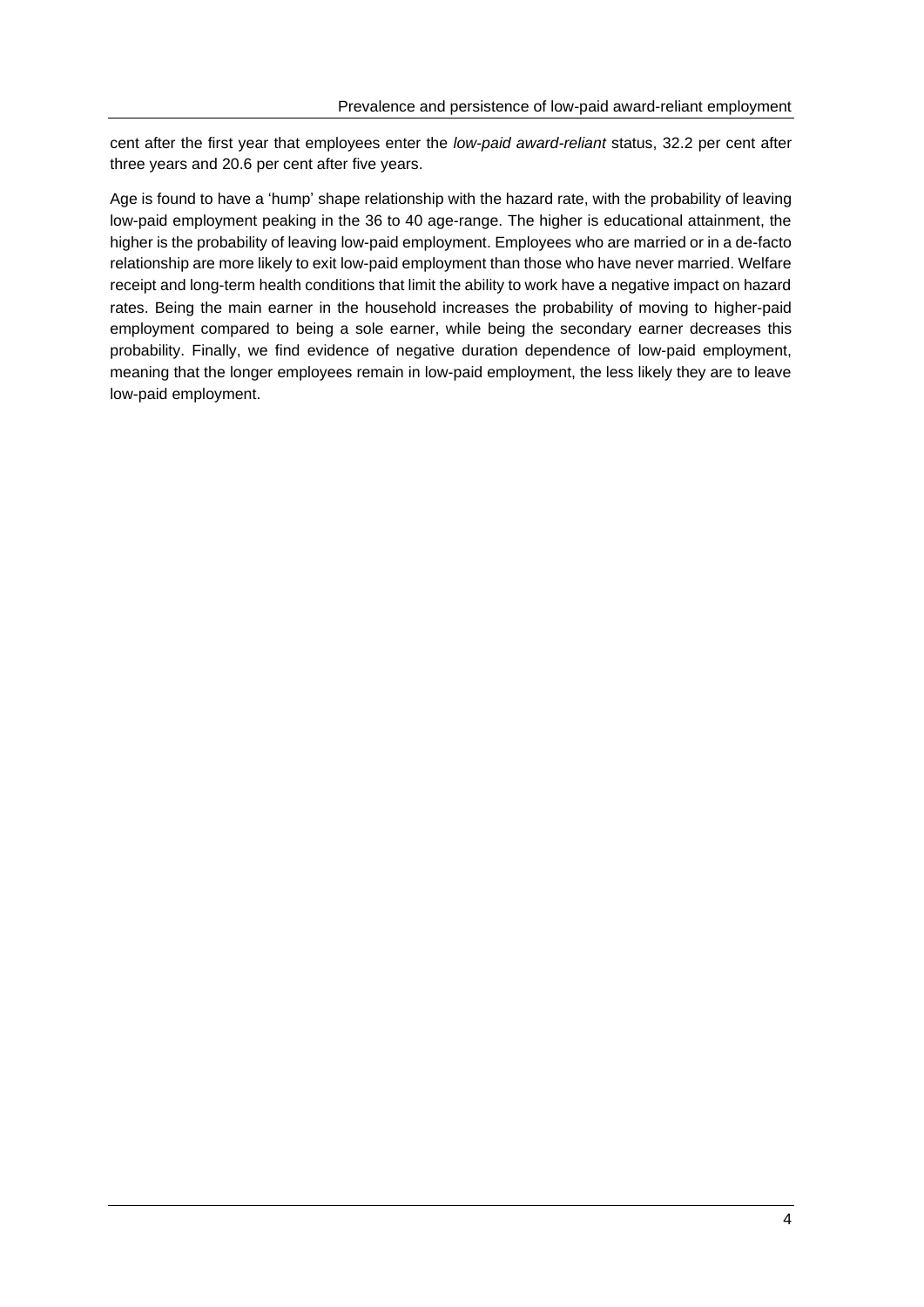## 1 Introduction

The Australian labour market is characterised by a substantial proportion of employees who are paid at the award rate. Award-reliant employees are not necessarily in low-paid employment. This is because there is considerable variation in award wages across industries and occupations. It is therefore important to understand the extent to which being paid at the award rate generates lowpaid employment—that is, the extent to which award-reliant employees tend to be on lower-level award rates of pay, and whether the characteristics of these employees differ from those of other employees.

The Fair Work Commission has commissioned the Melbourne Institute of Applied Economic and Social Research to provide a report that improves our understanding of employees who are both award reliant and low paid. To this end, the report examines four questions:

- 1. What is the proportion of low-paid award-reliant employees…
	- a. among all award-reliant employees; and
	- b. among all low-paid employees?
- 2. What are the individual and household characteristics of low-paid award-reliant employees and how do they compare with other (higher-paid) award-reliant employees and other (non-award-reliant) low-paid employees?
- 3. How long do low-paid award-reliant employees remain low paid?
- 4. What is the propensity for an individual to move to a higher-paid job? Does this vary with individual and household circumstances?

The analysis of this report uses data from the Household, Income and Labour Dynamics in Australia (HILDA) Survey. Since the focus is on low-paid award-reliant employees and information on award reliance was collected for the first time in Wave 8, the analysis is conducted on data from Waves 8 to 18 (corresponding to the period 2008 to 2018).

The report is composed of three main parts. In Chapter 3, we calculate the prevalence of *low-paid award-reliant* employment among all employees, all *award-reliant* employees and all *low-paid* employees. We then explore personal characteristics of *low-paid award-reliant* employees in comparison with three other groups: *higher-paid award-reliant* employees; *low-paid non-award* employees*;* and *higher-paid non-award* employees. The characteristics that we examine are both individual and household characteristics. Among the individual characteristics we study are demographics (such as age, sex, education, marital status, health), employment and job characteristics (such as hours of work, contract type, industry, occupation, size of employer, job tenure, work arrangements, trade union membership, training opportunities) and welfare receipt and financial well-being (financial prosperity indicator, financial stress indicators). Among the household characteristics we analyse are household structure, relationship in the household, partnership rate, labour force status of partner, role of employees in the household, childcare use and housing tenure.

Chapter 4 exploits the longitudinal structure of HILDA to examine the persistence of low-paid employment among *low-paid award-reliant* employees. We study transitions from the *low-paid award-reliant* status to the three groups mentioned above. In particular, we look at the proportion of the *low-paid award-reliant* who remain in this status one year later (from when they become *low-paid award-reliant*), and the proportions of the *low-paid award-reliant* who, one year later, are in *low-paid non-award* employment, *higher-paid award-reliant employment, higher-paid* non-*award* employees *and non-employment* (unemployed or out of the labour force). We also study individual characteristics (such as age, education and sex) and household characteristics (such as household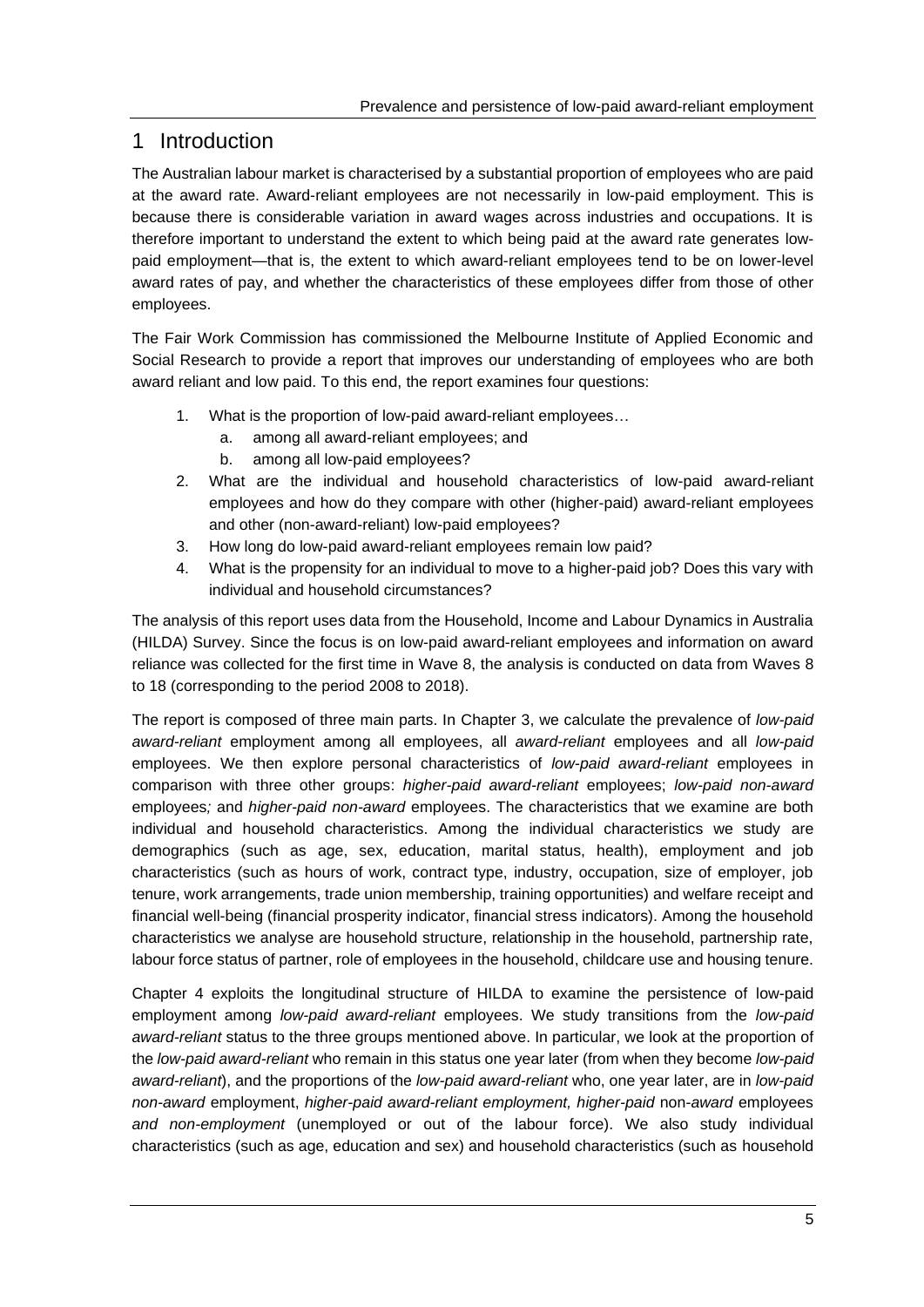structure, relationship of the employee in the household, role of the employee in the household) and their association with transition types.

Chapter 5 estimates the probability of leaving low-paid employment to a higher-paid job for employees who are initially in *low-paid award-reliant* employment. In this section, we use a dynamic approach by following employees from the time they become *low-paid award-reliant* to the time they first move to a higher-paid job (whether award-reliant or not). In the process to becoming higher-paid employees, *low-paid award-reliant* employees may also experience some periods in which they are unemployed or out of the labour force. We study the duration of low-paid employment for *low-paid award-reliant* employees by estimating the survivor function and the hazard function. The survivor function is the probability that a *low-paid award-reliant* employee has not moved to a higher-paid job by a specific time. The hazard function is the likelihood that a *low-paid award-reliant* employee moves to a higher-paid job given the fact that the individual has been in low-paid employment (or in unemployment/out of the labour force) until that time. We then estimate a discrete time model to examine the household and individual characteristics associated with low-paid employment duration.

The report proceeds as follows. Section 2 describes the data and gives a definition of low-paid employment. Section 3 presents the analysis on the proportion of employees who are *low-paid award-reliant* and shows the individual and household characteristics associated with the *low-paid award-reliant*. Section 4 provides the analysis on transitions from the *low-paid award-reliant* status and presents the characteristics that are associated with transition types. Section 5 examines the duration of low-paid employment among *low-paid award-reliant* and studies the characteristics associated with low-paid employment duration, while Section 6 concludes.

## 2 Data sources and definitions

### **2.1 Data**

The data source of this report is the HILDA Survey. HILDA is a longitudinal multi-purpose study representative of the Australian population. The focus of HILDA is on aspects of family and household formation, income and work. In HILDA, interviews are conducted on members of sample households every year and most of the questions are repeated regularly.

In this report we use Waves 8 to 18 (corresponding to years 2008 to 2018) and focus on the sample of employees aged 21 and over. <sup>4</sup> The sample of employees is divided into four groups: *low-paid award-reliant* employees; *higher-paid award-reliant* employees; *low-paid non-award* employees*;* and *higher-paid non-award* employees.

Our sample is composed of 82,063 employee-year-observations for 15,577 employees aged 21 and over. Breaking down the sample by group there are 4,965 *low-paid award-reliant* employees; 6,821 *low-paid non-award* employees; 8,474 *higher-paid award-reliant* employees, and 61,803 *higher-paid non-award* employees. <sup>5</sup> When we examine transitions from the *low-paid award-reliant* status (in

<sup>4</sup> This report focuses on employees paid at the adult rates. For most employees aged under 21, lower (junior) award rates apply.

<sup>5</sup> When the analysis focuses on years 2017 and 2018, the sample is composed of 916 *low-paid award-reliant* employees, 1,392 *low-paid non-award* employees, 1,689 *higher-paid award-reliant* employees and 12,366 *higher-paid non-award* employees.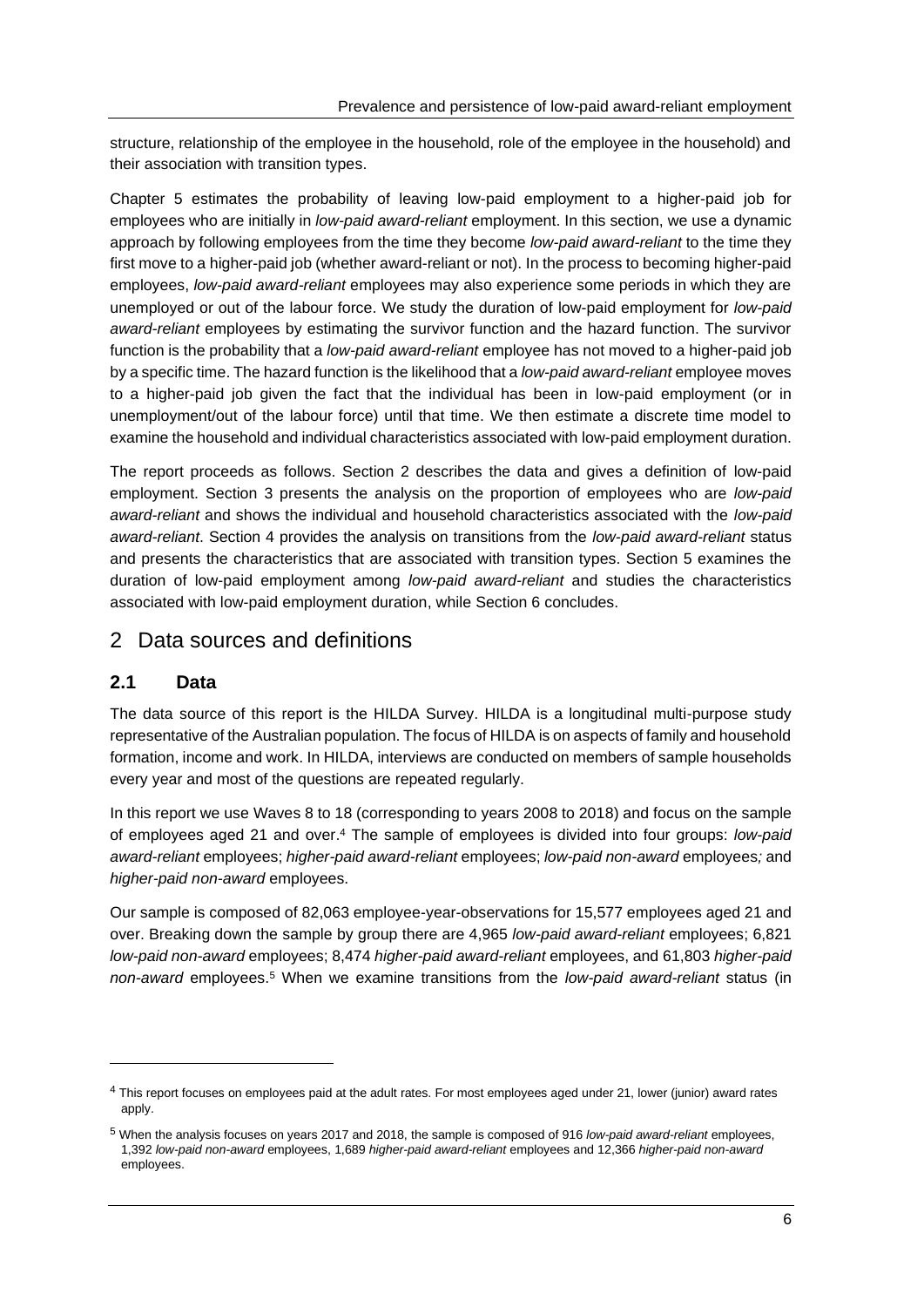Section 5), we limit the analysis to employees who have been *low-paid award-reliant* in at least one year. The sample for this analysis comprises 4,630 person-year-observations for 2,098 individuals.<sup>6</sup>

HILDA contains detailed information on employment and job characteristics and many variables concerning personal and household characteristics. In particular, we use method of setting pay to determine award reliance, and usual wage and number of hours worked to determine low-paid employment. To understand who the *low-paid award-reliant* employees are and make a comparison with the other three groups, we use data on personal characteristics such as age, sex, marital status, number of children, educational attainment, and health conditions and disabilities, as well as employment variables, such as job tenure, occupation, industry, union membership, working arrangements. We also include household characteristics such as number of dependent children, role of the employee in the household, household structure, relationship of employee in the household, partnership rate, partner's labour force status, childcare use and housing tenure.

To facilitate inferences about the Australian population from the data, the HILDA Survey data set contains population weights. When the analysis is conducted on a single wave, we use the crosssectional weights. In the part of the analysis that studies transitions, we use the applicable longitudinal weights.

#### **2.2 Definitions of award reliance and low-paid employment**

Two definitions are the basis of our analysis: award reliance and low-paid employment.

We recover award reliance from a direct question that asks employees whether payment is at the award rate or whether it is set according to a collective agreement, individual agreement or a combination of an individual and collective agreement. This question was first administered in Wave 8 and this is the reason why the analysis of this report does not include the preceding waves. An important issue for this variable is that some public sector workers state they are paid at the award rate (see Wilkins and Wooden, 2011). They are potentially covered by a collective agreement and we recode them into the collective agreement category.<sup>7</sup>

In the literature, the definition of low-paid employment does not have unanimous consensus. Some studies have set the low-pay threshold as a proportion of the Federal Minimum Wage (see for example McGuinness, 2007; Smith and Vavricheck, 1992; and Fok et al., 2015). Other studies have used median earnings as a benchmark and set the low-pay threshold at a fraction (usually two-thirds) of median earnings (Stewart and Swaffield, 1999; Uhlendorff, 2006). More recently the OECD (2019) has proposed to set the threshold at two-thirds of median *weekly* earnings of full-time employees.<sup>8</sup> This definition is used to determine low-paid employment among full-time employees excluding the large proportion of employees paid at the award rate who work part-time. We observe many awardreliant employees working part-time and decide to follow the UK Office for National Statistics (Office

<sup>6</sup> In Section 5, the number of *low-paid award-reliant* employees in the analysis sample is much lower because we analyse only spells that *commenced* after 2008.

 $7$  The ABS (2019) has, however, acknowledged ambiguity arises in some cases, particularly for state government employees with pay set under a state-based industrial relations system. This could help explain why some public sector employees believe they are paid the award rate rather than having their pay set by a collective agreement.

<sup>&</sup>lt;sup>8</sup> The OECD defines full-time employees as employees who work more than 30 hours a week or more than 25 hours a week if they work in teaching professions.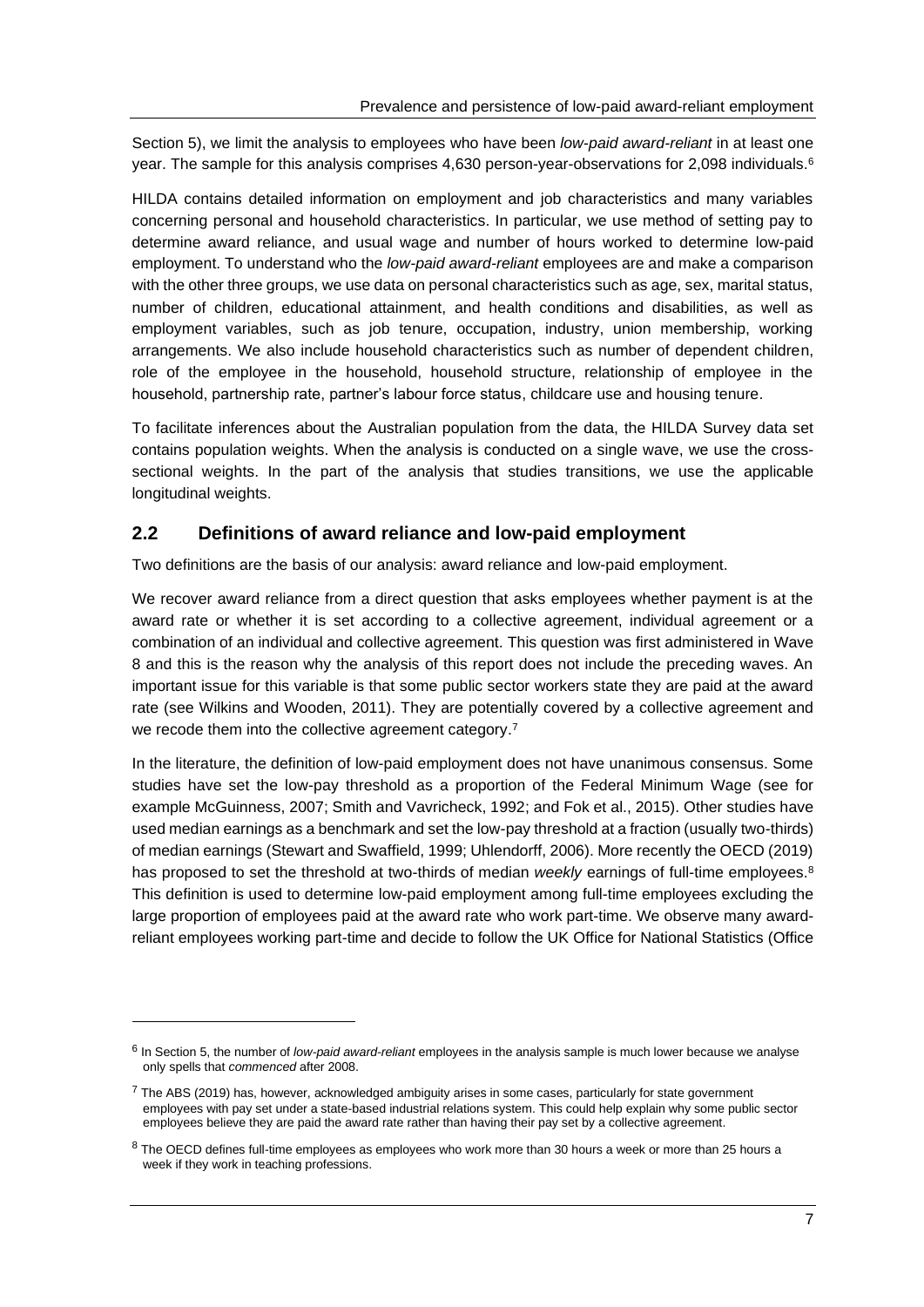for National Statistics, 2018) and Broadway and Wilkins (2015) by defining the low-paid threshold at two-thirds of median *hourly* earnings of all employees.

Hourly earnings are calculated as the ratio between weekly gross wages earned from the main job and number of hours usually worked in the main job. To avoid our measure being unduly affected by employees reporting very long working hours, we cap at 50 the number of hours worked. Hourly earnings for casual employees are discounted for the 25 per cent casual loading.<sup>9</sup> To consider only employees paid at the adult rate in the computation of the low-pay threshold, we take as benchmark the two-thirds of the median hourly earnings of employees aged 21 to 64.

Table 1 reports the low-pay thresholds from 2008 to 2018 calculated at nominal prices. The threshold is \$15.63 in 2008 and then grows at the average yearly rate of 2.9 per cent to \$20.91 in 2018.

| Year | Hourly Wage (\$) |
|------|------------------|
| 2008 | 15.63            |
| 2009 | 16.44            |
| 2010 | 17.00            |
| 2011 | 17.54            |
| 2012 | 18.18            |
| 2013 | 18.67            |
| 2014 | 18.67            |
| 2015 | 19.30            |
| 2016 | 20.00            |
| 2017 | 20.12            |
| 2018 | 20.91            |

#### <span id="page-13-0"></span>**Table 1: Low-pay thresholds**

Source: Authors' calculations using Waves 8 to 18 of the HILDA Survey.

The main focus of this report is on *low-paid award-reliant* employees. These are employees who are paid at the award rate and this rate is below the low-pay threshold.

Part of the analysis is conducted to estimate the prevalence of *low-paid award-reliant* employees among all award-reliant employees (that is, employees paid at the award rate regardless of their pay level) and among all low-paid employees (that is, employees who earn below the low-pay threshold, regardless of whether they are paid at the award rate). The remaining part of the analysis compares *low-paid award-reliant* employees with three other groups of employees:

- *Higher-paid award-reliant* employees*:* employees who are paid at the award rate and this award rate is higher than or equal to the low-pay threshold;
- *Low-paid non-award* employees*:* employees who are not paid at the award rate and have hourly earnings that are below the low-pay threshold; and
- *Higher-paid non-award* employees*:* employees who are not paid at the award rate and have hourly earnings that are higher than or equal to the low-pay threshold.

<sup>9</sup> Casual employees are paid a loading, presumably as compensation for not receiving paid annual or sick leave and for less certainty about hours of work and indeed future employment.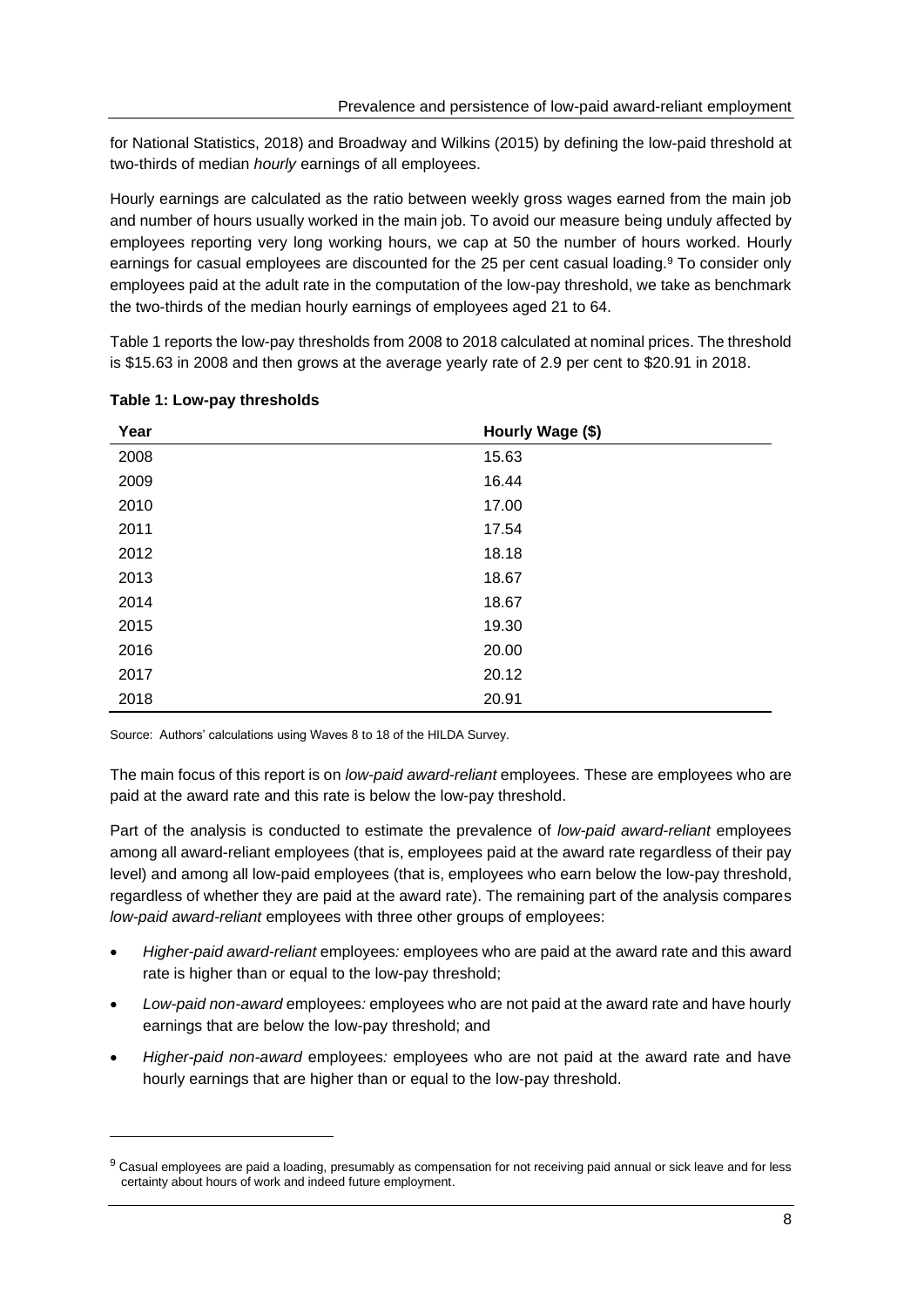## 3 Descriptive information

This section provides some descriptive information to understand the importance of *low-paid awardreliant* employees in the Australian labour market and describe their characteristics.

We first present the evolution of the prevalence rate for *low-paid award-reliant* employees between 2008 and 2018 and compare it with the evolution of the prevalence rates for all award-reliant employees and all low-paid employees.

We then explore the characteristics of *low-paid award-reliant* employees in comparison with the characteristics of the *higher-paid award-reliant* employees*, low-paid non-award* employees and *higher-paid non-award* employees. In particular, we examine personal, household and employmentrelated characteristics.

#### **3.1 Prevalence of** *low-paid award-reliant* **employees**

In Australia a substantial proportion of workers is in low-paid employment and a substantial proportion is paid at the award rate. To understand the relationship between award reliance and lowpaid employment, we calculate the prevalence of *low-paid award-reliant* employment among all employees and compare it with the prevalence of award-reliant employees and the prevalence of low-paid employees.

In 2018, 5.9 per cent of employees were *low-paid award-reliant*, while 14.2 per cent were low paid and 16.2 per cent were award reliant. This implies that many low-paid employees are not awardreliant and vice versa. Figure 1 shows trends in the prevalence of each of the three groups. Trends follow a similar pattern: they all increase in 2009 and then decline afterwards.

The proportion in *low-paid award-reliant* employment dropped from 7.5 per cent in 2009 to 5.9 per cent in 2018—a 21 per cent decrease—while the proportion in award-reliant employment was 18.8 per cent in 2009 and 16.2 per cent in 2018, a decrease of 14 per cent. The prevalence of low-paid employment also decreased, from 16.2 per cent in 2009 to 14.2 per cent in 2018, a 14 per cent decrease. It warrants note, however, that while trends of *low-paid award-reliant* employment and award-reliant employment decline quite smoothly, there are larger fluctuations in low-paid employment from year to year.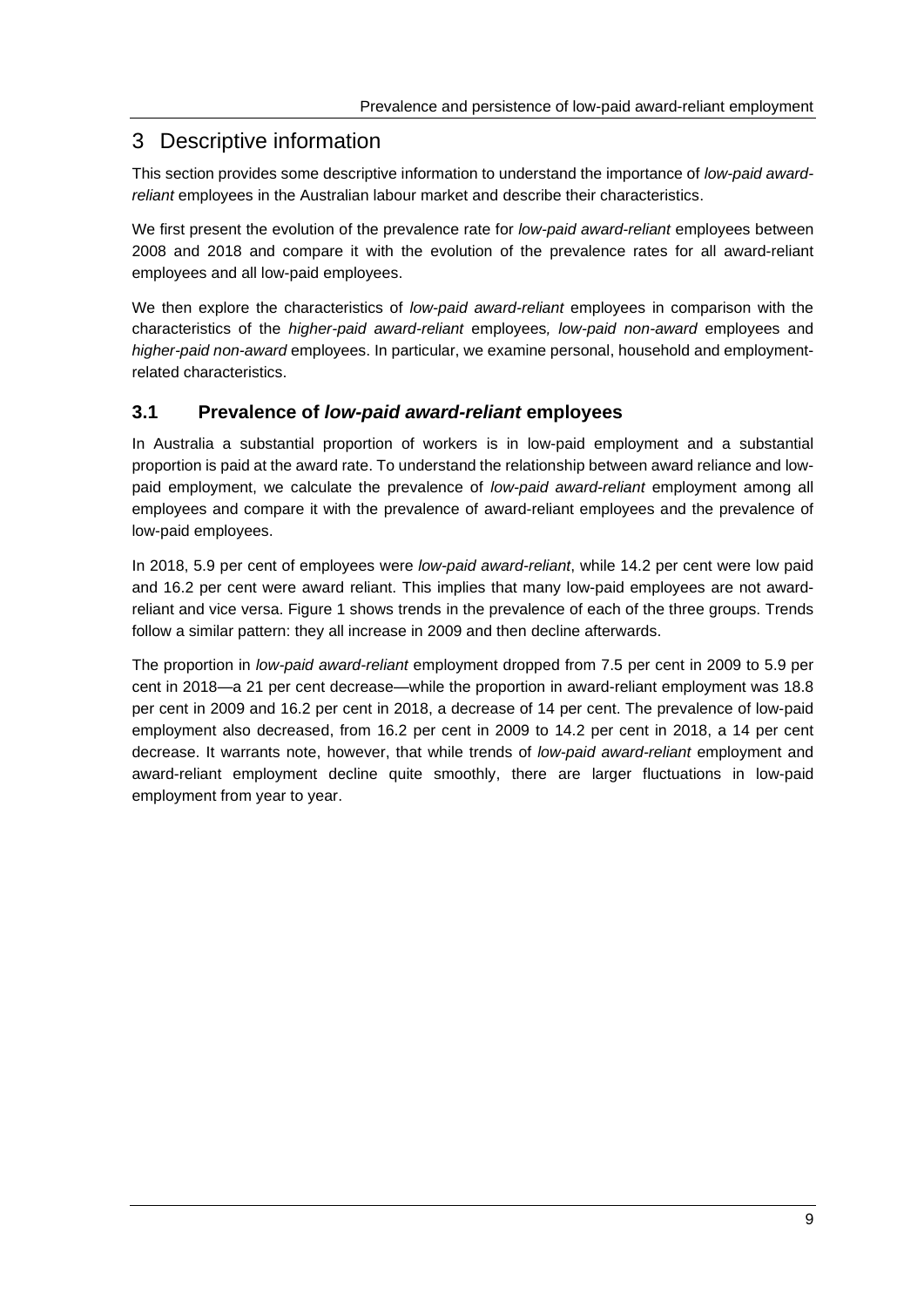<span id="page-15-0"></span>**Figure 1: Prevalence of** *low-paid, award-reliant an***d** *low-paid award-reliant* **employees among all employees—Employees aged 21 and over**



Source: Authors' calculations using Waves 8 to 18 of the HILDA Survey.

We now compare *low-paid award-reliant* employees*,* all award-reliant employees and all low-paid employees according to two important characteristics, age and sex. Table 2 shows the age distribution separately for the three groups in 2017 and 2018 (with the two years pooled to increase sample sizes and thus improve precision of the estimates).<sup>10</sup> The data suggest that being paid at the award rate and being low paid are more prevalent among young adults. Almost 30 per cent of *lowpaid award-reliant* employees are aged 21 to 25 and 58.9 per cent are aged under 35 or under. 11

The statistics for low-paid employees are very close to those for the *low-paid award-reliant* (29.7 per cent are aged 21 to 25 and 58.8 per cent are aged 35 or under), while the figures for award-reliant employees are lower (23.7 per cent are aged 21 to 25 and 50.3 per cent are aged 35 or under). The share of *low-paid award-reliant* employees decreases with age to 6.3 per cent for the category "aged 36 to 40", then grows. The age distribution follows a similar pattern for award-reliant employees and low-paid employees.

The prevalence of *low-paid award-reliant* drops to around 6 per cent among employees aged 36 to 40 and then grows among employees aged 41 to 45. This increase is greater for award-reliant employees (9.5 per cent, which is similar to 9 per cent for *low-paid award-reliant*) than for low-paid employees (7.8 per cent). The share of all three groups declines at older ages, although it decreases

<sup>&</sup>lt;sup>10</sup> In Appendix A.1 we replicate Table 2 including employees aged under 21.

<sup>11</sup> We sum the share of *the low-paid award-reliant* that are aged 21 to 25 with the share aged 26 to 30 and the share aged 31 to 35.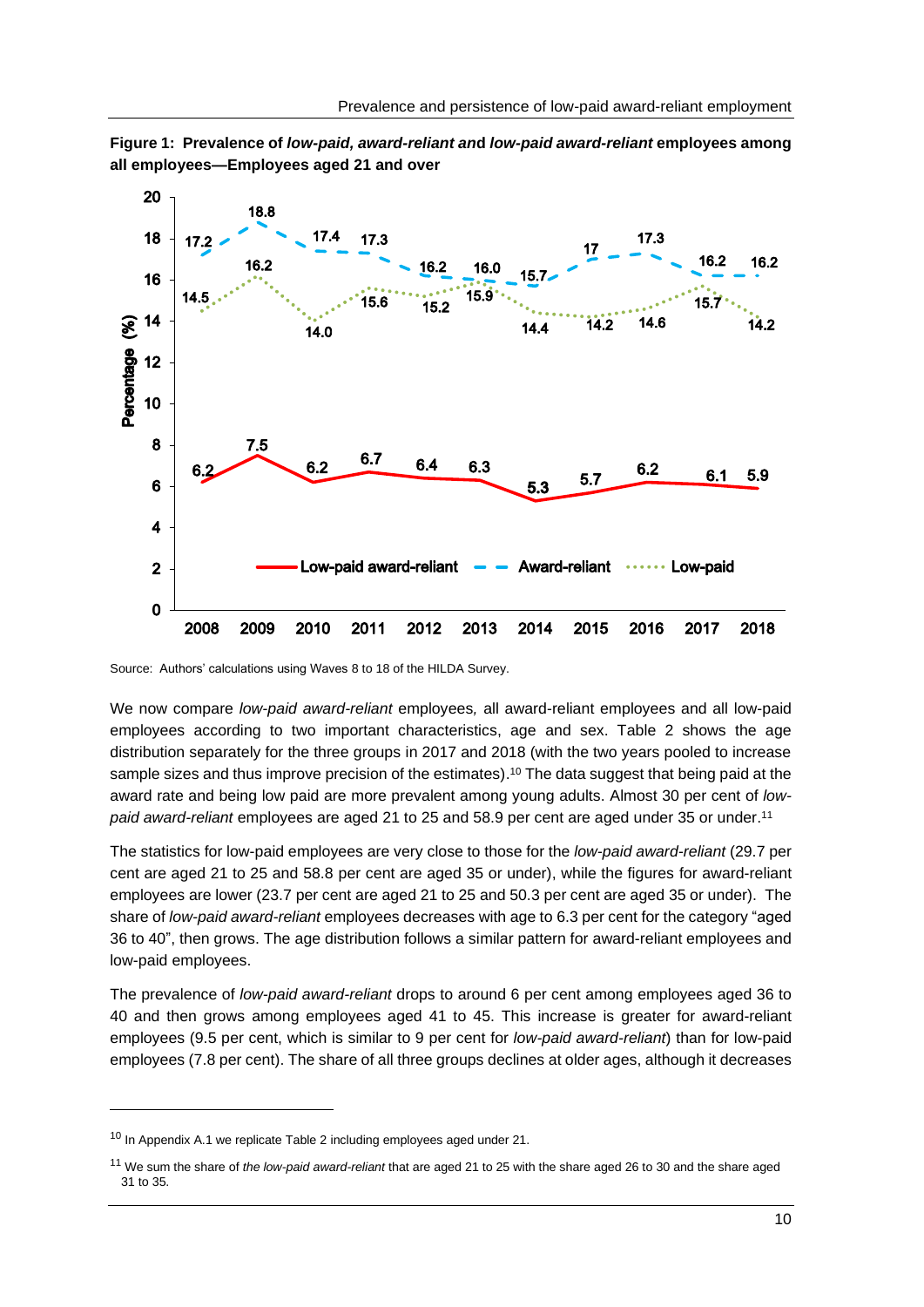at a faster rate among *low-paid award-reliant* employees than among the other two groups. Only 16.9 per cent of *low-paid award-reliant* employees are aged 51 or over, compared to 22.1 per cent of award-reliant employees and 19.9 per cent of low-paid employees.

| Age (years)  | Low-paid | Award-reliant | Low-paid<br>award-reliant | <b>All Employees</b> |
|--------------|----------|---------------|---------------------------|----------------------|
| 21 to 25     | 29.7     | 23.7          | 29.1                      | 13.5                 |
| 26 to 30     | 16.3     | 14.1          | 14.2                      | 13.5                 |
| 31 to 35     | 12.8     | 12.5          | 15.6                      | 13.3                 |
| 36 to 40     | 6.0      | 6.7           | 6.3                       | 11.4                 |
| 41 to 45     | 7.8      | 9.5           | 9.0                       | 12.0                 |
| 46 to 50     | 7.4      | 11.3          | 8.9                       | 11.6                 |
| 51 to 55     | 6.8      | 8.0           | 5.5                       | 9.7                  |
| 56 to 60     | 6.6      | 8.3           | 6.6                       | 8.4                  |
| 61 and above | 6.5      | 5.8           | 4.8                       | 6.6                  |
| <b>Total</b> | 100.0    | 100.0         | 100.0                     | 100.0                |

<span id="page-16-0"></span>

|  |  | Table 2: Age distributions of low-paid employees, award-reliant employees and low-paid |  |  |
|--|--|----------------------------------------------------------------------------------------|--|--|
|  |  | award-reliant employees, 2017 and 2018 (pooled)—Employees aged 21 and over (%)         |  |  |

Source: Authors' calculations using Waves 17 and 18 of the HILDA Survey.

Table 3 examines sex differences in low-pay and award-reliant status, again drawing on pooled data from 2017 and 2018. The data show that women are more likely to be in low-paid employment and are more likely to be paid at the award rate. Indeed, 55.2 per cent of adult employee women are *lowpaid award-reliant*, around the same as for the low-paid status (54.1 per cent are women) but lower than for the award-reliant status (57.4 per cent are women).

<span id="page-16-1"></span>

| Table 3: Prevalence of low-paid employees, award-reliant employees and low-paid award- |  |
|----------------------------------------------------------------------------------------|--|
| reliant employees, by sex, 2017 and 2018 (pooled)—Employees aged 21 and over (%)       |  |

| Sex   | Low-paid | <b>Award-reliant</b> | Low-paid<br>award-reliant | <b>All Employees</b> |
|-------|----------|----------------------|---------------------------|----------------------|
| Men   | 45.9     | 42.6                 | 44.8                      | 51.0                 |
| Women | 54.1     | 57.4                 | 55.2                      | 49.0                 |
| Total | 100.0    | 100.0                | 100.0                     | 100.0                |

Source: Authors' calculations using Waves 17 and 18 of the HILDA Survey.

To obtain a complete picture of *low-paid award-reliant* employees, we now examine their prevalence among the group of all award-reliant employee*s* and among the group of all low-paid employees. Table 4 shows how the prevalence changes over time. The fraction of award-reliant employee*s* who are low paid is 36.0 per cent in 2008, grows up to 40.0 per cent in 2009, and except for year 2010 stays quite stable until 2014, when it falls to 33.6 per cent. There is then an increasing trend up to year 2017, before falling to 36.0 per cent in 2018. The fraction of low-paid employees who are award reliant is 42.5 per cent in 2008, rises to 46.4 per cent in 2009, starts declining until 2014, rises to 42.4 per cent in 2016, and then drops again to 41.1 per cent in 2018.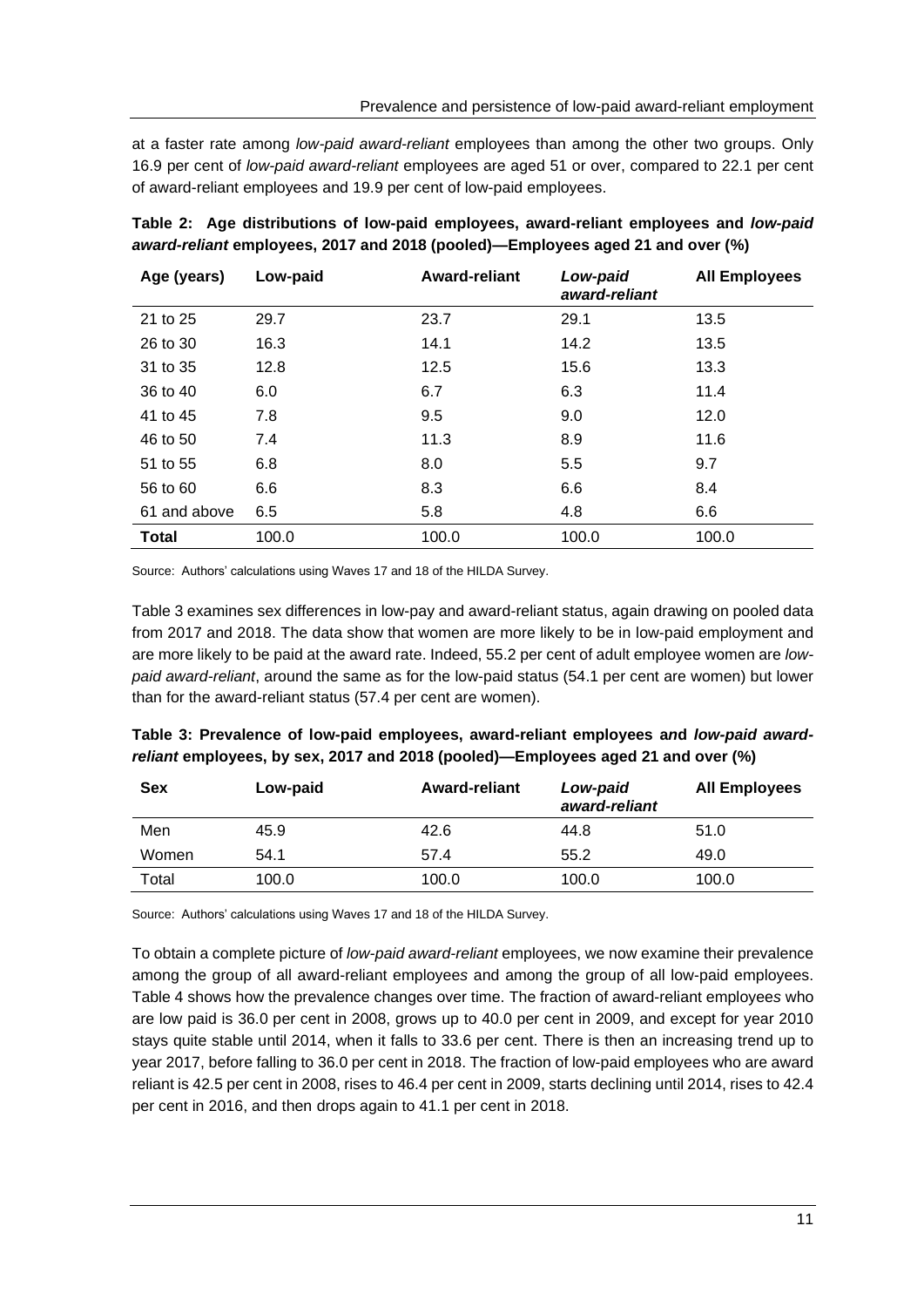| Year | <b>Award-reliant</b> | Low-paid |
|------|----------------------|----------|
| 2008 | 36.0                 | 42.5     |
| 2009 | 40.0                 | 46.4     |
| 2010 | 35.5                 | 43.9     |
| 2011 | 38.6                 | 42.9     |
| 2012 | 39.6                 | 42.2     |
| 2013 | 39.6                 | 39.9     |
| 2014 | 33.6                 | 36.4     |
| 2015 | 33.8                 | 40.3     |
| 2016 | 35.7                 | 42.4     |
| 2017 | 37.6                 | 38.9     |
| 2018 | 36.0                 | 41.1     |

<span id="page-17-0"></span>

| Table 4: Prevalence of low-paid award-reliant employees among the award-reliant and among |  |
|-------------------------------------------------------------------------------------------|--|
| the low-paid—Employees aged 21 and over (%)                                               |  |

Source: Authors' calculations using Waves 8 to 18 of the HILDA Survey.

Three points are worthy of mention. First, the large fall in prevalence that occurred in 2014 is mostly due to the proportion of employees who were *low-paid award-reliant* employees being at its lowest level in that year (5.3 per cent, see Figure 1). Second, more than half of employees who are awardreliant and more than half who are low-paid are *not low-paid award-reliant*. Third, low-paid employees are more likely to be *low-paid award-reliant* than award-reliant employees in the period spanning 2008 to 2018*. 12*

In Table 5 we see that the fraction of *low-paid award-reliant* employees among award-reliant employees and among low-paid employees depends on age. The proportion of *low-paid awardreliant* employees among award-reliant employee*s* is higher for young adults and then it declines with age, while the distribution of the proportion of *low-paid award-reliant* employees among low-paid employees across age has a 'hump' shape.

The proportion who are *low-paid award-reliant* is around 45 per cent for award-reliant employees aged 21 to 25 and 31 to 35, drops to around 35 per cent among award-reliant employees aged 36 to 45, and is between 25.2 per cent and 30.4 per cent at older ages. This means that older awardreliant employees are more likely to be on awards that pay relatively high minimum wages than young award-reliant employees.

The proportion of *low-paid award-reliant* employees is lower than 40 per cent for low-paid employees aged 21 to 25 and 26 to 30, rises to more than 40 per cent at ages 31 to 50 years, and then falls again to under 40 per cent among low-paid employees at ages 51 and above.

<sup>12</sup> Exceptions are years 2010 and 2016 and marginally 2008 and 2015.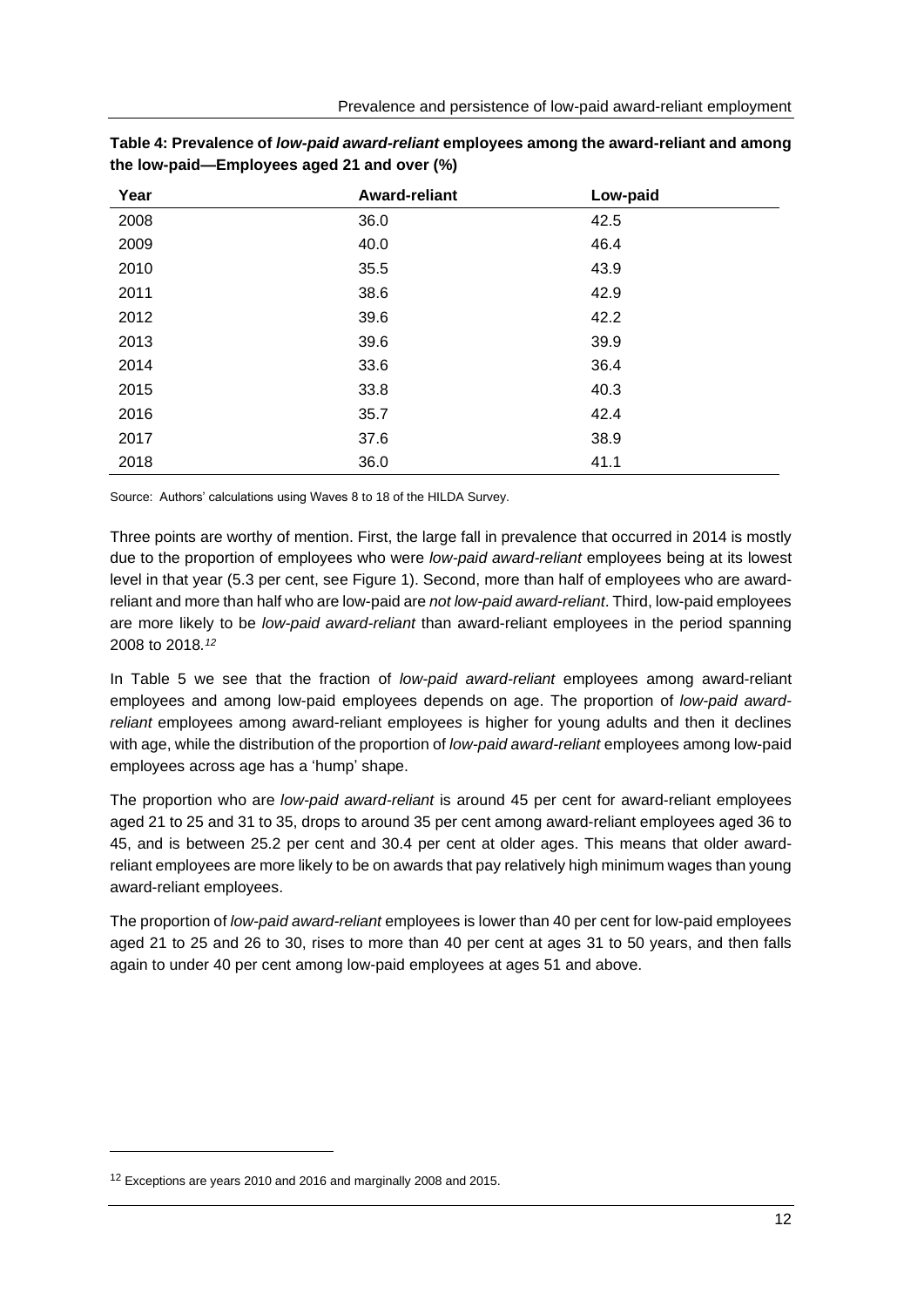<span id="page-18-0"></span>

| Table 5: Prevalence of low-paid award-reliant employees among the award-reliant and |
|-------------------------------------------------------------------------------------|
| among the low-paid, by age group, 2017 and 2018 (pooled)—Employees aged 21 and over |
| (%)                                                                                 |

| Age          | Among award-reliant | Among low-paid |
|--------------|---------------------|----------------|
| 21 to 25     | 45.2                | 39.2           |
| 26 to 30     | 37.0                | 34.7           |
| 31 to 35     | 45.9                | 48.7           |
| 36 to 40     | 34.4                | 41.7           |
| 41 to 45     | 34.9                | 46.2           |
| 46 to 50     | 29.1                | 48.2           |
| 51 to 55     | 25.2                | 32.4           |
| 56 to 60     | 29.1                | 39.5           |
| 61 and above | 30.4                | 29.6           |

Source: Authors' calculations using Waves 17 and 18 of the HILDA Survey.

Table 6 shows the prevalence by sex. While the proportion of the low paid who are *low-paid awardreliant* is roughly the same among the two sexes (39.1 per cent for men and 40.7 per cent for women), the prevalence of *low-paid award-reliant* employees among the award reliant is higher for men (38.7 per cent) than women (35.4 per cent).

<span id="page-18-1"></span>**Table 6: Prevalence of low-paid award-reliant employees among the award-reliant and among the low-paid, by sex, 2017 and 2018 (pooled)—Employees aged 21 and over (%)**

| <b>Sex</b> | <b>Award-reliant</b> | Low-paid |
|------------|----------------------|----------|
| Men        | 38.7                 | 39.1     |
| Women      | 35.4                 | 40.7     |

Source: Authors' calculations using Waves 17 and 18 of the HILDA Survey.

#### **3.2 Personal characteristics of** *low-paid award-reliant* **employees**

#### **3.2.1 Demographics**

In this section we analyse personal characteristics of *low-paid award-reliant* employees and compare them with the characteristics of three other groups: *higher-paid award-reliant* employees*, low-paid non-award* employees and *higher-paid non-award* employees.

Table 7 shows differences in age, sex, educational attainment, marital status and long-term health condition rates. We will see that *low-paid award-reliant* are more likely to be young, women and never married and with a higher probability of having long-term health conditions that affect the amount of work they can do. They are also more likely to have achieved a lower educational level. This is in part explained by the fact that a relatively high percentage of *low-paid award-reliant* are still studying. Going through the demographic characteristics we will see that although *low-paid awardreliant* employees have different characteristics compared to the other three groups, they have more similarities with *low-paid non-award* employees than with *higher-paid award-reliant* employees.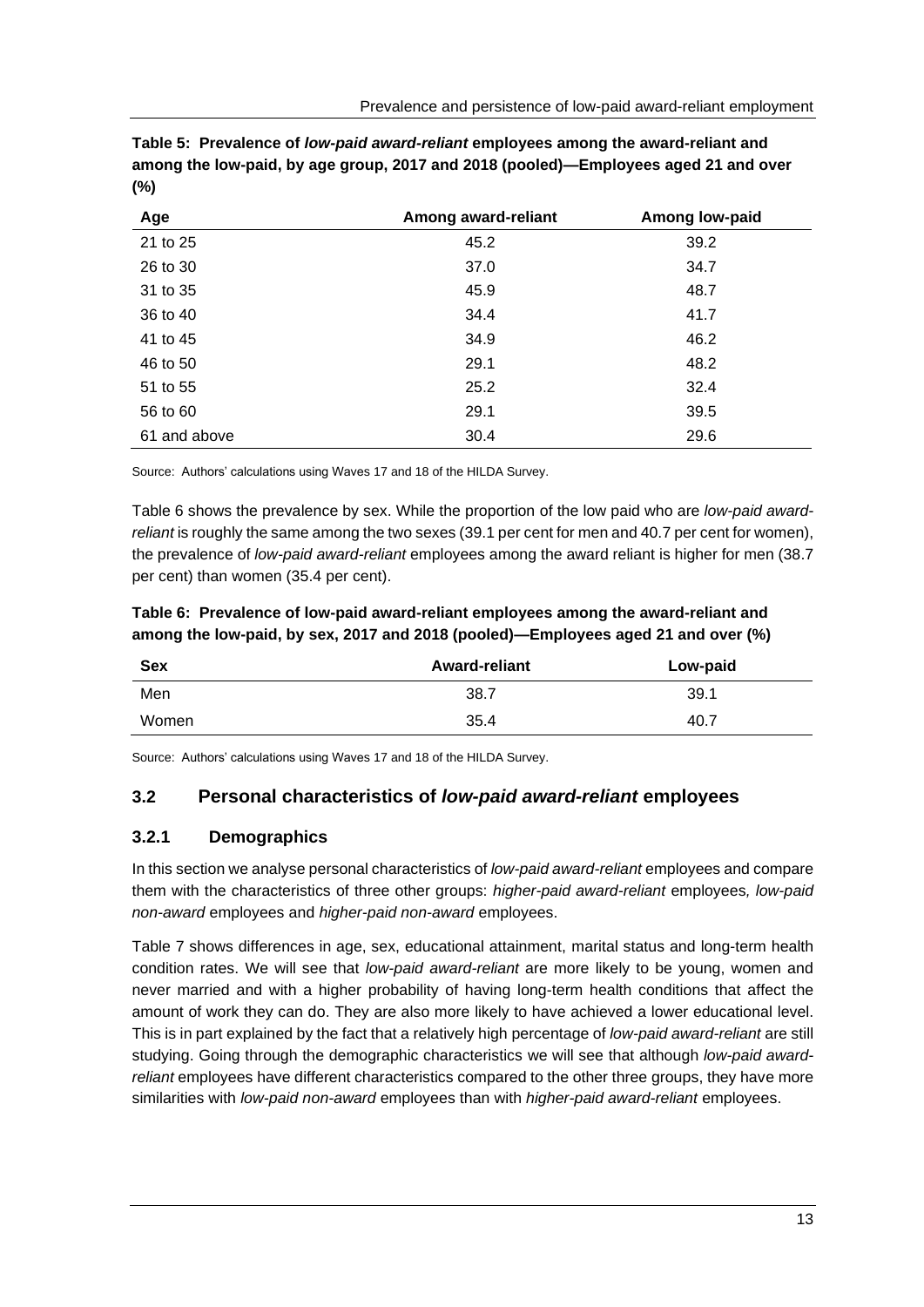|                                                                           | Low-paid<br>award-<br>reliant | Low-paid<br>non-<br>award | <b>Higher-</b><br>paid<br>award-<br>reliant | <b>Higher-</b><br>paid non-<br>award | All<br><b>Employees</b> |
|---------------------------------------------------------------------------|-------------------------------|---------------------------|---------------------------------------------|--------------------------------------|-------------------------|
| 1. Prevalence (%)                                                         | 6.0                           | 9.0                       | 10.2                                        | 74.8                                 | 100.0                   |
| 2. Age in years (mean)                                                    | 36.0                          | 36.6                      | 39.7                                        | 41.5                                 | 40.6                    |
| 3. Sex (%)                                                                |                               |                           |                                             |                                      |                         |
| Women                                                                     | 55.2                          | 53.5                      | 58.7                                        | 46.7                                 | 49.0                    |
| Men                                                                       | 44.8                          | 46.5                      | 41.3                                        | 53.3                                 | 51.0                    |
| 4. Currently studying<br>$(\%)$                                           | 17.5                          | 21.2                      | 16.2                                        | 9.0                                  | 11.3                    |
| 5. Highest Level of<br>Education (%)                                      |                               |                           |                                             |                                      |                         |
| Postgraduate                                                              | 3.7                           | 5.9                       | 5.2                                         | 11.4                                 | 9.8                     |
| Grad diploma, grad<br>certificate                                         | 2.4                           | 2.4                       | 2.7                                         | 8.6                                  | 7.1                     |
| Bachelor or honours<br>degree                                             | 10.2                          | 16.2                      | 14.3                                        | 25.0                                 | 22.3                    |
| Advanced diploma,<br>diploma                                              | 8.6                           | 9.4                       | 12.5                                        | 11.3                                 | 11.1                    |
| Certificate III or IV                                                     | 27.9                          | 22.8                      | 28.4                                        | 22                                   | 23.1                    |
| Year 12                                                                   | 27.4                          | 26.5                      | 16.6                                        | 12.9                                 | 15.3                    |
| Year 11 and below                                                         | 19.7                          | 16.8                      | 20.3                                        | 8.8                                  | 11.3                    |
| 6. Marital Status (%)                                                     |                               |                           |                                             |                                      |                         |
| Legally married                                                           | 41.4                          | 37.2                      | 40.6                                        | 55.5                                 | 51.5                    |
| De facto                                                                  | 14.5                          | 16.9                      | 16.4                                        | 15.6                                 | 15.7                    |
| Separated                                                                 | 2.6                           | 2.0                       | 3.7                                         | 2.7                                  | 2.7                     |
| <b>Divorced</b>                                                           | 3.3                           | 4.2                       | 7.9                                         | 5.2                                  | 5.3                     |
| Widowed                                                                   | 0.4                           | 1.2                       | 1.4                                         | 0.9                                  | 0.9                     |
| Never married and not de<br>facto                                         | 37.9                          | 38.5                      | 30.0                                        | 20.1                                 | 23.9                    |
| 7. Long Term Health<br>Condition (%)                                      |                               |                           |                                             |                                      |                         |
| No long-term condition                                                    | 77.9                          | 81.0                      | 82.0                                        | 84.8                                 | 83.7                    |
| Long-term health<br>conditions have no<br>impact on the amount of<br>work | 9.9                           | 8.3                       | 8.2                                         | 8.5                                  | 8.5                     |
| Long-term health<br>conditions limit type or<br>amount of work            | 12.2                          | 10.7                      | 9.8                                         | 6.7                                  | 7.8                     |

<span id="page-19-0"></span>**Table 7: Demographic characteristics of** *low-paid award-reliant* **employees,** *low-paid nonaward* **employees,** *higher-paid award reliant* **employees and** *higher-paid non-award* **employees, 2017 and 2018 (pooled)—Employees** a**ged 21 and over**

Source: Authors' calculations using Waves 17 and 18 of the HILDA Survey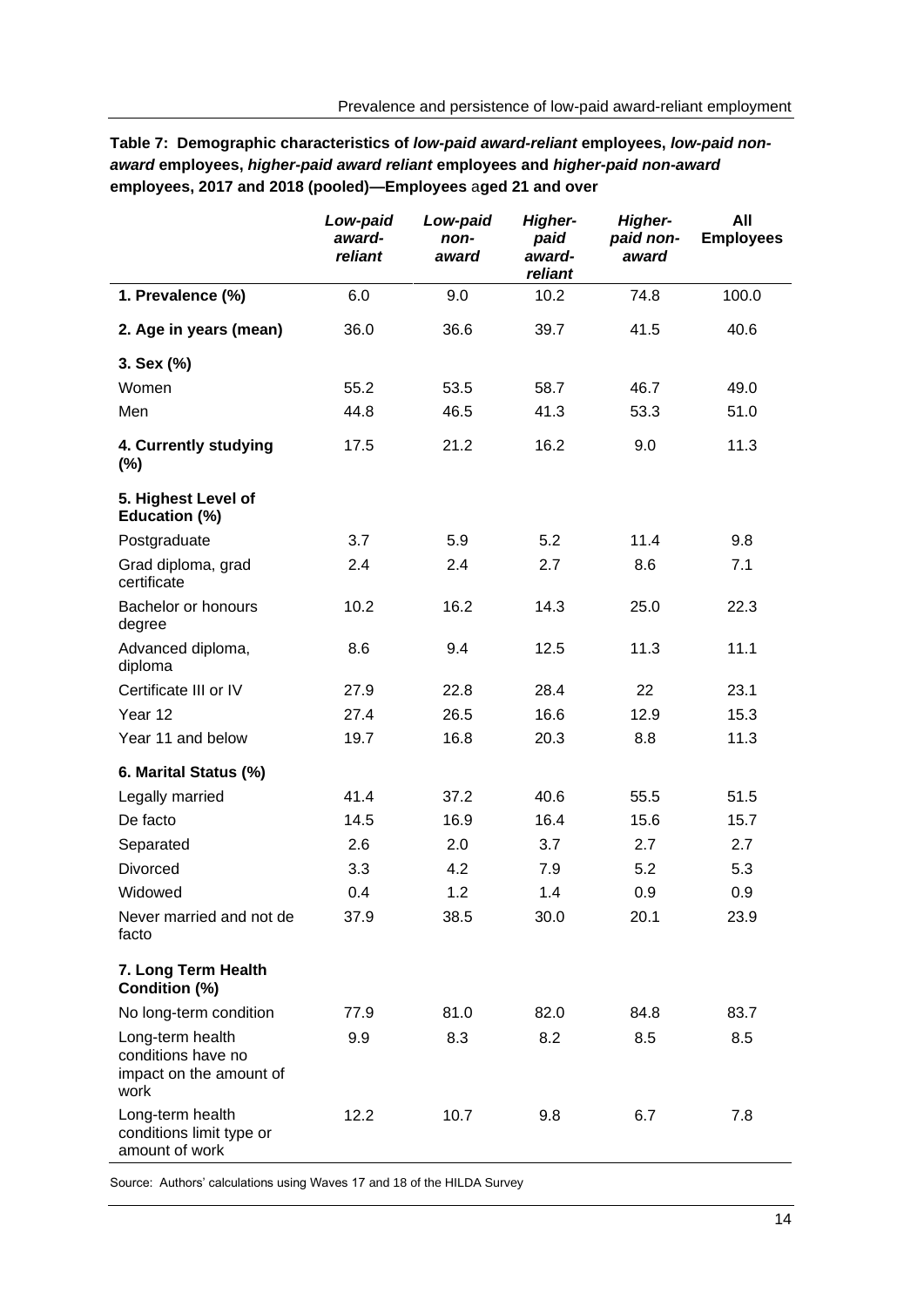As shown in the first row of Table 7, *higher-paid non-award* employees constitute the largest group of employees (74.8 per cent), while the remaining 25.2 per cent of employees are low-paid, awardreliant, or both. Note that employees who are *low-paid award-reliant* are the smallest group, comprising 6.0 per cent of employees, while *low-paid non-award* employees account for 9.0 per cent of employees and *higher-paid award-reliant* employees account for 10.2 per cent of employees.

As we have seen in Section 3.1, *low-paid award-reliant* employees are more concentrated at younger ages. This is confirmed by the average age of *low-paid award-reliant* employees, which is 36.0 years. This is quite close to the average age of *low-paid non-award* employees, but much lower than the average age of the two other groups. If low-paid employment is more spread among young employees, award reliance persists at older ages. The average age of *higher-paid award-reliant* employees is 39.7 while *higher-paid non-award* employees are unsurprisingly the oldest group being on average 41.5 years old.

Women tend to be more affected by both award reliance and low-paid employment (see also Table 3). The highest proportion of female employees is among the *higher-paid award-reliant* (58.7 per cent), while the shares of *low-paid award-reliant* and *low-paid non-award* are, respectively, 55.2 per cent and 53.5 per cent. The only group where men are the majority is *higher-paid non-award* employees (where women are 46.7 per cent).

Award reliance and low-paid employment is more common among employees that are enrolled in a course of study. This explains the younger average age and as we will note in the next section the lower average number of hours worked by *low-paid award-reliant*, *low-paid non-award* and *higherpaid award-reliant* with respect to *higher-paid non-award* employees. The group with the highest share of employees that currently studies is *low-paid non-award* (21.2 per cent), while the share is 17.5 per cent among *low-paid award-reliant* and 16.2 per cent among *higher-paid award-reliant*. All the three shares are significantly higher than the percentage for *higher-paid non-award* employees (9.0 per cent).

The next row of Table 7 reports the highest educational attainment distribution for each group. *Lowpaid award-reliant* employees are concentrated at the bottom of the educational attainment distribution. Around 20 per cent of *low-paid award-reliant* employees have completed Year 11 or below and 47.1 per cent<sup>13</sup> have achieved Year 12 or below.

The proportion of low-educated employees is also high among *low-paid non-award* employees and *higher-paid award-reliant* employees. The percentage of employees who have completed Year 11 or below is respectively 16.8 per cent and 20.3 per cent, while the proportion of employees who have achieved Year 12 or below is 43.3 per cent for *low-paid non-award* employees and 36.9 per cent for *higher-paid award-reliant* employees.

Unsurprisingly, fewer *higher-paid non-award* employees are low-educated: only 8.8 per cent have completed Year 11 or below and 21.7 per cent have achieved Year 12 or below. Conversely, we find few *low-paid award-reliant* employees at the top of the highest educational attainment distribution. Among the four groups*, low-paid award-reliant* employees have the lowest proportions holding a postgraduate degree (3.7 per cent), bachelor or honours degree (10.2 per cent) or advanced diploma (8.6 per cent). The shares of *low-paid non-award* and *higher-paid award-reliant* in the three categories are slightly higher, although they are much lower than among *higher-paid non-award*

<sup>13</sup> This is the sum of the share of *low-paid award-reliant employees* that hold "Year 11 and below" and the share that achieved "Year 12" as the highest level of educational attainment.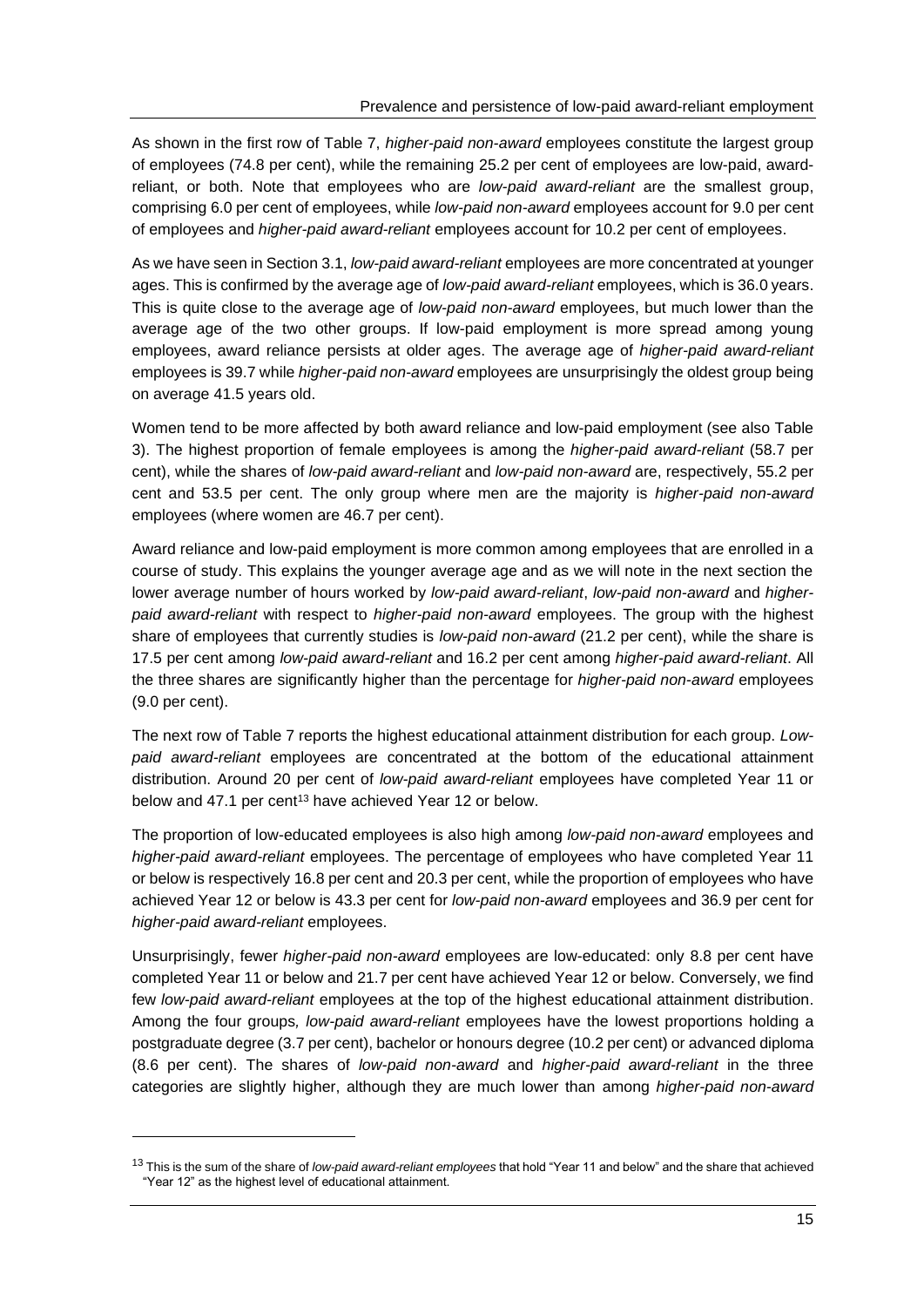employees. In fact, 11.4 per cent of *higher-paid non-award* employees hold a postgraduate degree (compared to around 5 per cent for *low-paid non-award* and *higher-paid award-reliant*) and 25.0 per cent have achieved bachelor or honours degrees (compared to 16.2 per cent for *low-paid non-award* employees and 14.3 per cent for *higher-paid award-reliant* employees).

Moving to the next characteristic shown in Table 7, marital status, we can see that *low-paid nonaward* employees are split almost evenly between legally married (37.2 per cent) and never married (38.5 per cent). We can observe similar shares among the *low-paid award-reliant*: 41.4 per cent of *low-paid award-reliant* employees are legally married and 37.9 per cent are never married. The higher prevalence of legal marriage among *low-paid award-reliant* employees is partially compensated by the lower proportion in a de facto relationship (14.5 per cent versus 16.9 per cent for *low-paid non-award* employees).

*Higher-paid award-reliant* employees also present a similarly high proportion who are legally married (40.6 per cent), but a lower proportion who have never married (30.0 per cent). In fact, *higher-paid award-reliant* employees have the highest rates of being separated (3.7 per cent) and divorced (7.9 per cent). On the other hand, *higher-paid non-award* employees have high rates of being legally married (55.5 per cent) and low rates of being never married (20.1 per cent). The lower proportion of never married among *higher-paid award-reliant* and *higher-paid non-award* employees can be explained by the higher average age of employees in these two groups.

We finally examine the share of *low-paid award-reliant* employees who suffer from a long-term health condition. *Low-paid award-reliant* employees are the group with the lowest proportion of employees with no long-term health condition (77.9 per cent) and the highest proportion of employees reporting that a long-term health condition limits the amount of work they do (12.2 per cent). *Low-paid nonaward* employees and *higher-paid award-reliant* employees show slightly higher rates of employees with no long-term health condition (around 81 per cent) and slightly lower rates of employees with working limitations (around 10 per cent). Finally, *higher-paid non-award* employees are the group with the highest proportion of employees with no long-term health condition (84.8 per cent) and the lowest proportion of employees with working limitations due to long-term health conditions (6.7 per cent).

### **3.2.2 Employment and job characteristics**

In Table 8 we compare employment and job characteristics of *low-paid award-reliant* employees with the characteristics of the other three groups of employees. As we will see going through the data, *low-paid award-reliant* employees are more likely to be in part-time jobs, in casual employment and employed by a temporary agency, all typical characteristics of non-standard employment.<sup>14</sup> The prevalence of non-standard employment among *low-paid award-reliant* employees is associated with the relative high proportion of these workers who are low-educated and young, two groups in which non-standard jobs are common.

The first row of Table 8 shows that *low-paid award-reliant* employees work in the main job on average only 28.9 hours a week, much less than *higher-paid non-award* employees, who work on average 38.6 hours a week. *Low-paid award-reliant* employees also work on average less than the other two

<sup>&</sup>lt;sup>14</sup> In the report "Non-standard employment around the world: Understanding challenges, shaping prospects" the Industrial Labour Organisation (ILO) defines four characteristics of non-standard employment: (a) fixed-term or casual basis contracts; (b) part-time jobs; (c) being hired by a temporary agency; and (d) disguised employment relationships and dependent selfemployment. When we refer to non-standard form of employment we consider characteristics a), b) and c).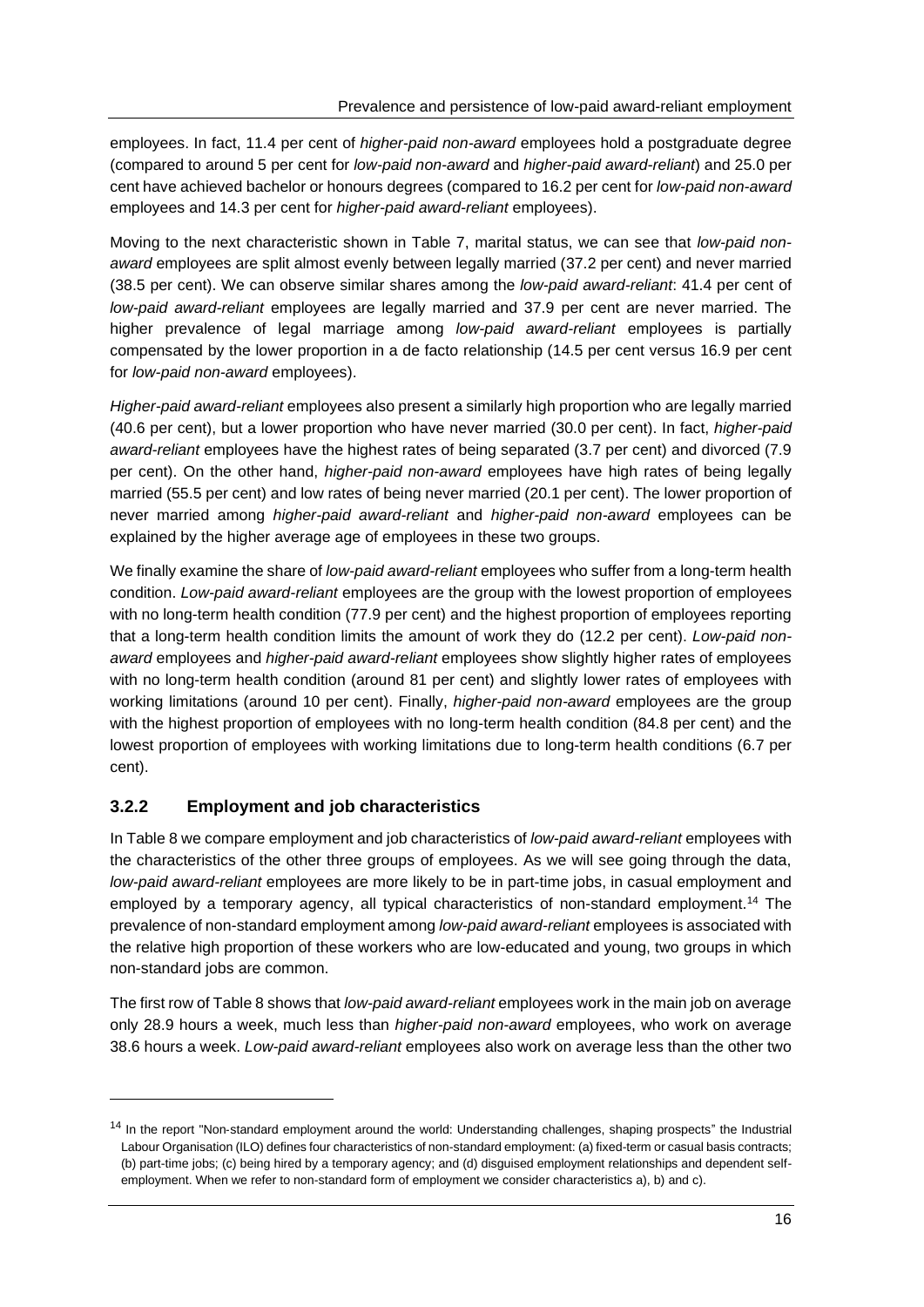employee groups. In fact, *low-paid non-award* employees and *higher-paid award-reliant* employees respectively average 32.1 and 32.7 hours per week.

#### <span id="page-22-0"></span>**Table 8: Employment and job characteristics of** *low-paid award-reliant* **employees,** *low-paid non-award* **employees,** *higher-paid award reliant* **employees and** *higher-paid non-award* **employees, 2017 and 2018 (pooled)—Employees aged 21 and over**

|                                                                  | Low-<br>paid<br>award-<br>reliant | Low-<br>paid<br>non-<br>award | Higher-<br>paid<br>award-<br>reliant | Higher-<br>paid<br>non-<br>award | All<br><b>Employees</b> |
|------------------------------------------------------------------|-----------------------------------|-------------------------------|--------------------------------------|----------------------------------|-------------------------|
| 1. Hours of work - main job<br>(mean)                            | 28.9                              | 32.1                          | 32.7                                 | 38.6                             | 36.8                    |
| 2. Full-time job (%)                                             | 42.0                              | 54.7                          | 57.7                                 | 76.6                             | 70.6                    |
| 3. Contract type (%)                                             |                                   |                               |                                      |                                  |                         |
| Fixed-term contract                                              | 2.9                               | 9.8                           | 6.9                                  | 12.1                             | 10.8                    |
| Casual basis                                                     | 66.5                              | 48.1                          | 27.0                                 | 7.6                              | 16.7                    |
| Permanent contract                                               | 30.6                              | 42.2                          | 66.1                                 | 80.4                             | 72.5                    |
| 4. Hired through a labour hire<br>firm or a temporary agency (%) | 3.7                               | 3.4                           | 3.4                                  | 1.8                              | $2.2\phantom{0}$        |
| 5. Work Schedule (%)                                             |                                   |                               |                                      |                                  |                         |
| Regular daytime schedule                                         | 71.6                              | 76.0                          | 76.7                                 | 82.1                             | 80.3                    |
| Regular evening shift                                            | 7.2                               | 4.1                           | 4.7                                  | 2.1                              | 2.8                     |
| Regular night shift                                              | 2.3                               | 2.7                           | 3.7                                  | 1.7                              | 2.1                     |
| Rotating shift                                                   | 6.7                               | 5.1                           | 8.2                                  | 8.8                              | 8.3                     |
| Split shift                                                      | 1.6                               | 2.4                           | 2.0                                  | 0.6                              | 1.0                     |
| On call                                                          | 1.8                               | 1.6                           | 0.8                                  | 0.6                              | 0.8                     |
| Irregular schedule                                               | 8.8                               | 8.1                           | 3.9                                  | 4.0                              | 4.7                     |
| 6. Union Membership (%)                                          | 5.9                               | 12.2                          | 17.0                                 | 28.1                             | 24.2                    |
| 7. Any training in the last 12<br>months $(\%)$                  | 15.2                              | 26.2                          | 29.3                                 | 38.4                             | 35.0                    |
| 8. Some of usual working hours<br>worked at home (%)             | 5.3                               | 13.3                          | 6.4                                  | 23.1                             | 19.5                    |
| 9. Number employed at place of<br>work $(%)$                     |                                   |                               |                                      |                                  |                         |
| 1 to $4$                                                         | 13.8                              | 19.4                          | 8.3                                  | 6.6                              | 8.3                     |
| 5 to 9                                                           | 20.6                              | 18.0                          | 15.3                                 | 8.5                              | 10.7                    |
| 10 to 19                                                         | 21.8                              | 15.5                          | 18.1                                 | 10.7                             | 12.5                    |
| 20 to 49                                                         | 18.6                              | 16.9                          | 22.0                                 | 16.7                             | 17.4                    |
| 50 to 99                                                         | 9.6                               | 10.0                          | 13.2                                 | 13.7                             | 13.1                    |
| 100 to 199                                                       | 8.8                               | 7.9                           | 11.4                                 | 13.0                             | 12.1                    |
| 200 to 499                                                       | 4.2                               | 6.3                           | 6.8                                  | 11.2                             | 9.9                     |
| 500 or more                                                      | 2.7                               | 5.8                           | 4.9                                  | 19.7                             | 16.0                    |
| 10. Tenure with current employer<br>in years (mean)              | 3.5                               | 4.6                           | 5.0                                  | 7.8                              | 7.0                     |
| 11. Tenure in current occupation<br>in years (mean)              | 5.1                               | 6.6                           | 7.7                                  | 10.4                             | 9.4                     |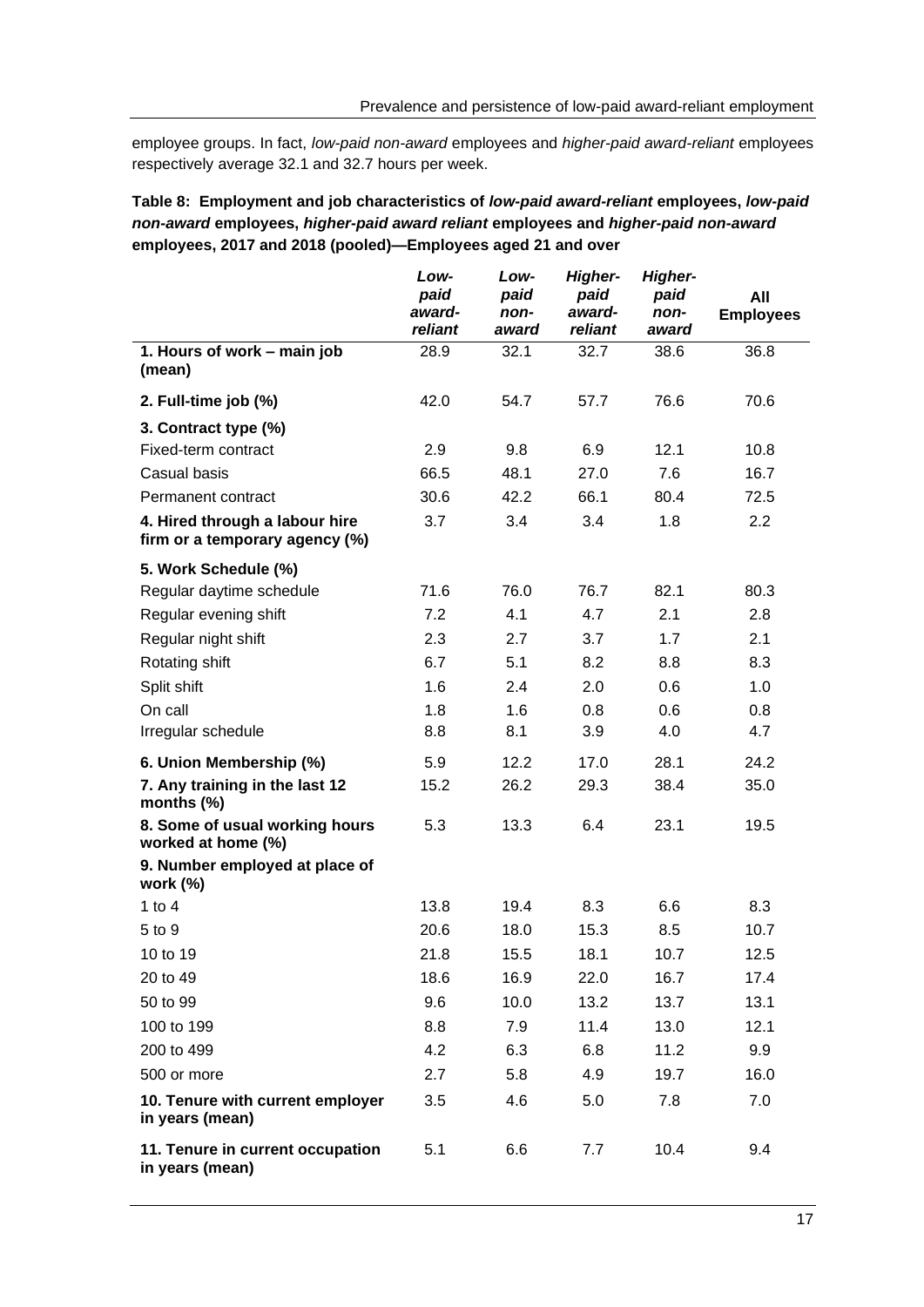*Lowpaid awardreliant Lowpaid nonaward Higherpaid awardreliant Higherpaid nonaward* **All Employees 12. Industry (%)** Agriculture, forestry and fishing  $5.9$   $3.9$   $1.0$   $0.6$   $1.2$ Mining 0.1 0.1 0.6 2.5 2.0 Manufacturing 10.3 5.7 9.0 7.9 8.0 Electricity, gas, water and waste services 0.2 0.3 0.7 1.6 1.3 Construction 5.7 6.1 4.7 6.5 6.2 Wholesale trade 2.0 3.1 3.0 3.3 3.2 Retail trade 18.4 14.8 15.6 5.9 8.5 Accommodation and food services 20.2 9.9 8.5 2.0 4.4 Transport, postal and warehousing 5.0 5.4 6.8 4.6 4.9 Information media and telecommunications 0.4 2.2 0.9 2.0 1.8 Financial and insurance services 0.5 1.4 2.6 5.8 4.7 Rental, hiring and real estate services 0.7 3.0 1.1 1.4 1.5 Professional, scientific and technical services 1.9 5.4 2.8 8.9 7.6 Administrative and support services  $5.8$  4.2 2.6 2.2 2.6 Public administration and safety  $1.1$   $2.4$   $1.2$   $9.2$   $7.3$ Education and training 1.3 9.7 4.7 13.7 11.7 Health care and social assistance  $13.6$  14.7 27.9 17.4 18.0 Arts and recreation services 2.3 2.8 2.2 1.6 1.8 Other services **4.6** 4.9 4.1 2.8 3.3 **13. Occupation ( per cent)** Managers 2.9 6.5 5.1 15.8 13.1 Professionals 3.3 11.7 11.1 34.0 27.8 Technicians and trades workers  $13.7$  11.4 11.0 11.2 11.3 Community and personal service workers 19.9 18.9 23.9 9.8 12.7 Clerical and administrative workers  $\frac{9.3}{13.4}$  13.4 14.9 14.3 Sales workers **15.9** 14.3 12.1 4.4 6.8 Machinery operators and drivers  $10.4$  7.5  $10.8$  5.4 6.4 Labourers 24.6 16.3 12.5 4.6 7,6 **14. Overall job satisfaction (scale 0-10)** 7.4 7.4 7.6 7.6 7.6 **15. Pay satisfaction (scale 0-10)** 6.6 6.6 6.9 7.4 7.2 **16. Hours satisfaction (scale 0-10)** 7.1 7.1 7.3 7.4 7.3 **17. More than one job ( per cent)** 9.0 13.0 8.4 6.4 7.4 **18. Hours of work – all jobs (mean)** 29.9 33.4 33.5 39.3 37.6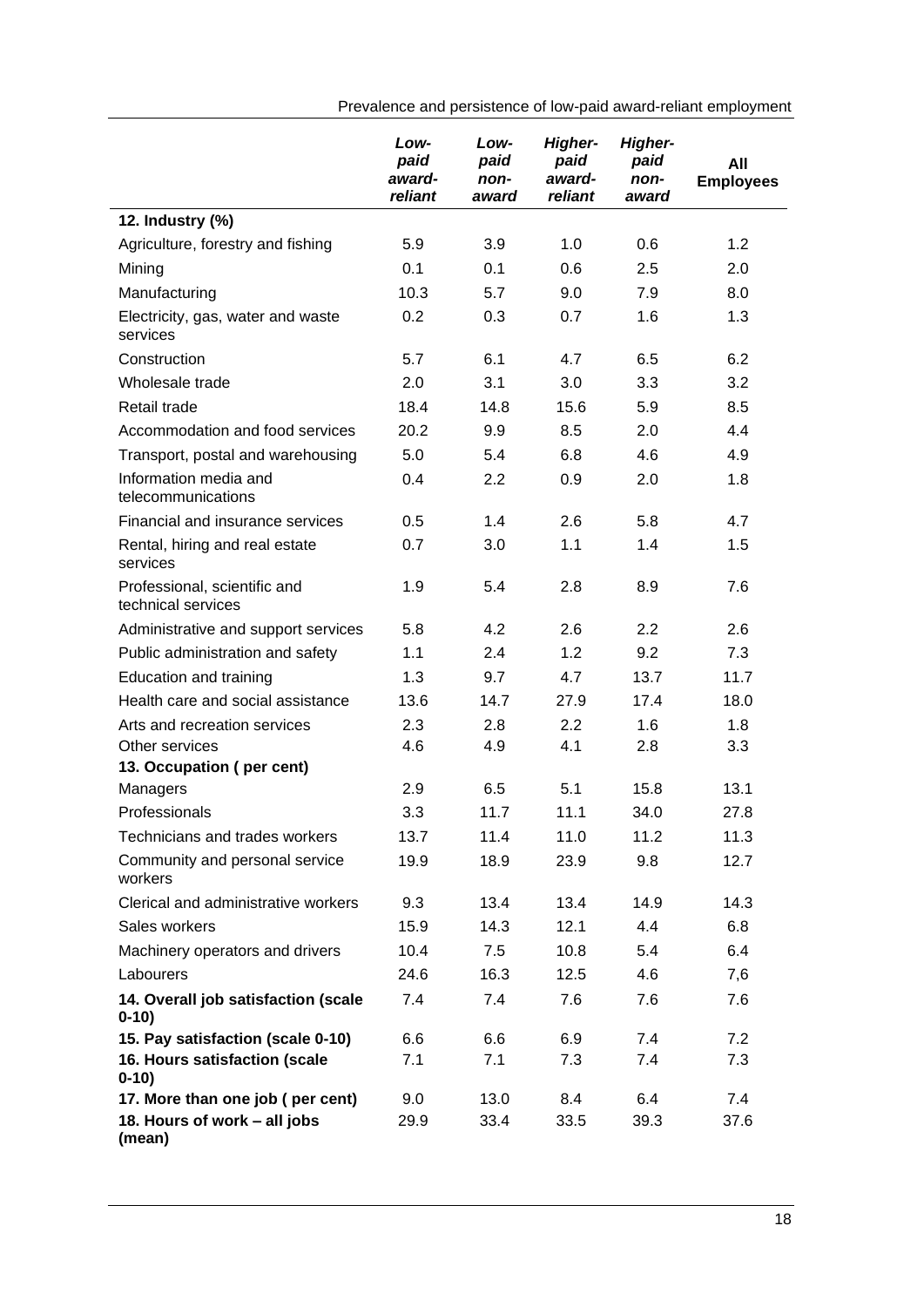|                             | Low-<br>paid<br>award-<br>reliant | Low-<br>paid<br>non-<br>award | <b>Higher-</b><br>paid<br>award-<br>reliant | <b>Higher-</b><br>paid<br>non-<br>award | All<br><b>Employees</b> |
|-----------------------------|-----------------------------------|-------------------------------|---------------------------------------------|-----------------------------------------|-------------------------|
| 19. Would prefer to work(%) |                                   |                               |                                             |                                         |                         |
| fewer hours                 | 10.6                              | 18.0                          | 14.0                                        | 28.1                                    | 24.7                    |
| about the same hours        | 56.6                              | 58.4                          | 60.3                                        | 61.9                                    | 61.1                    |
| more hours                  | 32.8                              | 23.6                          | 25.7                                        | 10.0                                    | 14.2                    |

Prevalence and persistence of low-paid award-reliant employment

Source: Authors' calculations using Waves 17 and 18 of the HILDA Survey.

The lower average number of hours worked reflects the smaller proportion of *low-paid award-reliant* employees who are employed in a full-time job (42.0 per cent).<sup>15</sup> This is significantly less than the proportion of *higher-paid non-award* employees who are full-time employees (76.6 per cent), but also lower than the share of *low-paid non-award* employees (54.7 per cent) and *higher-paid award-reliant* employees (57.7 per cent) employed in full-time jobs.

Contract type is a dimension that differentiates the four groups. Most of the *low-paid award-reliant* are hired on a casual basis (66.5 per cent), with only 30.6 per cent on permanent contracts and 2.9 per cent on fixed-term contracts.

Among *higher-paid non-award* employees, the vast majority are hired on permanent contracts (80.4 per cent) with few cases of casual employment (7.6 per cent). Although it is lower than for *low-paid award-reliant* employees, the prevalence of casual employment is more relevant for *low-paid nonaward* employees (48.1 per cent) than for *higher-paid award-reliant* employees (27.0 per cent). On the other hand, 44.2 per cent of *low-paid non-award* employees are hired on permanent contracts. This is a higher proportion than found for *low-paid award-reliant* employees, but significantly less than found for *higher-paid award-reliant* employees (66.1 per cent).

Looking at the percentage of fixed-term contracts, *low-paid award-reliant* present the lowest proportion (2.9 per cent) and *higher-paid non-award* employees the highest (12.1 per cent), while the prevalence of *low-paid award-reliant* employees (9.8 per cent) is higher than the prevalence of *higher-paid award-reliant* employees (6.9 per cent).

Non-standard employment for *low-paid award-reliant* employees can be also seen by the share of employees hired by temporary agencies (3.7 per cent). Although it is quite small and only marginally higher than the share of *low-paid non-award* employees and *higher-paid award-reliant* employees, the share of *low-paid award-reliant* employees is twice as large as the share of *higher-paid nonaward* employees.

We also find that fewer *low-paid award-reliant* employees work in a job with a regular work schedule. The proportion of *low-paid award-reliant* employees who work a regular daytime schedule is 71.6 per cent, which is 10.5 percentage points less than the proportion for *higher-paid non-award* employees*.*

The prevalence for both *low-paid non-award* employees and *higher-paid award-reliant* employees lies in-between, with around 76 per cent working a daytime regular schedule. On the other hand, *low-paid award-reliant* employees are more likely to be working an irregular schedule. This is a characteristic that the *low-paid award-reliant* share with *low-paid non-award* employees. In fact, more

 $15$  Full-time workers are defined as employees who work 35 hours or more in the main job.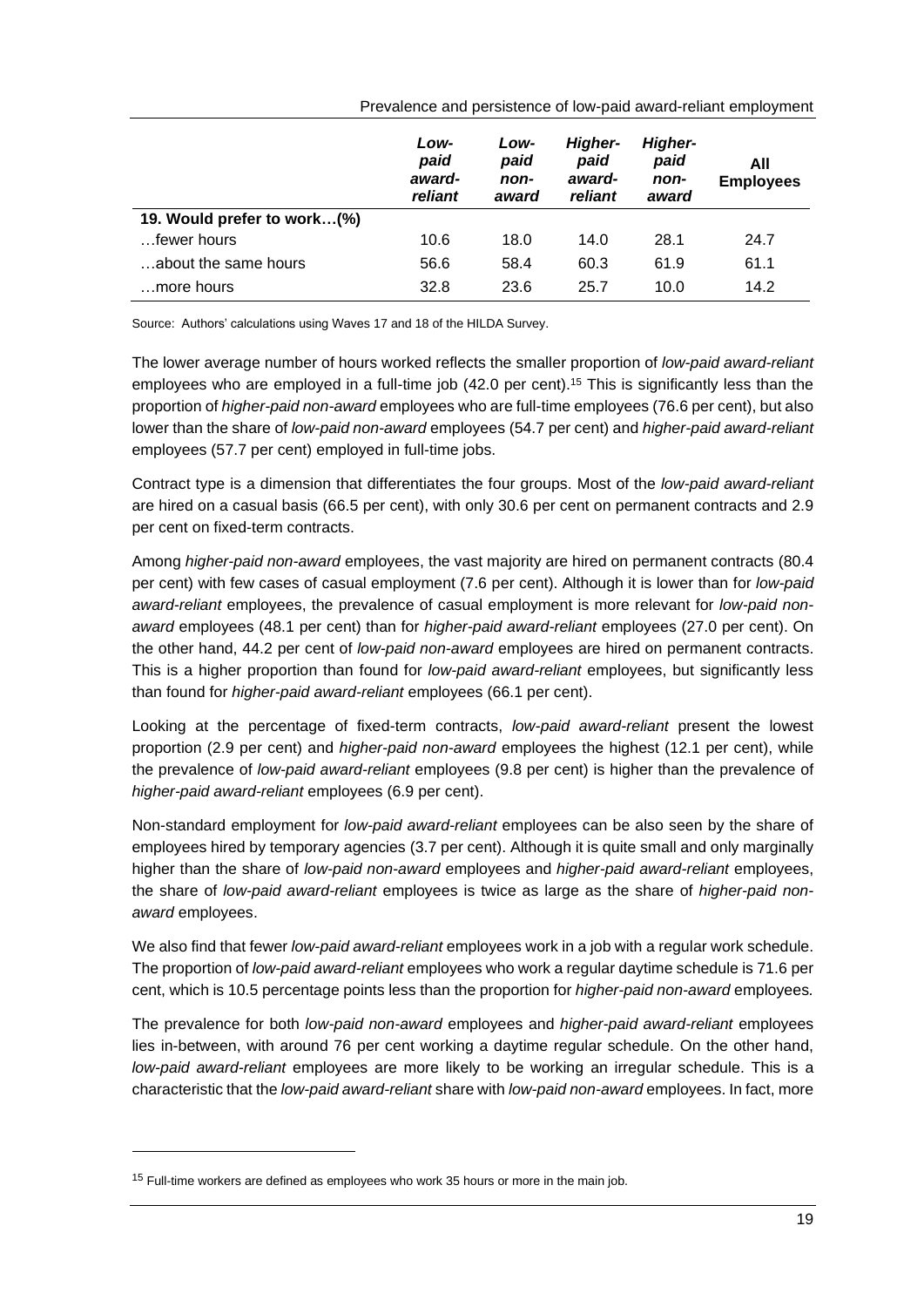than 8 per cent of both groups works an irregular schedule, which is around twice the proportion found for *higher-paid award-reliant* and *higher-paid non-award* employees.

Finally, 17.8 per cent of the *low-paid award-reliant* are shift workers, <sup>16</sup> similar to the prevalence for *higher-paid award-reliant* employees (18.6 per cent) and higher than the prevalence for *low-paid non-award* employees (14.3 per cent) and *higher-paid non-award* employees (13.2 per cent).

*Low-paid award-reliant* employees are the least likely to be unionised, with only 5.9 per cent being union members. Differences in union membership are also observed between the other employee groups. Around 12 per cent of *low-paid non-award* employees are in a union, a proportion that is more than twice as much as for *low-paid award-reliant* employees, but significantly lower than for *higher-paid award-reliant* employees (17.0 per cent) and *higher-paid non-award* employees (28.1 per cent).

Few *low-paid award-reliant* employees (5.3 per cent) work from home, even for a few hours. This is a characteristic shared with *higher-paid award-reliant* employees, while 13.3 per cent of *low-paid non-*award employees and 23.1 per cent of *higher-paid non-award* employees work from home for some of their working hours.

Employers also tend to invest less in the development of *low-paid award-reliant* employees, only 15.2 per cent of *whom* engage in work-related training over the course of a year. This is approximately half the proportion of *higher-paid award-reliant* employees engaging in work-related training (29.3 per cent). The prevalence of work-related training among *low-paid non-award* employees (26.2 per cent) is slightly lower than the prevalence among *higher-paid award-reliant* employees*,* while *higher-paid non-award* employees have the highest prevalence, at almost 40 per cent.

*Low-paid award-reliant* and *low-paid non-award* employees have a higher probability of working in small and medium-sized businesses than *higher-paid* employees. Around 75 per cent of *low-paid award-reliant* and 69.8 per cent of *low-paid non-award* employees work for a business with fewer than 50 employees, compared to 63.7 per cent of *higher-paid award-reliant* and only 42.5 per cent of *higher-paid non-award* employees.

*Low-paid award-reliant* employees also tend to have lower job tenure and lower occupation tenure than the other three employee groups. On average, *low-paid award-reliant* employees have worked 3.5 years with the current employer and 5.1 years in the current occupation. By contrast, *higher-paid non-award* employees have on average the highest job tenure (7.8 years) and occupation tenure (10.4 years). Mean job tenure is 4.6 years for *low-paid non-award* employees and 5.0 years for *higher-paid award-reliant* employees, while mean occupation tenure for these two groups of employees is 6.6 and 7.7 years, respectively.

The  $12<sup>th</sup>$  and  $13<sup>th</sup>$  panels of Table 8 shows differences in the industry and occupation composition, and the 14<sup>th</sup> to 16th panels show differences in employee satisfaction with aspects of their job, across the four employee groups. *Low-paid award-reliant* employees are concentrated in retail trade (18.4 per cent), accommodation and food services (20.2 per cent), and manufacturing (10.3 per cent). Moreover, compared to the other employee groups, a high proportion of these employees are found

<sup>&</sup>lt;sup>16</sup> The percentage of shift workers is the sum of the share of employees with regular evening shift, regular night shift, rotating shift and split shift.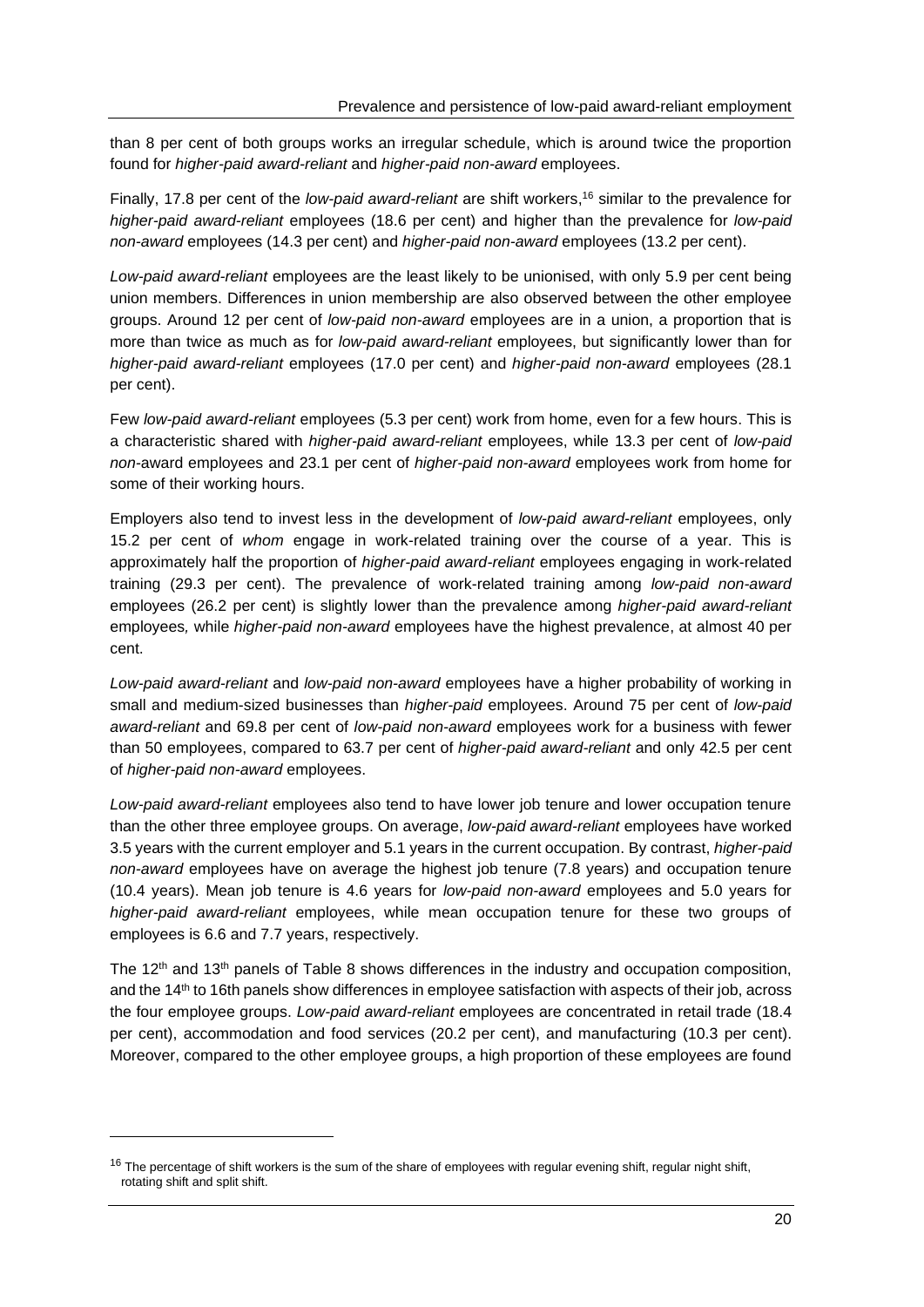in agriculture (5.9 per cent) and they are less likely to work in professional, scientific and technical services (1.9 per cent) and education and training (1.3 per cent).

The differences in industry composition between *low-paid award-reliant* employees and *higher-paid non-award* employees are especially striking. Among *higher-paid non-award* employees, only 5.9 per cent work in retail, 2.0 per cent work in accommodation and food services, 7.9 per cent work in manufacturing and 0.6 per cent work in agriculture.

*Low-paid non-award* employees and *higher-paid award-reliant* employees are, like *low-paid awardreliant* employees, also concentrated in retail (respectively 14.8 per cent and 15.6 per cent) and accommodation and food services (respectively 9.9 per cent and 8.5 per cent), but these shares are lower than are found for *low-paid award-reliant* employees.

The most common industry for *higher-paid award-reliant* employees is health care and social assistance (27.9 per cent). This is also the most common industry for *higher-paid non-award* employees (17.4 per cent), among whom professional, scientific and technical services (8.9 per cent), education and training (13.7 per cent) and public administration and safety (9.2 per cent) also feature strongly.

In terms of the occupation composition, many *low-paid award-reliant* employees are labourers (24.6 per cent), community and personal service workers (19.9 per cent) and sales workers (15.9 per cent). We can see large differences in the shares of these occupations between *low-paid award-reliant* and *higher-paid non-award* employees. In fact, only 4.4 per cent of *higher-paid non-award* employees are sales workers, 4.6 per cent are labourers and 9.8 per cent are community and personal service workers.

Unsurprisingly, we find small fractions of *low-paid award-reliant* employees are managers (2.9 per cent) and professionals (3.3 per cent). By contrast, managers account for 15.8 per cent of *higherpaid non-award* employees, while professionals account for 34.0 per cent of these employees. We also note that the occupation distributions of *low-paid non-award* employees and *higher-paid awardreliant* employees are quite similar. However, the fractions of labourers and sales workers are larger for *low-paid non-award* employees*,* while community and personal service workers and machinery operators and drivers are comparatively high proportions of *higher-paid award-reliant* employees.

Finally, we evaluate employee satisfaction with their pay, their hours and the job overall. Interestingly, the average of all the three indicators is the same for *low-paid award-reliant* and *low-paid non-award* employees. Average satisfaction is also, for all three measures, slightly lower for these two groups of employees than for both *higher-paid non-award* employees and *higher-paid award-reliant* employees.

On average, both *low-paid award-reliant* and *low-paid non-award* employees assess their overall job satisfaction at 7.4 on a scale from 0 to 10. The score for both *higher-paid non-award* employees and *higher-paid award-reliant* employees is 7.6. In terms of pay satisfaction and hours satisfaction, for both *low-paid award-reliant* employees and *low-paid non-award* employees, the mean scores *are* 6.6 and 7.1, respectively.

Two further aspects of the findings on satisfaction with aspects of the job are worthy of note. First, on average, the lowest indicator for the two groups in low-paid employment is pay satisfaction. Second, while hours satisfaction is similar for *higher-paid non-award* employees and *higher-paid award-reliant* employees, the pay satisfaction for *higher-paid award-reliant* employees (6.9) is lower than the pay satisfaction for *higher-paid non-award* employees (7.4).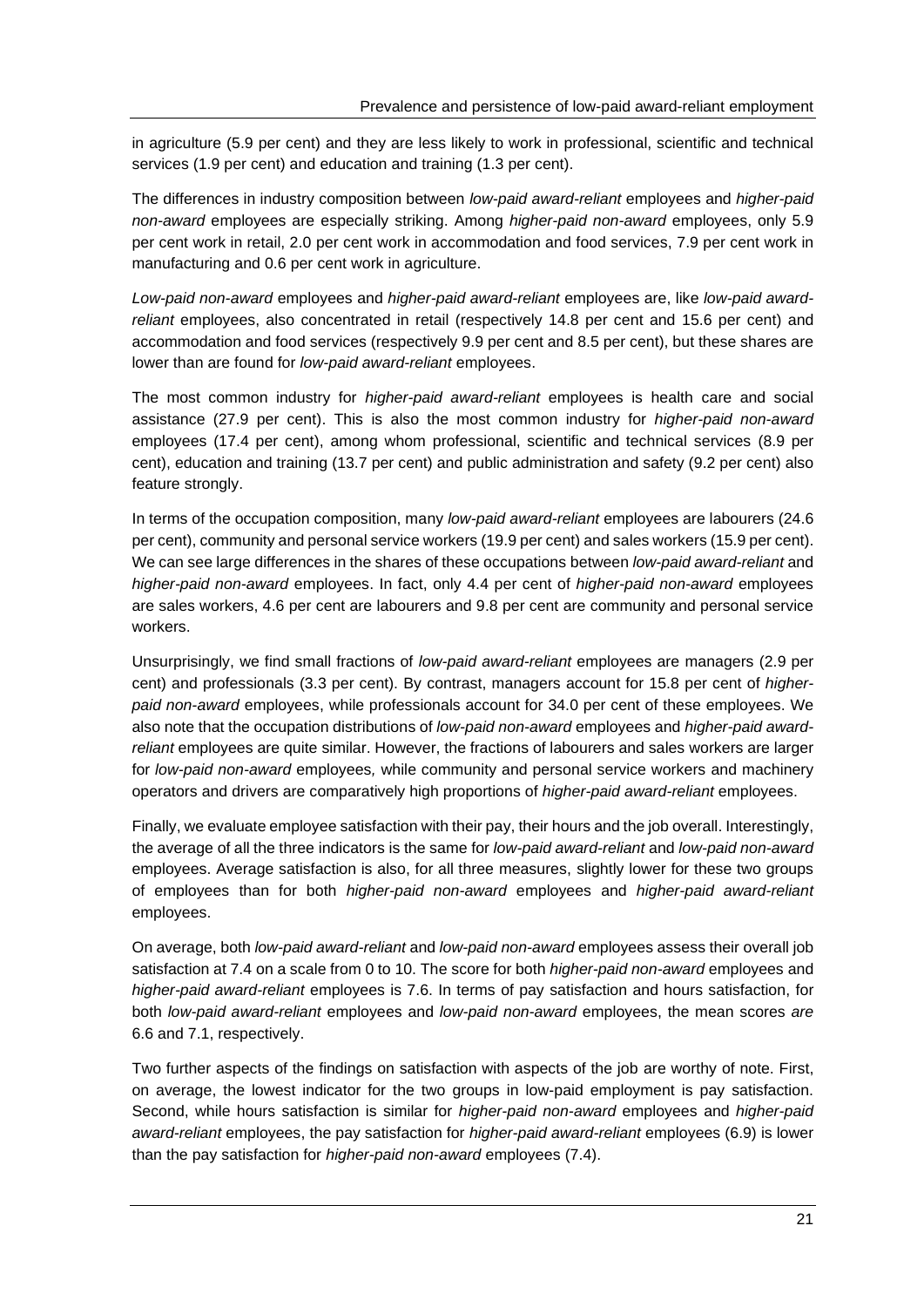We have seen that *low-paid award-reliant* employees work on average only 28.9 hours in the main job, so we now investigate whether this is offset by a greater propensity to hold multiple jobs. From Table 8, we can see that the proportion of *low-paid award-reliant* employees who work in more than one job is 9.0 per cent, a share that explains only in part the low average number of hours. In fact, although the proportion of *low-paid award-reliant* employees who work in more than one job is higher than for *higher-paid award-reliant* and *higher-paid non-award* employees, it is lower than evident for *low-paid non-award* employees (13.0 per cent). Moreover, the 18th panel shows that compared to the hours in the main job, the average number of hours worked in all jobs by *low-paid award-reliant* only marginally increases to 29.9 hours a week, around 3.5 hours less than *low-paid non-award* and *higher-paid award-reliant* employees and almost 10 hours less than *higher-paid non-award*  employees.

We finally examine the proportion of employees that would prefer to work a different number of hours. In all four employee groups the majority of employees work their desired number of hours. However, while for *low-paid award-reliant, low-paid non-award* and *higher-paid award-reliant* employees the proportion of employees that would prefer to work more hours is higher than the share that would like to work fewer hours, the opposite is true for *higher-paid non-award* employees. The difference between the proportion of employees who would prefer to work more hours and the proportion who would like to work fewer hours is particularly pronounced for *low-paid award-reliant* employees, who have the lowest average number of hours worked: 32.8 per cent of *low-paid award-reliant* employees would like to increase the number of hours worked, while only 10.6 per cent would prefer to work fewer hours.

#### **3.2.3 Welfare receipt and financial well-being**

We now analyse differences in welfare receipt and financial wellbeing across the four employee groups. Welfare receipt is assessed through an indicator of whether the employee receives at least one type of government benefit.<sup>17</sup>

The first row of Table 9 reports that 16.0 per cent of *low-paid award-reliant* employees are welfare recipients, a higher percentage than is found for *low-paid non-award* employees (12.6 per cent) and *higher-paid award-reliant* employees (8.7 per cent). Unsurprisingly, a much lower proportion of *higher-paid non-award* employees receive welfare benefits.

We now look at the fraction of employees who receive two types of benefits: Newstart Allowance and Youth Allowance. We examine Newstart Allowance because this benefit targets the unemployed and obliges recipients to look for a job. Accordingly, Newstart Allowance recipients could be more likely to end up in a job that pays at the award rate and is below the low-pay threshold. In addition, eligibility to the Youth Allowance is conditional on age (24 years or younger for full-time students and 21 years or younger for people looking for a job) and, as we have seen, the proportion of young employees among *low-paid award-reliant* employees is high.

The second row of Table 9 shows that 6.9 per cent of *low-paid award-reliant* employees receive Newstart Allowance. Although this percentage is quite small, it is the greatest of the four employee

<sup>&</sup>lt;sup>17</sup> The Government Benefits we consider are Newstart Allowance, Service Pension, Disability Support Pension, Wife Pension or Widow, Allowance, Carer Payment, Sickness Allowance or Special Benefit, Partner Allowance, Parenting Payment, Youth Allowance and Austudy / ABSTUDY Payment. Note that all benefits allow recipients to work part-time, although the income tests mean that a recipient may only qualify for part-payment. For example, at the time of writing, Newstart Allowance begins reducing from the full payment rate once fortnightly earnings exceed \$104. See <https://www.servicesaustralia.gov.au/sites/default/files/co029-2001-v2.pdf> (correct web address as at 7 February 2020) for details.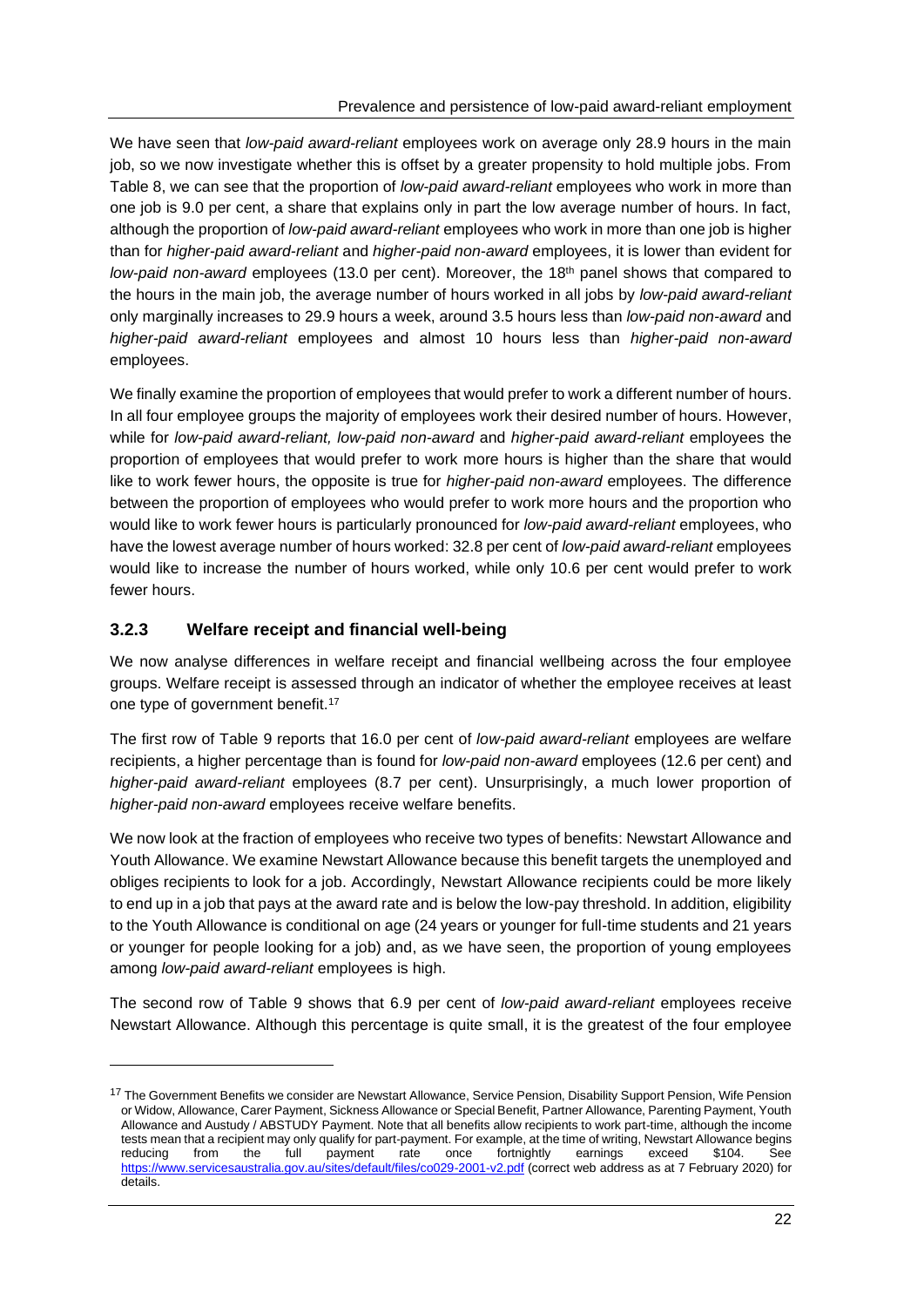groups. The next row reports the fraction of Youth Allowance recipients by employee group. Around 2 per cent of *low-paid award-reliant* employees (aged 21 and over) receive Youth Allowance, a percentage similar to *low-paid non-award* employees and much higher than for *higher-paid awardreliant* and *higher-paid non-award* employees.

We now move to study financial wellbeing through an indicator of financial prosperity (second panel of Table 9) and a series of indicators of financial stress (third panel of Table 9). Financial prosperity is measured by a question that asks how employees feel given their current needs and financial responsibilities.

We can see some similarity between the distribution of financial prosperity for *low-paid award-reliant* employees and its distribution for *higher-paid award-reliant* employees. Compared to *higher-paid award-reliant* employees, they both have higher shares of employees who feel they are "Just Getting Along" and lower shares who feel "Reasonably comfortable". *Low-paid award-reliant* employees also have the highest proportion who feel "Poor". On the other hand, *higher-paid non-award* employees have the highest proportion of employees who feel "Very Comfortable".

#### <span id="page-28-0"></span>**Table 9: Welfare receipt and financial well-being of** *low-paid award-reliant* **employees,** *lowpaid non-award* **employees,** *higher-paid award reliant* **employees and** *higher-paid non-award* **employees, 2017 and 2018 (pooled)—Employees aged 21 and over (%)**

|                                                              | Low-<br>paid<br>award-<br>reliant | Low-paid<br>non-<br>award | <b>Higher-</b><br>paid<br>award-<br>reliant | Higher-<br>paid non-<br>award | All<br><b>Employees</b> |
|--------------------------------------------------------------|-----------------------------------|---------------------------|---------------------------------------------|-------------------------------|-------------------------|
| 1. Welfare Receipt                                           |                                   |                           |                                             |                               |                         |
| <b>Receives Government benefits</b>                          | 16.0                              | 12.6                      | 8.7                                         | 3.5                           | 5.6                     |
| <b>Newstart Allowance</b>                                    | 6.9                               | 3.1                       | 2.4                                         | 0.5                           | 1.3                     |
| <b>Youth Allowance</b>                                       | 2.1                               | 2.0                       | 1.1                                         | 0.3                           | 0.6                     |
| 2. Financial Prosperity                                      |                                   |                           |                                             |                               |                         |
| Prosperous                                                   | 0.6                               | 1.4                       | 0.7                                         | 1.9                           | 1.7                     |
| Very comfortable                                             | 13.1                              | 11.7                      | 12.7                                        | 17.9                          | 16.5                    |
| Reasonably comfortable                                       | 43.8                              | 53.2                      | 46.3                                        | 55.7                          | 53.8                    |
| Just getting along                                           | 38.4                              | 30.4                      | 37.1                                        | 23.5                          | 26.3                    |
| Poor                                                         | 3.4                               | 2.0                       | 2.8                                         | 0.9                           | 1.3                     |
| Very poor                                                    | 0.8                               | 1.2                       | 0.6                                         | 0.2                           | 0.3                     |
| 3. Financial Stress Indicators                               |                                   |                           |                                             |                               |                         |
| Could not pay electricity, gas or<br>telephone bills on time | 15.7                              | 15.1                      | 16.0                                        | 8.4                           | 10.2                    |
| Could not pay the mortgage or<br>rent on time                | 8.5                               | 7.6                       | 9.5                                         | 4.3                           | 5.3                     |
| Pawned or sold something                                     | 4.8                               | 5.6                       | 6.3                                         | 3.3                           | 3.9                     |
| Went without meals                                           | 5.5                               | 4.2                       | 5.2                                         | 1.8                           | $2.5\,$                 |
| Was unable to heat home                                      | 3.5                               | 3.6                       | 3.0                                         | 1.4                           | 1.8                     |
| Asked for financial help from<br>friends or family           | 18.1                              | 18.5                      | 15.5                                        | 8.6                           | 10.7                    |
| Asked for help from<br>welfare/community organisation        | 4.1                               | 3.8                       | 3.8                                         | 1.0                           | 1.7                     |

Source: Authors' calculations using Waves 17 and 18 of the HILDA Survey.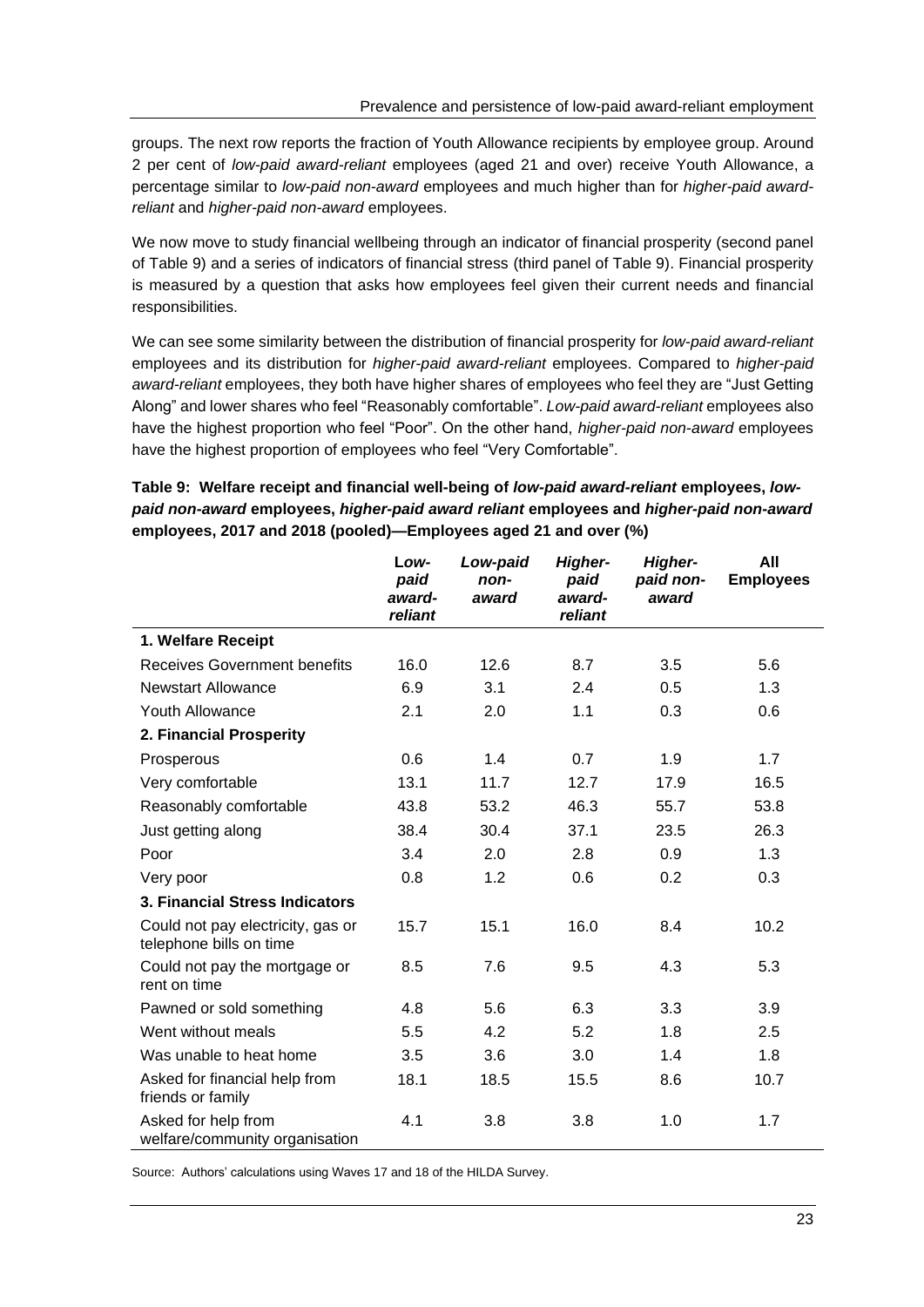Financial stress is assessed by seven indicators concerning financial difficulties, including inability to pay utility bills on time, pay the rent or mortgage on time, feed themselves or heat their home, and the need to request financial help from family or friends, or from a community or welfare organisation.

The bottom part of Table 9 shows that a substantial proportion of *low-paid award-reliant* employees have at some stage not been able to pay utility bills on time (15.7 per cent), have requested financial help from family or friends (18.1 per cent) and have not always been able to pay the rent or mortgage on time (8.5 per cent). We can, however, observe similar shares for *low-paid non-award* employees and *higher-paid award-reliant* employees, although *higher-paid award-reliant* employees are somewhat less likely to request financial help from family or friends, and slightly more likely to have not been able to pay the rent or mortgage on time*.*

Although the shares of *low-paid award-reliant* employees reporting financial difficulties are close to the shares of *low-paid non-award* employees and higher-paid *award-reliant* employees*,* the proportion reporting financial difficulties is always higher for *low-paid award-reliant* employees than for *higher-paid non-award* employees.

#### **3.2.4 Household characteristics**

In Table 10 we present household characteristics including, household type, relationship of employee in the household, number of dependent children, partnership rate, partner's labour force status, childcare use and housing tenure type. We start analysing jointly the household structure and the relationship of employee in the household.

The distributions of the household structure and the relationship of employee in the household of *low-paid award-reliant* employees have some similarities with the distributions for *low-paid nonaward* employees. Compared to *higher-paid award-reliant* employees, the two groups of low-paid employees are more likely to live in "Couple with only non-dependent children" households (14.2- 14.3 per cent versus 11.9 per cent) and they are more likely to be non-dependent children living with their parents (8.5-8.2 per cent versus 6.7 per cent).

The proportion of *low-paid award-reliant* and *low-paid non-award* employees who live in singleperson households (10.3-10.0 per cent versus 12.7 per cent) and the proportion who live in "Couple with two or more dependent children" (15.4-14.9 per cent versus 17.3 per cent) are lower than the corresponding proportions found for *higher-paid award-reliant* employees.

The fraction of *low-paid award-reliant* and *low-paid non-award* employees who live in "Couple with no children" households (22.7-23.9 per cent versus 21.0 per cent) is slightly higher than for *higherpaid award-reliant* employees.

Although the fraction of *low-paid award-reliant* employees (5.8 per cent) who live in "Single parents-Employee working full-time" households <sup>18</sup> is slightly lower than the fractions for *low-paid non-award* employees (7.3 per cent) and *higher-paid award-reliant* employees (7.8 per cent), the proportion of employees who live in "Single parents- Employee working part-time" is remarkably similar among the three employee groups.

Note, however, that while *low-paid award-reliant* and *low-paid non-award* employees are more likely to be non-dependent children (6.3-6.4 per cent versus 4.0 per cent) in single-parent households,

<sup>&</sup>lt;sup>18</sup> Individuals in the "Single parent—Employee working full-time" and "Single parent—Employee working part-time" households could be a parent or a child. The full-time/part-time employee status refers to the status of the individual being examined, which is not the status of the single parent if the individual is a child of the single parent.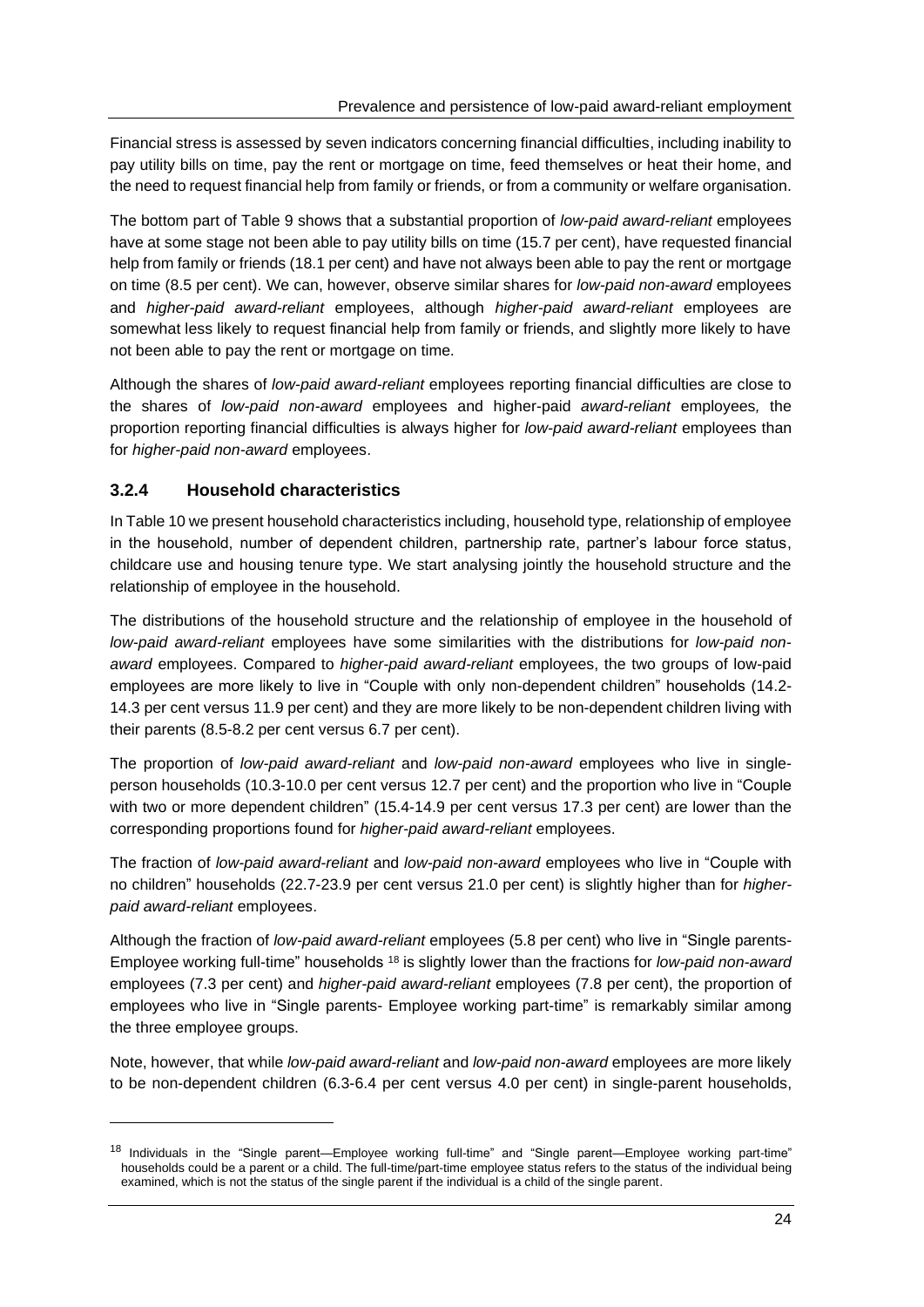*higher-paid award-reliant* employees are more likely to be parents in single-parent households (5.2- 6.2 per cent versus 10.5 per cent).

<span id="page-30-0"></span>**Table 10: Household and family characteristics of** *low-paid award-reliant* **employees,** *lowpaid non-award* **employees,** *higher-paid award reliant* **employees and** *higher-paid non-award* **employees, 2017 and 2018 (pooled)—Employees** a**ged 21 and over (**%**)**

|                                                               | Low-<br>paid<br>award-<br>reliant | Low-paid<br>non-<br>award | Higher-<br>paid<br>award-<br>reliant | Higher-<br>paid non-<br>award | All<br><b>Employees</b> |
|---------------------------------------------------------------|-----------------------------------|---------------------------|--------------------------------------|-------------------------------|-------------------------|
| 1. Household Structure                                        |                                   |                           |                                      |                               |                         |
| Single                                                        | 10.3                              | 10.0                      | 12.7                                 | 11.8                          | 11.6                    |
| Single Parent - Employee<br>working Full-Time                 | 5.8                               | 7.3                       | 7.8                                  | 5.4                           | 5.8                     |
| Single Parent - Employee<br>working Part-Time                 | 7.4                               | 7.1                       | 7.4                                  | 2.6                           | 3.7                     |
| Couple No Children                                            | 22.7                              | 23.9                      | 21.0                                 | 23.5                          | 23.3                    |
| Couple with one Dependent<br>Child                            | 14.4                              | 11.1                      | 10.7                                 | 13.7                          | 13.3                    |
| Couple with two or more<br>Dependent Children                 | 15.4                              | 14.9                      | 17.3                                 | 27.2                          | 24.5                    |
| Couple with only Non-<br>Dependent Children                   | 14.2                              | 14.3                      | 11.9                                 | 10.0                          | 10.8                    |
| Other Type of Household                                       | 9.7                               | 11.5                      | 11.0                                 | 5.9                           | 7.1                     |
| 2. Relationship of the<br>employee in the<br>household        |                                   |                           |                                      |                               |                         |
| Single person                                                 | 9.9                               | 9.5                       | 12.3                                 | 11.7                          | 11.4                    |
| Single Parent                                                 | 5.2                               | 6.2                       | 10.5                                 | 5.3                           | 5.9                     |
| Couple no Children                                            | 23.5                              | 23.3                      | 22.4                                 | 24.1                          | 23.8                    |
| Parents with Children                                         | 35.0                              | 31.9                      | 34.0                                 | 47.1                          | 43.7                    |
| <b>Dependent Student</b>                                      | 4.8                               | 5.6                       | 3.8                                  | 0.6                           | 1.6                     |
| Non-Dependent Child<br>(living with Single Parent)            | 6.3                               | 6.4                       | 4.0                                  | 2.4                           | 3.2                     |
| Non-Dependent Child<br>(living with Parents)                  | 8.5                               | 8.2                       | 6.7                                  | 4.2                           | 5.0                     |
| Non-Dependent Child<br>(living in Other Type of<br>Household) | 0.3                               | 1.4                       | 0.8                                  | 0.5                           | 0.6                     |
| Other Member of the<br>Household                              | 6.5                               | 7.6                       | 5.6                                  | 4.1                           | 4.7                     |
| 3. Number of dependent<br>children                            | 0.56                              | 0.52                      | 0.64                                 | 0.82                          | 0.76                    |
| 4. Have a partner living in<br>the household                  | 55.5                              | 53.0                      | 54.9                                 | 70.2                          | 66.2                    |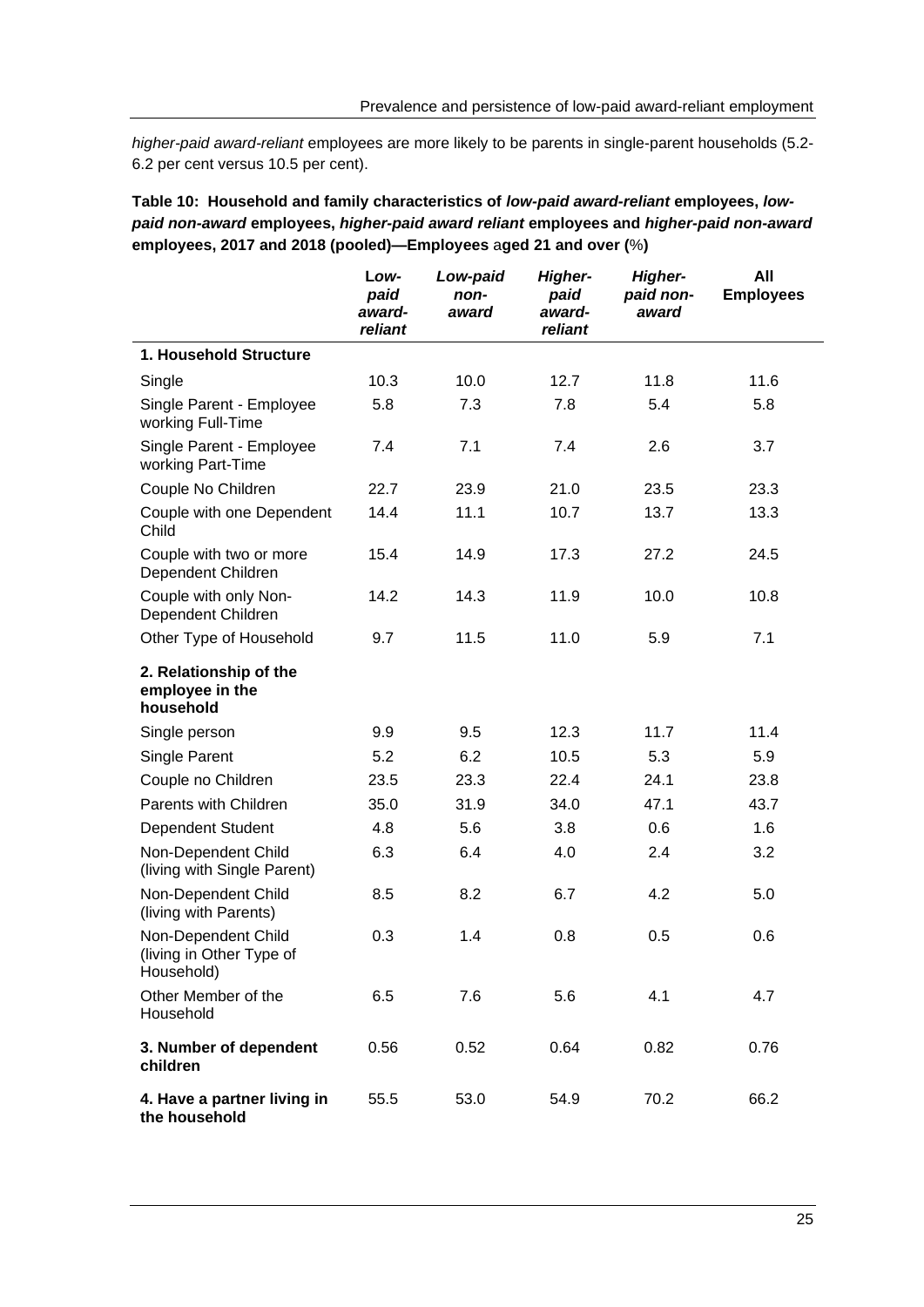|                                                                   | Low-<br>paid<br>award-<br>reliant | Low-paid<br>non-<br>award | <b>Higher-</b><br>paid<br>award-<br>reliant | <b>Higher-</b><br>paid non-<br>award | All<br><b>Employees</b> |
|-------------------------------------------------------------------|-----------------------------------|---------------------------|---------------------------------------------|--------------------------------------|-------------------------|
| 5. Labour force status of<br>partner                              |                                   |                           |                                             |                                      |                         |
| Employed                                                          | 83.0                              | 84.0                      | 80.5                                        | 83.5                                 | 83.3                    |
| Unemployed                                                        | 2.3                               | 2.7                       | 2.7                                         | 1.5                                  | 1.8                     |
| Not in labour force                                               | 14.7                              | 13.2                      | 16.8                                        | 14.9                                 | 15.0                    |
| 6. Earnings role of the<br>employee in the<br>household           |                                   |                           |                                             |                                      |                         |
| Sole earner                                                       | 30.8                              | 30.9                      | 35.0                                        | 33.7                                 | 33.4                    |
| Main earner                                                       | 12.0                              | 12.8                      | 22.2                                        | 36.8                                 | 31.6                    |
| Secondary earner                                                  | 57.2                              | 56.4                      | 42.9                                        | 29.5                                 | 35.0                    |
| 7. Childcare use<br>(conditional on having<br>Dependent Children) | 50.1                              | 37.2                      | 32.0                                        | 44.4                                 | 43.1                    |
| 8. Housing Tenure                                                 |                                   |                           |                                             |                                      |                         |
| Owner                                                             | 52.3                              | 56.7                      | 61.2                                        | 70.8                                 | 67.4                    |
| Private renter                                                    | 42.2                              | 37.2                      | 37.4                                        | 27.5                                 | 29.4                    |
| Social housing renter                                             | 3.4                               | 2.5                       | 0.0                                         | 0.0                                  | 1.3                     |
| Live in rent-free housing                                         | 2.1                               | 3.7                       | 1.4                                         | 1.7                                  | 1.9                     |

Prevalence and persistence of low-paid award-reliant employment

Note: Single-parent households include households with dependent children and/or non-dependent children. The fulltime/part-time employee status refers to the status of the individual being examined, who may be the single parent or a dependent or non-dependent child of the single parent. Couples with dependent children may also have non-dependent children. The share of 'Other' types of households are calculated by summing the shares of 'Other related families with no dependent children', 'Group households' and 'Multi-family households'. Labour force status of the partner is calculated only among employees who live with a partner.

Source: Authors' calculations using Waves 17 and 18 of the HILDA Survey.

Compared to the other three employee groups, the proportion of *higher-paid non-award* employees who live in "Couple with two or more dependent children" households is significantly higher (27.2 per cent), while the share who live in "Single parent – Employee working both part-time or full-time" (respectively 5.4 per cent and 2.6 per cent) or "Couple with only non-dependent children" households (10.0 per cent) is lower.

Note also that, since a high proportion of *higher-paid non-award* employees live in "Couple with dependent children" households, they are less likely to be dependent students or non-dependent children compared to the other three employee groups.

The younger average age of *low-paid award-reliant* and *low-paid non-award* employees (see the second panel of Table 7) is reflected in the lower average number of dependent children (0.56 and 0.52) compared to *higher-paid award-reliant* (0.64) and *higher-paid non-award* employees (0.82).

The proportion of employees who live with a partner is quite similar among *low-paid award-reliant*  employees, *low-paid non-award* employees and *higher-paid award-reliant* employees (between 53.0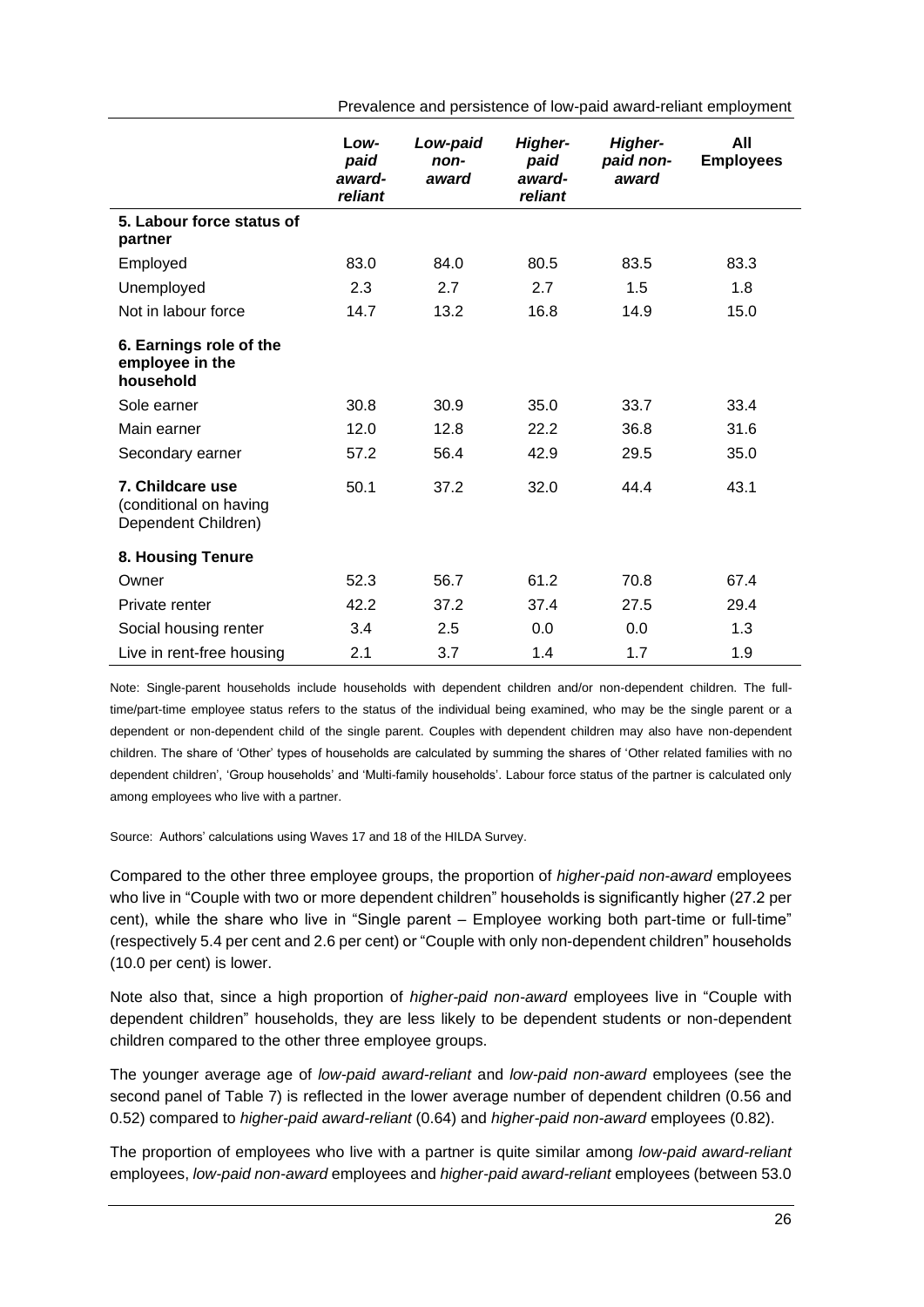per cent and 55.5 per cent), but significantly lower than among *higher-paid non-award* employees (70.2 per cent).

The fifth panel of Table 10 reports the labour force status of partner (for employees who are in a partnership). Most partners of the *low-paid award-reliant* employees are employed (83.0 per cent). This is a common characteristic among all the groups. However, partners of the *higher-paid awardreliant* are slightly less likely to be employed (80.5 per cent) and more likely to be in "Not in the Labour Force" (16.8 per cent versus 14.7 per cent of the *low-paid award-reliant*).

In panel 6 of Table 10 we examine the 'earnings role in the household' of employees by defining three roles: sole earner, main earner and secondary earner. In this report, sole earner is defined as being the only paid worker in the household. Main earner is defined as having the highest earnings of all the household members<sup>19</sup> given there is at least one other paid worker in the household, while a secondary earner is an employee who earns less than the household's main earner.

The table shows that 57.2 per cent of *low-paid award-reliant* employees are secondary earners, a proportion similar to *low-paid non-award* employees*,* and much higher than for *higher-paid awardreliant* employees (42.9 per cent) and *higher-paid non-award* employees (29.5 per cent).

*Low-paid award-reliant* employees and *low-paid non-award* employees also have similar shares in terms of sole and main earners. The proportion who are main earners is 12.0 per cent for *low-paid award-reliant* employees and 12.8 per cent for *low-paid non-award* employees, while the shares who are sole earners is around 30 per cent for both groups of low-paid employees.

By contrast, *higher-paid award-reliant* employees and *higher-paid non-award* employees are more likely to be sole and main earners than *low-paid award-reliant* employees. Note that there are significant differences between *higher-paid award-reliant* employees and *higher-paid non-award* employees. Only 22.2 per cent of *higher-paid award-reliant* employees are main earners (compared to 36.8 per cent of *higher-paid non-award* employees).

Looking at child care use (among employees who have at least one dependent child), we can see that the proportion of *low-paid award-reliant* employees who use child care services (50.1 per cent) is much higher than the proportion of *low-paid non-award* employees (37.2 per cent) and *higher-paid award-reliant* employees (32.0 per cent). However, it is closer to the share of *higher-paid non-award* employees who use child care (44.4 per cent).

In Panel 8 of Table 10, we analyse housing tenure type. Over 50 per cent of *low-paid award-reliant*  employees live in owner-occupied housing, the lowest rate of the four employee groups. However, the proportion of *low-paid non-award* employees living in owner-occupied housing is only slightly higher (56.7 per cent), while 61.2 per cent of *higher-paid award-reliant* employees and 70.8 per cent of *higher-paid non-award* employees reside in owner-occupied housing. The proportion of *low-paid award-reliant* employees who live in a privately rented property (42.2 per cent) or in social housing (3.4 per cent) is correspondingly higher than among the other employee groups.

<sup>&</sup>lt;sup>19</sup> To construct the variable "Earnings role of employee in the household" we only consider earnings from paid work or own business (of the partner or other member of the household). We do not include any income from investments.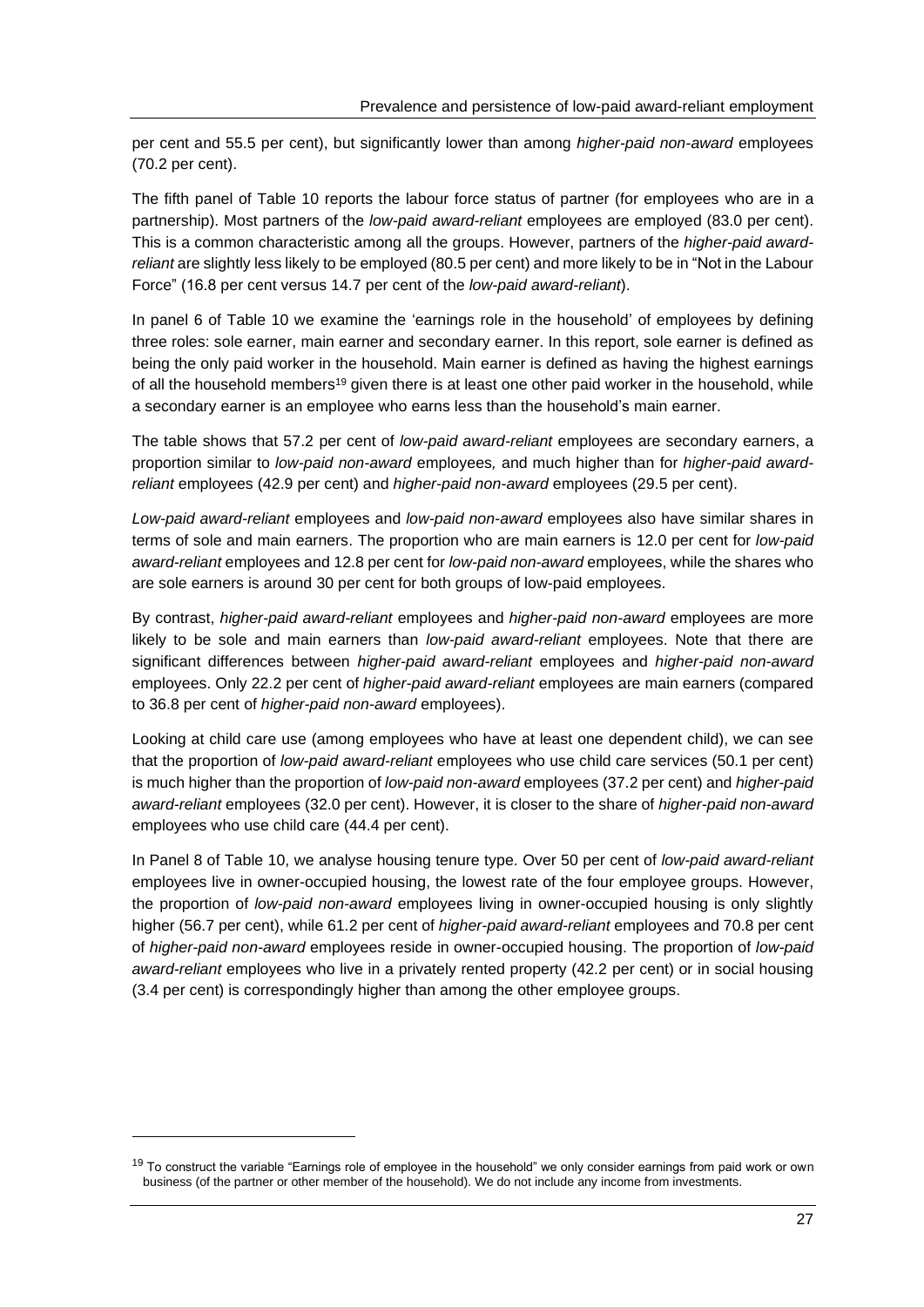## 4 Persistence of low-paid employment and transitions from the *lowpaid award-reliant* status

The goal of this section is to study the persistence of low-paid employment among *low-paid awardreliant* employees. To do this, we take the subsample of *low-paid award-reliant* employees and study the types of transitions from the *low-paid award-reliant* status. Specifically, we estimate the probability that one year later *low-paid award-reliant* employees:

- 1) remain in the *low-paid award-reliant* status
- 2) move to the *low-paid non-award* employee status
- 3) move to the *higher-paid award-reliant* status
- 4) move to the *higher-paid non-award* employee status
- 5) become unemployed or exit the labour force (not employed).

To improve precision of our estimates,<sup>20</sup> we pool years and create three samples of *low-paid awardreliant* employees based on the year observed as a *low-paid award-reliant* employee: 2008 to 2010; 2011 to 2013; and 2014 to 2017. For each sample, we then look at the status of each observation one year later. For example, in the first sample, we take those observed to be *low-paid award-reliant* employees in 2008 and examine their status in 2009, those observed to be *low-paid award-reliant* employees in 2009 and examine their status in 2010 and those observed to be *low-paid award-reliant* employees in 2010 and examine their status in 2011. For each of the three samples, we then calculate the share of each type of transition.

#### **4.1 Transitions from** *low-paid award-reliant* **status**

Table 11 presents the transition rates from the *low-paid award-reliant* status to each of five destinations. The statistics show that there is quite high persistence in low-paid employment among *low-paid award-reliant* employees.

Taking the 2014-2017 group, we can see that 54.8 per cent of *low-paid award-reliant* employees are still in low-paid employment one year later. In fact, 37.3 per cent of them remain *low-paid awardreliant* employees and 17.5 per cent are no longer paid at the award rate but are still in low-paid employment.

In addition, 13.6 per cent of *low-paid award-reliant* employees become unemployed or exit the labour force and 31.6 per cent move to the higher-paid status (16.4 per cent are *higher-paid award-reliant*  employees and 15.2 per cent are *higher-paid non-award* employees). This pattern is quite consistent across time.

The fraction of *low-paid award-reliant* employees who remain in low-paid employment is always more than 50 per cent and the fraction who remain *low-paid award-reliant* employees is always above 30 per cent. Although there are not large differences in the shares across time, we can still observe a small declining trend for *low-paid award-reliant* employees who move to the *low-paid non-award* employees status (from 18.5 per cent for the 2008-2010 group to 17.5 per cent for the 2014-2017 group).

There is also a small increasing trend for *low-paid award-reliant* employees who move to the *higherpaid non-award* employees status (from 13.1 per cent for 2008-2010 to 15.2 per cent for 2014–2017)

<sup>&</sup>lt;sup>20</sup> In HILDA Waves 8 to 18, the proportion of employees who are low-paid and award-reliant ranges from 7 per cent to 8.2 per cent, translating to approximately 650 observations in each wave.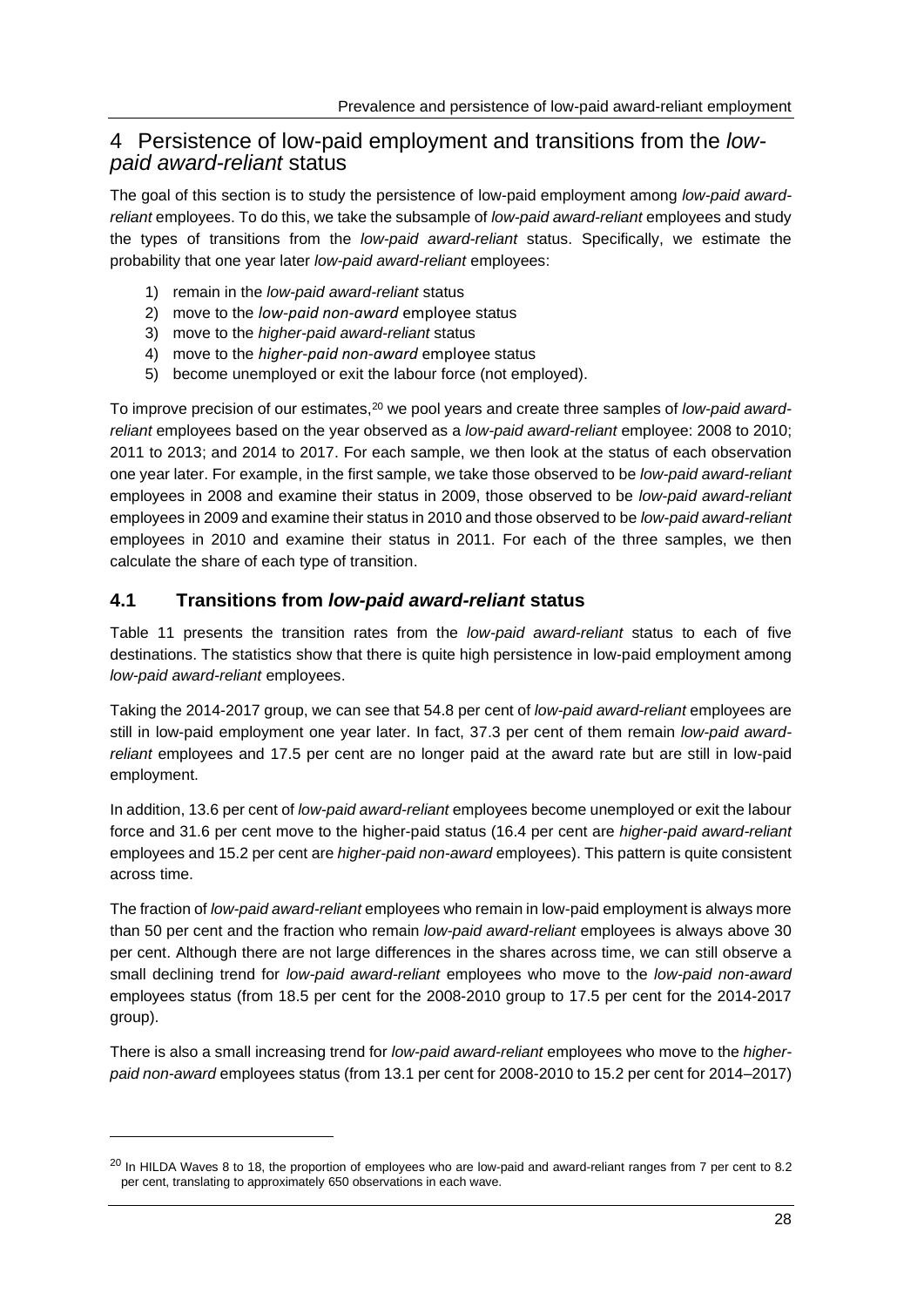while those who move to the *higher-paid award-reliant* status are stable at around 16 per cent for the 2011–2013 and 2014-2017 groups.

|                      | One year later                |                       |                                         |                          |                        |  |  |  |
|----------------------|-------------------------------|-----------------------|-----------------------------------------|--------------------------|------------------------|--|--|--|
|                      | Low-paid<br>award-<br>reliant | Low-paid<br>non-award | <b>Higher-paid</b><br>award-<br>reliant | Higher-paid<br>non-award | <b>Not</b><br>employed |  |  |  |
| <b>Initial years</b> |                               |                       |                                         |                          |                        |  |  |  |
| 1) 2008 to 2010      | 38.7                          | 18.5                  | 14.5                                    | 13.1                     | 15.2                   |  |  |  |
| 2) 2011 to 2013      | 33.5                          | 18.2                  | 16.6                                    | 14.3                     | 17.4                   |  |  |  |
| 3) 2014 to 2017      | 37.3                          | 17.5                  | 16.4                                    | 15.2                     | 13.6                   |  |  |  |

<span id="page-34-0"></span>

| Table 11: Transition probabilities from low-paid award-reliant employment, 2008-2018- |  |
|---------------------------------------------------------------------------------------|--|
| Employees aged 21 and over $(\%)$                                                     |  |

Source: Authors' calculations using Waves 8 to 18 of the HILDA Survey.

We now look at personal and household characteristics to examine whether any characteristics are associated with the different transition types. The first row of Table 11 shows the average age of *lowpaid award-reliant* employees by transition type for the 2014-2017 group. *Low-paid award-reliant*  employees who remain award reliant are older than *low-paid award-reliant* employees who move to the *non-award* status.

|                                           | One year later                    |                               |                                             |                                         |                        |      |  |  |
|-------------------------------------------|-----------------------------------|-------------------------------|---------------------------------------------|-----------------------------------------|------------------------|------|--|--|
|                                           | Low-<br>paid<br>award-<br>reliant | Low-<br>paid<br>non-<br>award | <b>Higher-</b><br>paid<br>award-<br>reliant | <b>Higher-</b><br>paid<br>non-<br>award | <b>Not</b><br>employed | All  |  |  |
| Mean age (years)                          | 37.9                              | 33.8                          | 36.8                                        | 33.8                                    | 38.8                   | 36.3 |  |  |
| Sex (%)                                   |                                   |                               |                                             |                                         |                        |      |  |  |
| Male                                      | 37.1                              | 49.1                          | 36.3                                        | 46.5                                    | 37.2                   | 40.8 |  |  |
| Female                                    | 62.9                              | 50.9                          | 63.7                                        | 53.5                                    | 62.8                   | 59.2 |  |  |
| Education (%)                             |                                   |                               |                                             |                                         |                        |      |  |  |
| Postgraduate - masters<br>or doctorate    | 1.3                               | 0.8                           | 2.0                                         | 3.0                                     | 4.8                    | 2.2  |  |  |
| Graduate diploma,<br>graduate certificate | 1.6                               | 0.0                           | 1.9                                         | 4.4                                     | 0.6                    | 1.9  |  |  |
| Bachelor or honours<br>degree             | 6.4                               | 11.2                          | 15.2                                        | 14.1                                    | 6.9                    | 10.6 |  |  |
| Advanced diploma,<br>diploma              | 6.5                               | 10.6                          | 14.3                                        | 10.4                                    | 7.0                    | 9.6  |  |  |
| Certificate III or IV                     | 27.8                              | 20.6                          | 26.3                                        | 23.9                                    | 26.6                   | 25.5 |  |  |
| Year 12                                   | 29.3                              | 30.9                          | 19.6                                        | 28.4                                    | 24.2                   | 26.6 |  |  |
| Year 11 and below                         | 27.1                              | 25.9                          | 20.6                                        | 16.0                                    | 29.9                   | 23.6 |  |  |

#### <span id="page-34-1"></span>**Table 12: Personal characteristics by one-year transition type—Employees initially in the**  *low-paid award-reliant* **group in the 2014 to 2017 period**

Source: Authors' calculations using Waves 8 to 18 of the HILDA Survey.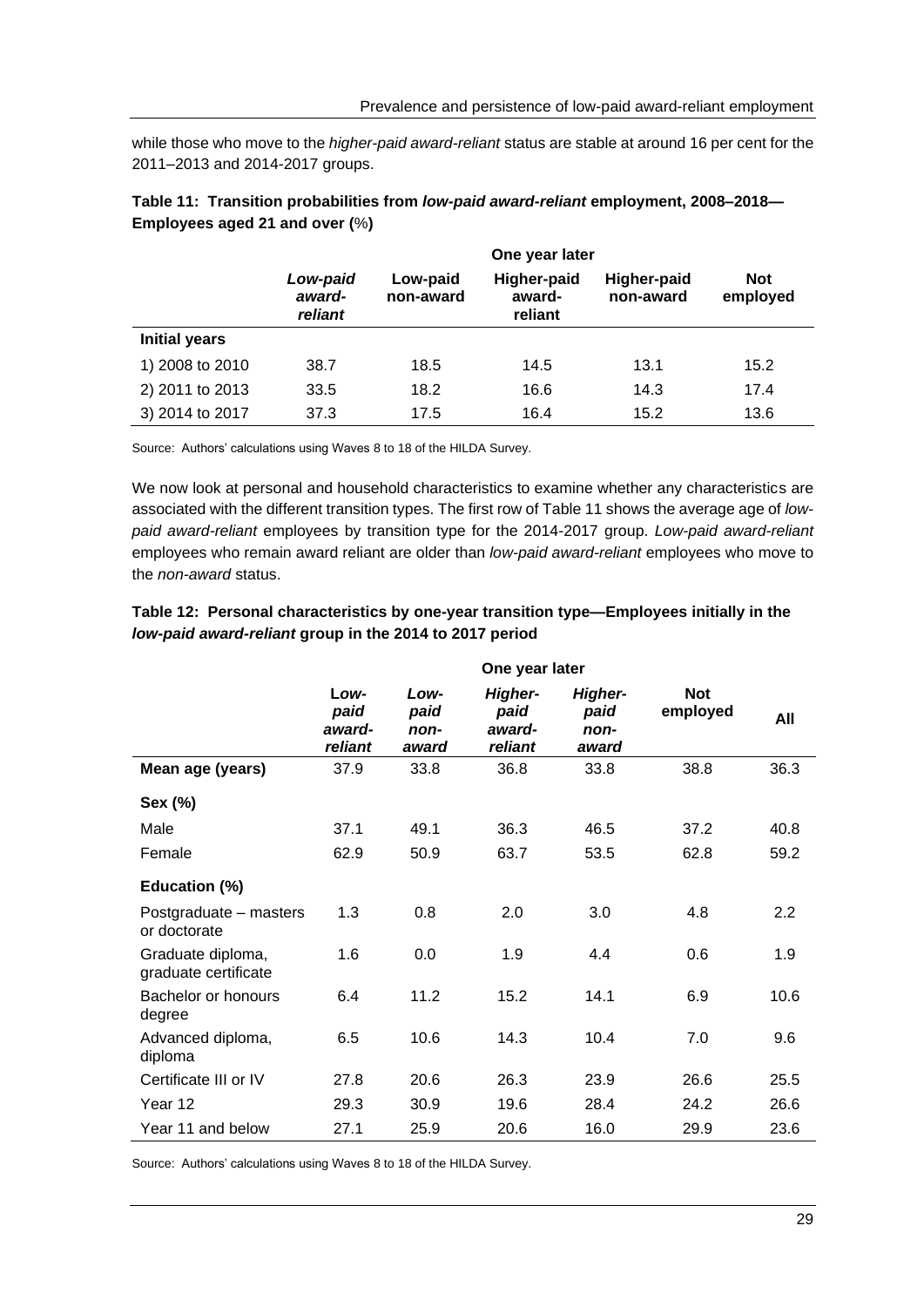The average age of those who move to *low-paid non-award* employment and *higher-paid non-award* employment is 33.8, while the average age of those who remain *low-paid award-reliant* employees is 37.9 and for those who move to the *higher-paid non-award* status it is 36.8. Those who become non-employed are on average older (38.8 years old) than any other transition group.

Before analysing sex differences by transition type, we need to mention that in the 2014-2017 group, 59.7 per cent of *low-paid award-reliant* employees are women and 40.3 per cent are men. This explains why the proportion of women is higher in all the transition types. In particular, the prevalence of women is high among *low-paid award-reliant* employees who remain award-reliant or become non-employed.

Among the *low-paid award-reliant* employees who remain in the same status, 62.9 per cent are female, while 63.7 per cent of those who move to the *higher-paid award-reliant* status and 62.8 per cent of those who become unemployed or leave the labour force are female. These figures are much lower for *low-paid award-reliant* employees who move to the *low-paid non-award* status (50.9 per cent are female) and those who move to the *higher-paid non-award* status (53.5 per cent).

When comparing the educational attainment distribution, we see that *low-paid award-reliant*  employees who remain in the low-paid status are more likely to be lower-educated (Year 11 or below and Year 12) than *low-paid award-reliant* employees who move to the higher-paid status. On the other hand, those who move to a higher-paid status are more likely to hold an advanced diploma or bachelor or honours degree than those who remain in the *low-paid award-reliant* status.

There are also differences in educational attainment between *low-paid award-reliant* employees who do not change status and those who make a transition to the *low-paid non-award* status. A higher fraction of those who remain in the *low-paid award-reliant* status hold a Certificate III or IV while a lower fraction of these employees who do not change status hold a diploma or bachelor or honours degree.

In Table 13 we report some household characteristics by transition type. We first look at the household structure and the relationship in the household together. We see that *low-paid awardreliant* employees who remain *low-paid award-reliant* employees are more likely to live in "Couple with dependent children" households. They are also more likely to be one of the parents who live with the dependent children. Compared to other transition types, they are also less likely to live in "Couple no children" and in "Couple with only non-dependent children" households.

Compared to *low-paid award-reliant* employees who make a transition to the *higher-paid awardreliant* status*,* those who move to *low-paid non-award* status are more likely to live in "Couple with only non-dependent children", "Singles" and "Couple with two or more dependent children" households and are more likely to be dependent students and non-dependent children (whether with both parents or a single parent).

They are also less likely to live in "Single parent- Employee working part-time" and "Couple with one dependent child" households, and are less likely to be a (single or partnered) parent living with dependent children.

*Low-paid award-reliant* employees who move to *higher-paid non-award* employment are less likely to live in "Single parent – Employee working part-time/full-time" households and they are less likely to be dependent students and non-dependent children who live with single parents.

Those who become non-employed are more likely to live in "Single parent- Employee working parttime" and "Couple with two or more dependent children" households. They are also more likely to be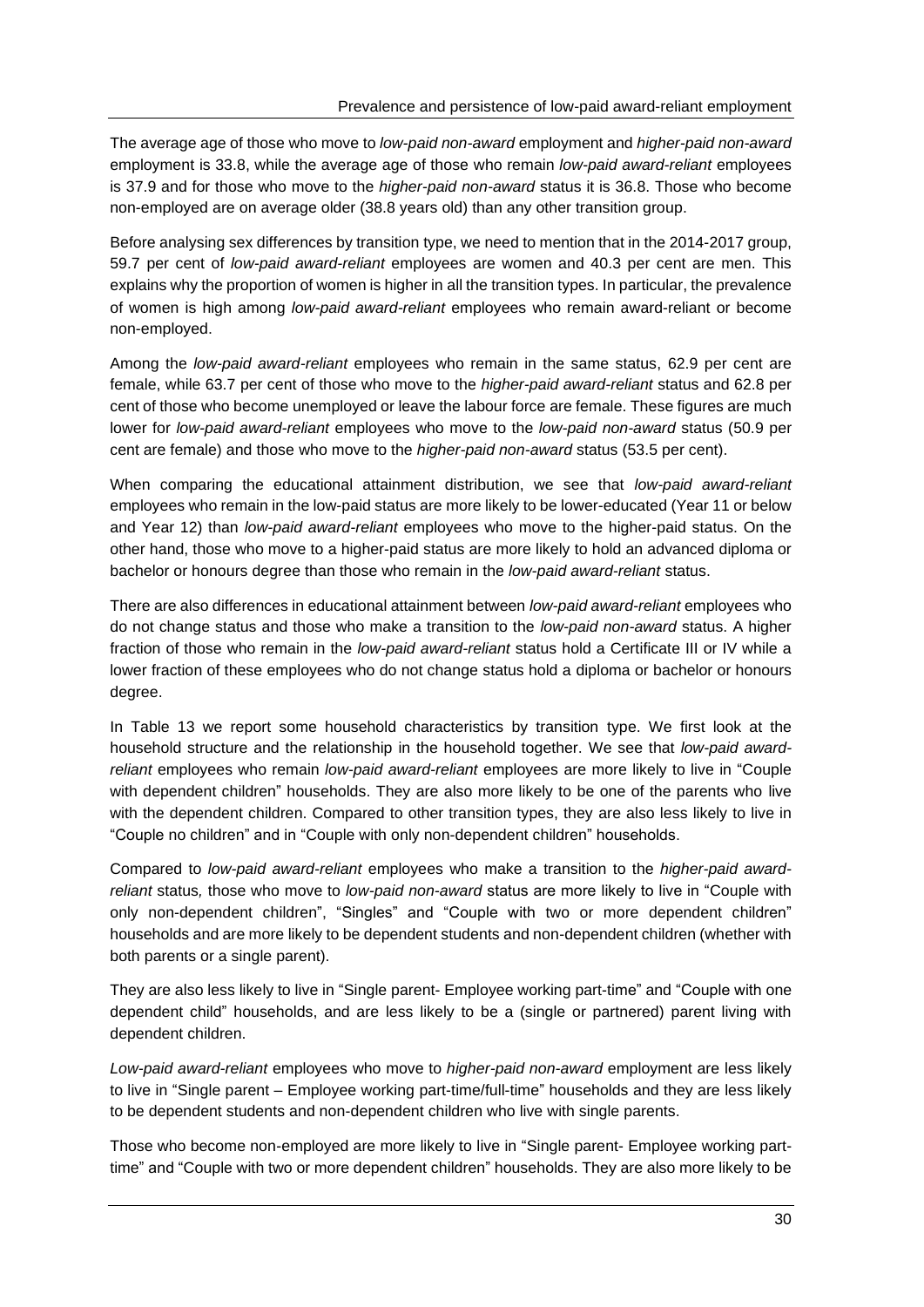dependent students and the single parent in a single parent household. They are less likely to live in "Couple with one dependent child" and "Couple with only non-dependent children" households.

Finally, at the bottom of Table 12, we examine the earnings role of *low-paid award-reliant* employees in the household by transition type. *Low-paid award-reliant* employees who do not change status are more likely to be secondary earners than *low-paid award-reliant* employees who move to one of the other four destinations. Interestingly, they are least likely to be the sole earner.

Those who make the transition to non-employment are the most likely to be sole earners and the least likely to be main earners.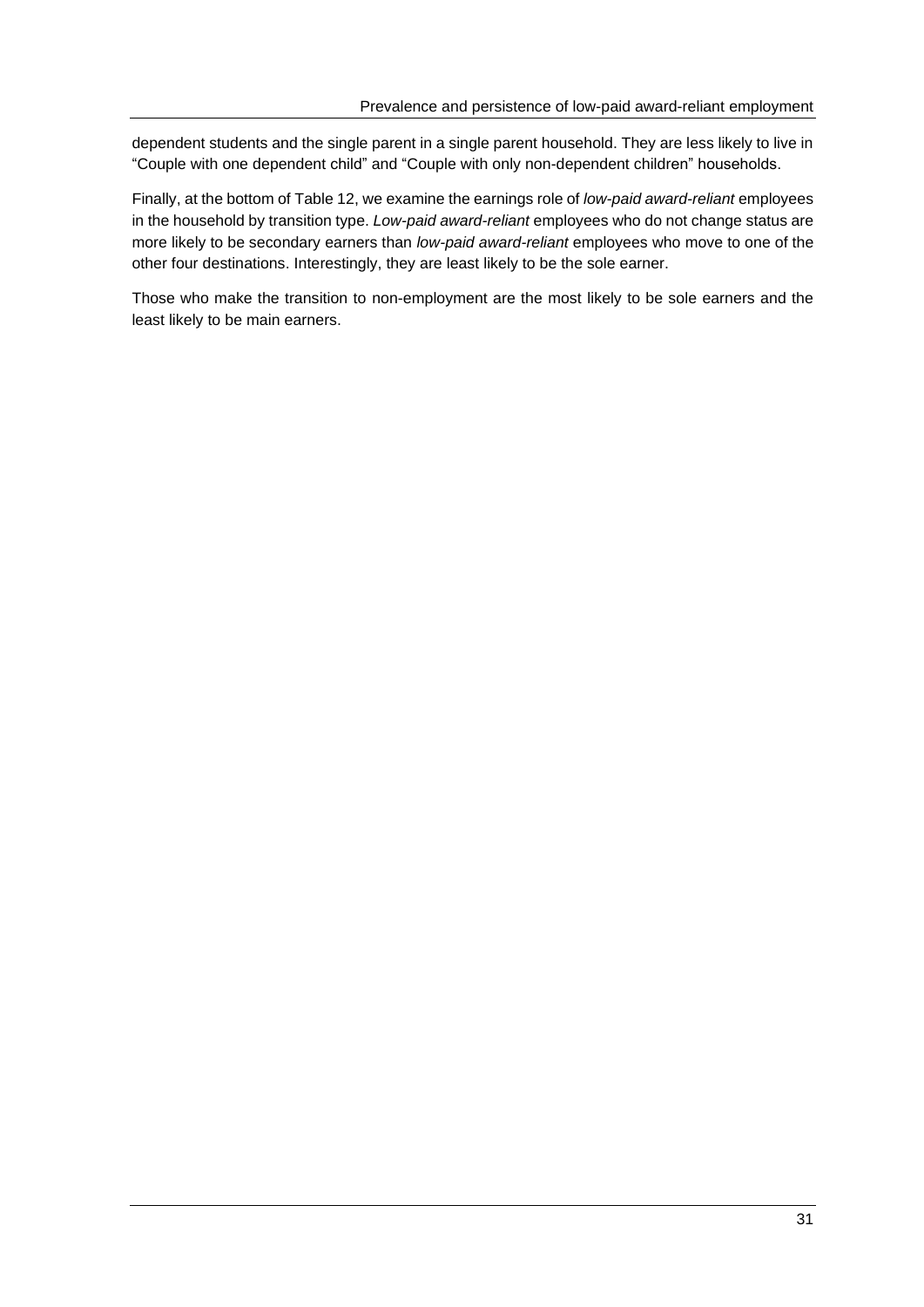<span id="page-37-0"></span>

| Table 13: Household characteristics by one-year transition type—Employees initially in the |
|--------------------------------------------------------------------------------------------|
| low-paid award-reliant group in the 2014 to 2017 period (%)                                |
|                                                                                            |

|                                                               |                                   |                               | One year later                       |                                         |                        |      |
|---------------------------------------------------------------|-----------------------------------|-------------------------------|--------------------------------------|-----------------------------------------|------------------------|------|
|                                                               | Low-<br>paid<br>award-<br>reliant | Low-<br>paid<br>non-<br>award | Higher-<br>paid<br>award-<br>reliant | <b>Higher-</b><br>paid<br>non-<br>award | <b>Not</b><br>employed | All  |
| <b>Household structure</b>                                    |                                   |                               |                                      |                                         |                        |      |
| Single                                                        | 11.1                              | 12.0                          | 10.8                                 | 9.1                                     | 11.7                   | 10.8 |
| Single Parent- Employee<br>working Full-Time                  | 5.1                               | 4.3                           | 4.4                                  | 2.8                                     | 4.4                    | 4.3  |
| Single Parent- Employee<br>working Part-Time                  | 10.2                              | 10.5                          | 13.3                                 | 4.8                                     | 20.7                   | 11.1 |
| Couple No Children                                            | 19.3                              | 25.5                          | 26.5                                 | 24.8                                    | 21.3                   | 23.0 |
| Couple with one<br>Dependent Child                            | 15.3                              | 10.7                          | 13.1                                 | 13.1                                    | 8.0                    | 12.9 |
| Couple with two or more<br>Dependent Children                 | 16.5                              | 11.1                          | 9.8                                  | 15.1                                    | 16.7                   | 14.2 |
| Couple with only Non-<br>Dependent Children                   | 11.0                              | 19.2                          | 15.5                                 | 20.5                                    | 9.7                    | 14.9 |
| Other Type of Household                                       | 11.4                              | 6.8                           | 6.4                                  | 9.7                                     | 7.6                    | 8.9  |
| <b>Relationship in the</b><br>Household                       |                                   |                               |                                      |                                         |                        |      |
| Single person                                                 | 10.7                              | 10.7                          | 10.3                                 | 8.7                                     | 10.7                   | 10.2 |
| Single Parent                                                 | 5.8                               | 3.7                           | 8.1                                  | 5.2                                     | 14.7                   | 7.1  |
| Couple no Children                                            | 23.8                              | 20.6                          | 25.1                                 | 19.4                                    | 20.3                   | 22.2 |
| Parents with Dependent<br>Children                            | 36.8                              | 24.3                          | 28.7                                 | 31.2                                    | 26.1                   | 30.9 |
| Dependent Student                                             | 4.9                               | 11.0                          | 6.3                                  | 3.2                                     | 10.7                   | 6.4  |
| Non-Dependent Child<br>(living with Single Parent)            | 7.0                               | 8.6                           | 7.4                                  | 1.9                                     | 7.7                    | 6.3  |
| Non-Dependent Child<br>(living with Parents)                  | 6.2                               | 13.0                          | 8.2                                  | 15.8                                    | 4.3                    | 9.4  |
| Non-Dependent Child<br>(living in Other Type of<br>Household) | 0.4                               | 0.0                           | 0.8                                  | 2.1                                     | 0.3                    | 0.8  |
| <b>Other Member</b>                                           | 4.4                               | 7.9                           | 5.0                                  | 12.4                                    | 5.4                    | 6.9  |
| Earnings role of the<br>employee in the<br>household          |                                   |                               |                                      |                                         |                        |      |
| Sole Earner                                                   | 31.5                              | 36.5                          | 32.3                                 | 37.9                                    | 41.2                   | 34.9 |
| <b>Main Earner</b>                                            | 9.8                               | 9.7                           | 9.8                                  | 8.7                                     | 7.6                    | 9.3  |
| <b>Secondary Earner</b>                                       | 58.7                              | 53.8                          | 57.9                                 | 53.4                                    | 51.2                   | 55.8 |

Note: Single-parent households include households with dependent children and/or non-dependent children. In 'Single Parent - Employee working Part/Full-Time' households, Employee refers to the person who is the focus of the analysis. Couples with dependent children may also have non-dependent children. The share of 'Other' types of households are calculated by summing the shares of 'Other related families with no dependent children', 'Group households' and 'Multi-family households'.

Source: Authors' calculations using Waves 17 and 18 of the HILDA Survey.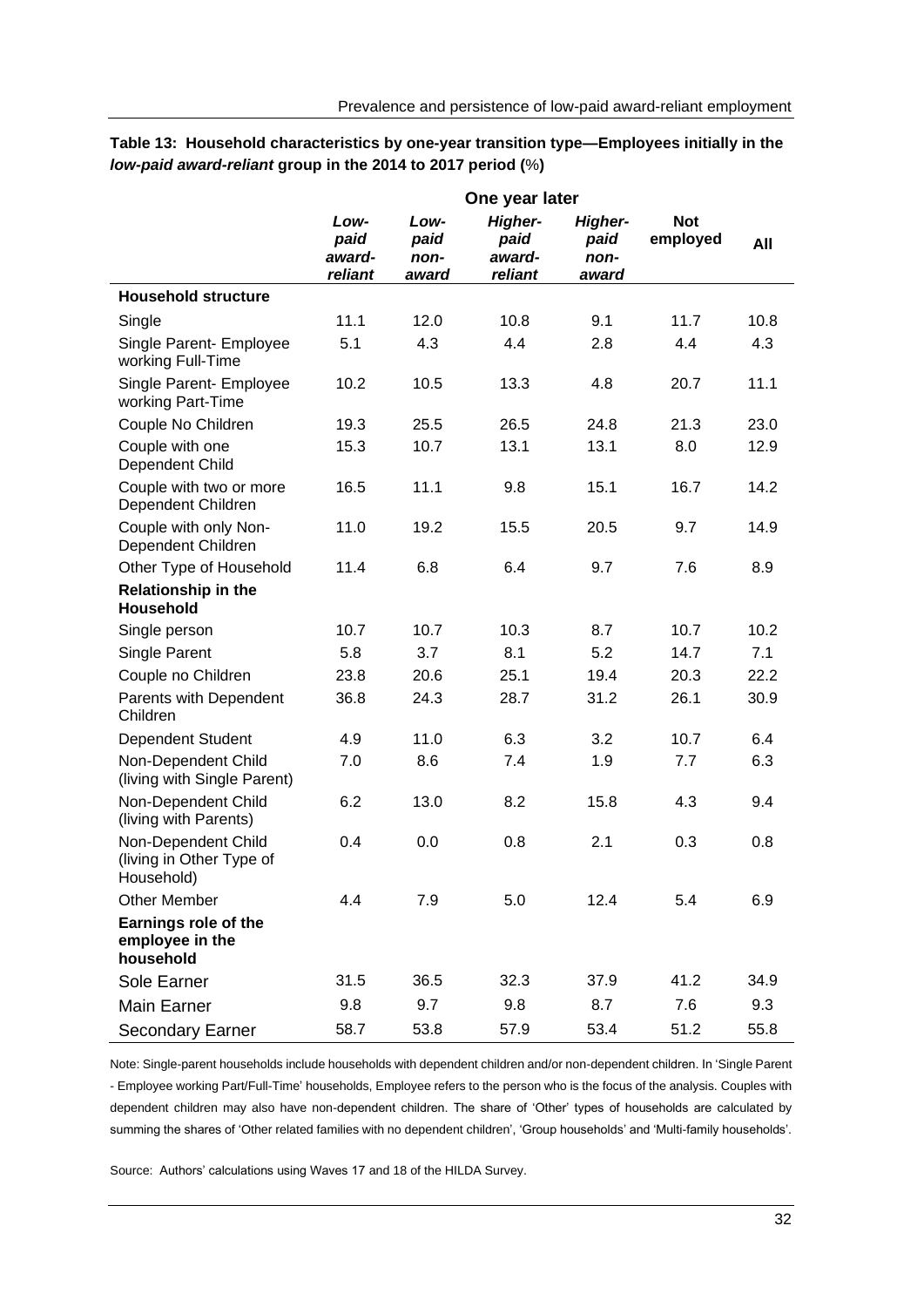## 5 Transitions to higher-paid employment by *low-paid award-reliant* employees

In this section we estimate the duration of low-paid employment among *low-paid award-reliant* employees and study the individual and household characteristics that are associated with increased probabilities of transitioning to higher-paid employment. To estimate the duration of low-paid employment we exploit the longitudinal structure of the HILDA Survey and apply survival analysis techniques.

In survival analysis, a spell is defined as the span of time that an observation spends in a given state. In our case, a spell is the sequence of consecutive periods (waves) that the initially *low-paid awardreliant* employee is observed in low-paid employment before moving to the higher-paid status.

The time we start observing individuals is when employees aged 21 and over become *low-paid*  award-reliant employees.<sup>21</sup> We then follow them until they exit to higher-paid employment. In our definition of a low-paid employment spell, employees may also experience periods of nonemployment before they move to higher-paid employment. Spells are censored if the worker becomes self-employed or when an individual leaves the HILDA sample because of attrition.

In this analysis we allow for multiple spells. They may occur when employees experience multiple periods in the *low-paid award-reliant* status interrupted by a period in higher-paid employment. In this case we consider only the periods in low-paid employment, excluding the periods when employees are higher-paid before moving back to be *low-paid award-reliant*.

### **5.1 Duration analysis of low-paid employment**

To describe the duration of low-paid employment we use two basic concepts of survival analysis: the survivor function and the hazard rate function. Both functions depend on time at risk—the time that has elapsed from when an employee has entered the *low-paid award-reliant* status.

The survivor function of low-paid employment is the probability that a *low-paid award-reliant* employee has not exited to higher-paid employment by a specific time, *t*. <sup>22</sup> The hazard rate function is the likelihood that a *low-paid award-reliant* employee moves to higher-paid employment at time *t*, given that they have remained in low-paid employment until time *t*.

The estimated survivor function is reported in the second column of Table 14 and in Figure 2, while the hazard rate function is presented in the third column of Table 14 and in Figure 3.

From Table 14 we can see that 39.1 per cent of *low-paid award-reliant* employees move to higherpaid employment within one year and 56.8 per cent move after two years. This means that 60.9 per cent of *low-paid award-reliant* employees remain in low-paid employment after one year and 43.2 per cent are still in low-paid employment after two years (see second column of Table 14).

Figure 3 and the third column of Table 14 show that the hazard rates decrease up to year 7 and the rates do not decrease linearly. In fact, there is a large drop in the hazard rates from 39.1 per cent of year 1 to 29.0 per cent of year 2, then they start decreasing at a slower rate and they are roughly constant at around 20 per cent between year 4 and year 5.

<sup>21</sup> Spells start when employees become *low-paid award-reliant* employees and are aged 21 or over. Some employees may start working when they are aged under 21. However, we do not consider that period because employees aged under 21 are eligible for junior rates.

<sup>22</sup> The survivor function can be also defined as the probability of remaining in low-paid employment beyond time *t*.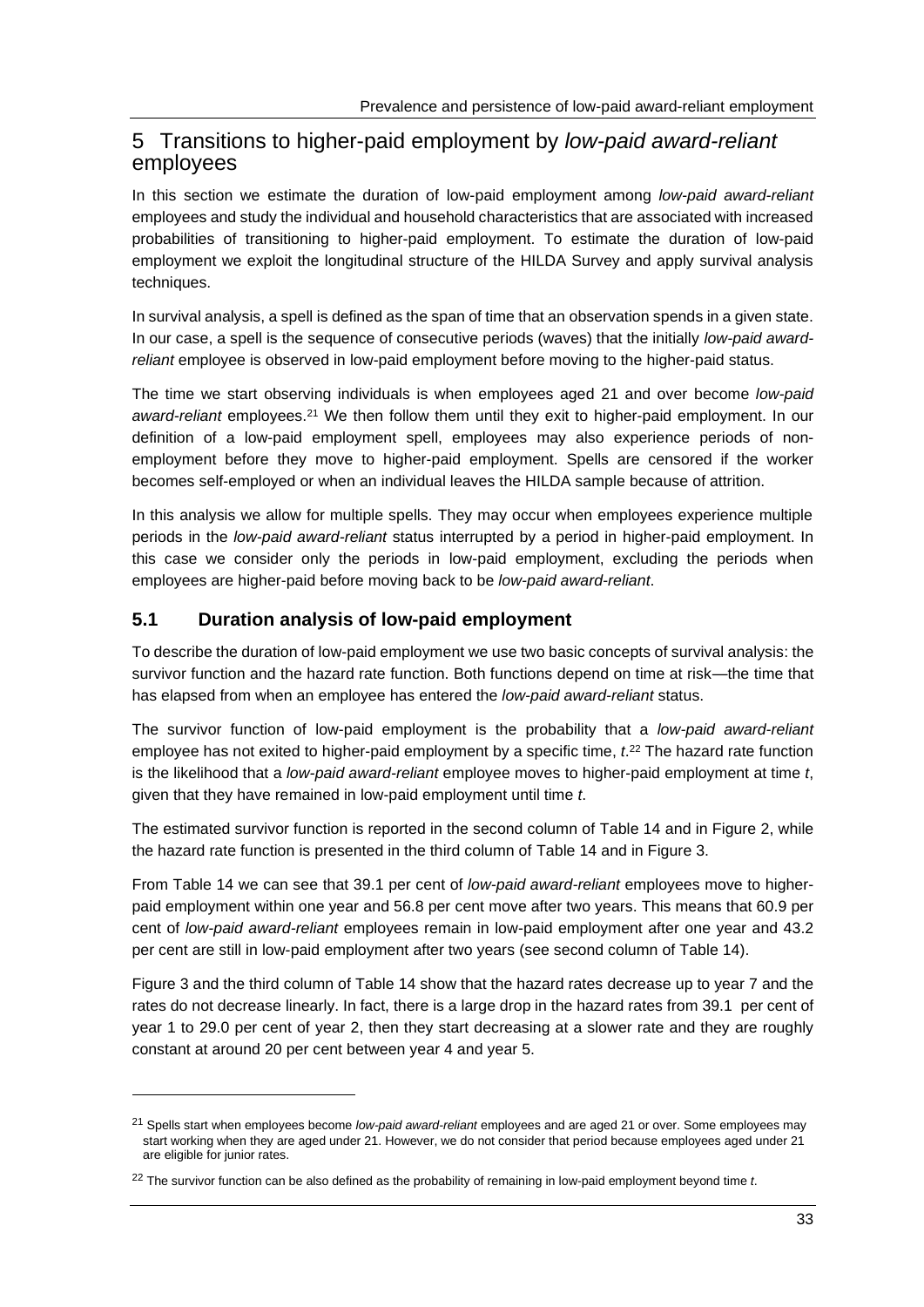This implies that the chances of exiting to higher-paid employment (conditional on remaining in lowpaid employment up to that time) are never lower than approximately 20 per cent, even if employees remain in low-paid employment for up to 5 years. The decreasing pattern of the hazard rates is due to the fact that *low-paid award-reliant* employees who remain in low-paid employment longer are lower-skilled employees.

Figure 2 shows that in the first years the survivor function decreases at a fast pace and then it declines more gradually, reflecting the decreasing hazard rates. We can also see the same pattern from Column 2 in Table 14.

The proportion of employees who remain in low-paid employment falls quickly in the first five years of time at risk. For example, the proportion of employees who have not moved to higher-paid employment is 60.9 per cent after 1 year, 32.2 per cent after 3 years and 20.6 per cent after 5 years. Then this proportion decreases more slowly. The probability of remaining in low-paid employment is 17.3 per cent after 7 years since employees are first observed in the *low-paid award-reliant* status and 13.5 per cent after 9 years.

<span id="page-39-0"></span>

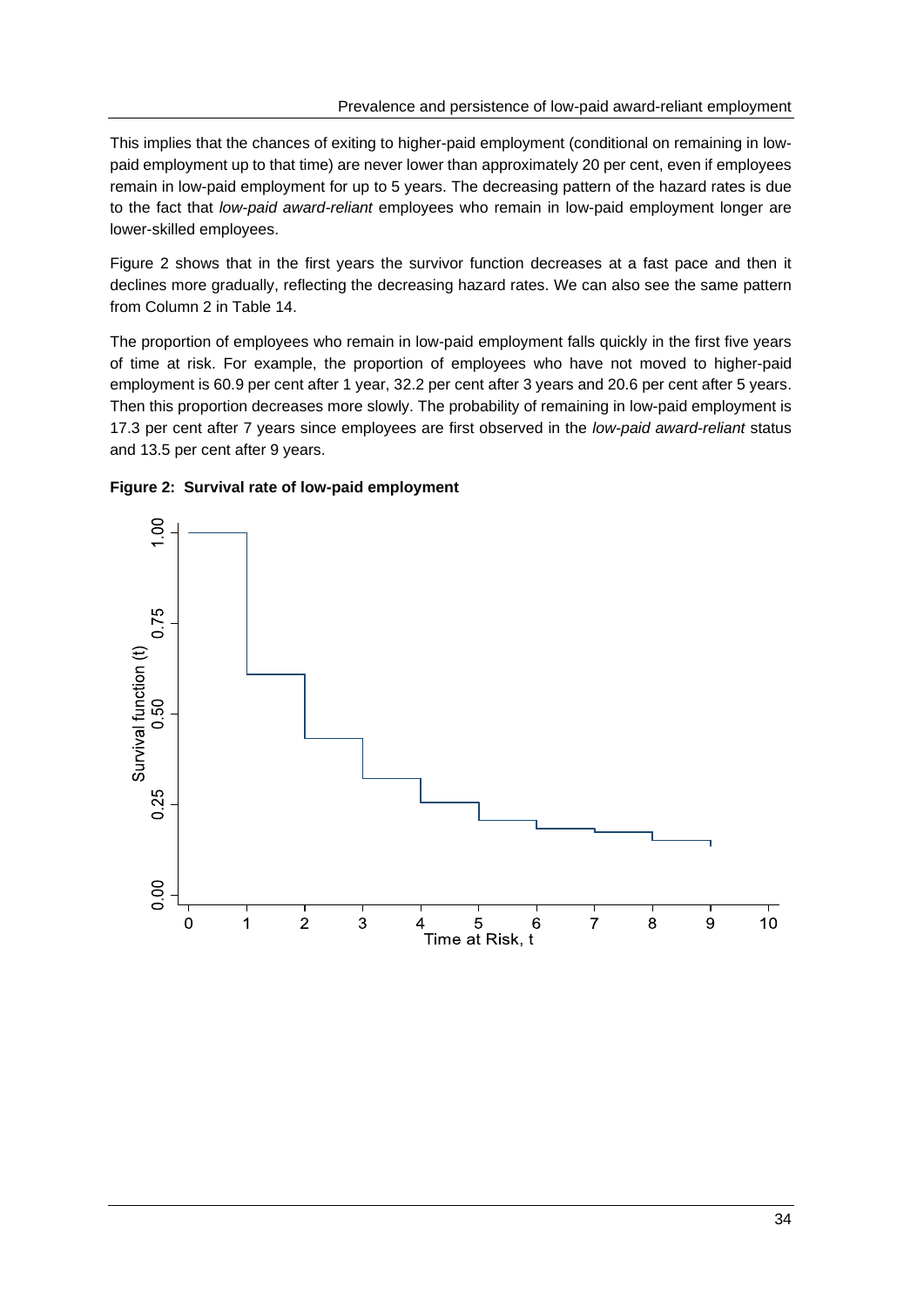<span id="page-40-1"></span>**Figure 3: Hazard rate for exiting low-paid employment**



<span id="page-40-0"></span>**Table 14: Survival and hazard rates**

| Time at Risk (years) | <b>Survival rate</b> | <b>Hazard rate</b> |
|----------------------|----------------------|--------------------|
| 1                    | 60.9                 | 39.1               |
| 2                    | 43.2                 | 29.0               |
| 3                    | 32.2                 | 25.6               |
| $\overline{4}$       | 25.5                 | 20.7               |
| 5                    | 20.6                 | 19.3               |
| 6                    | 18.3                 | 11.2               |
| $\overline{7}$       | 17.3                 | 5.3                |
| 8                    | 15.0                 | 13.1               |
| 9                    | 13.5                 | 10.3               |

Note: Time at risk is the time occurred since employees become *low-paid award-reliant* for the first time.

Source: Authors' calculations using Waves 8 to 18 of the HILDA Survey.

#### **5.2 Modelling transitions to higher-paid employment**

We now estimate a survival analysis model to examine how personal characteristics affect the probability of moving to higher-paid employment. We model the hazard rate function by estimating a *complimentary log-log model* (see Jenkins, 2005). The functional form of the hazard rate function is:

$$
H_i(t, X) = 1 - exp[-exp(\varphi(t) + \beta'X_i)]
$$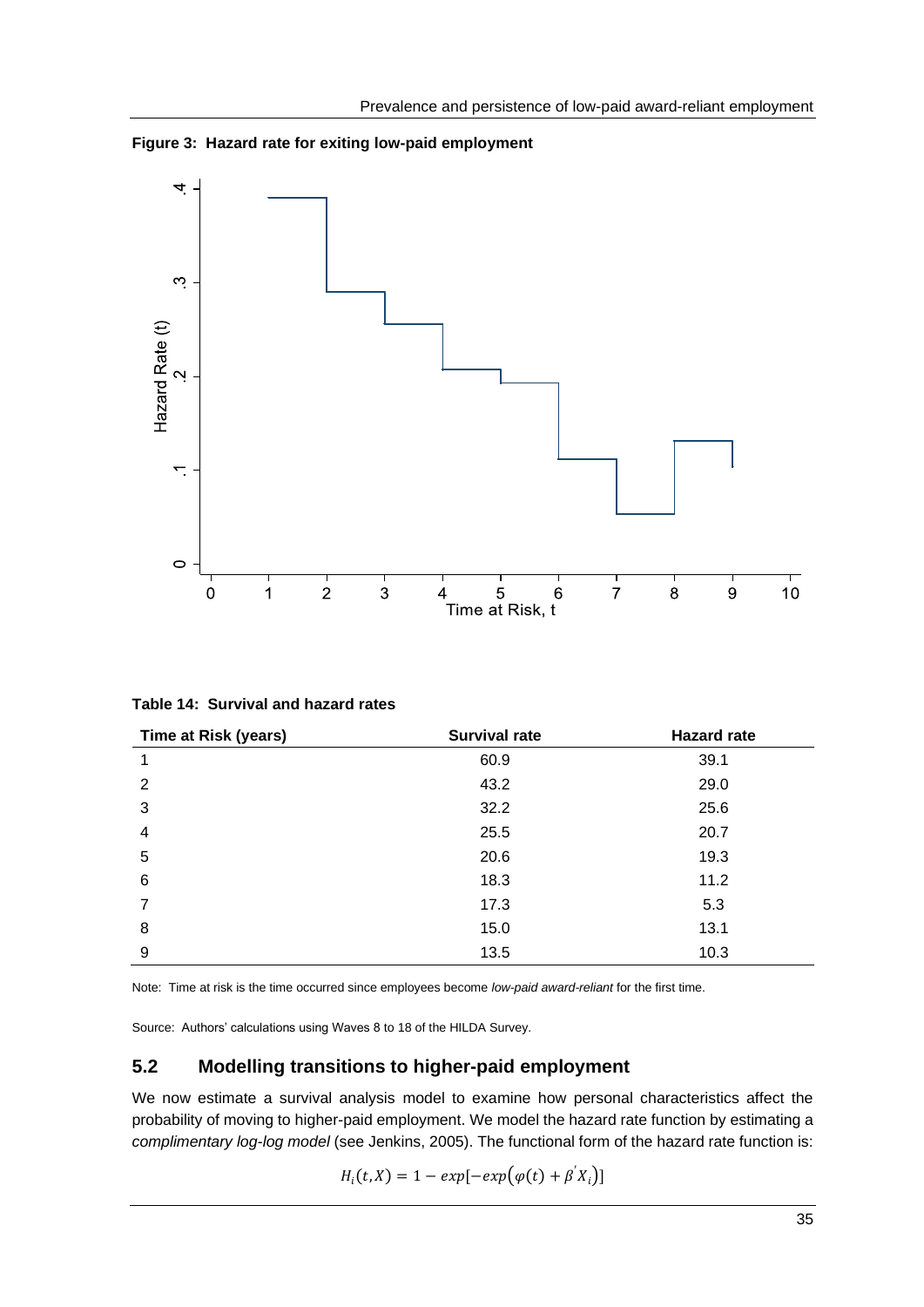#### Where:

- $\bullet$   $H_i(t, X)$  is the hazard rate function;
- $\varphi(t)$  captures the effect of duration of low-paid employment on the probability of moving to *higher-paid* employment. Duration of low-paid employment is captured by including dummies that represent the years spent in low-paid employment;
- $X_i$  is the vector of personal characteristics and  $\beta$  is the vector of associated parameters that estimate how the employee's characteristics affect the probability of exiting low-paid employment.

The personal characteristics that we include in the model are:

- Individual characteristics such as sex, age, educational attainment, marital status, health and welfare receipt.
- Household characteristics such as relationship of the employee in the household, earnings role of the employee in the household, and number of dependent children.

#### **5.2.1 Interpretation of findings**

Before moving to the results, we outline how to interpret the estimates of the parameters associated to the personal characteristics. The effects of the characteristics on the hazard rate are presented in terms of hazard ratios. Keeping all the other characteristics constant, the hazard ratio reports how the hazard rate changes when we increase the characteristic of interest by one unit.

When hazard ratios are equal to one, the characteristics do not affect the hazard rates. If hazard ratios are higher than one, employees with that characteristic are more likely to move to higher-paid employment. When hazard ratios are lower than one, the probability of moving to higher-paid employment are lower for employees with that characteristic.

For example, in the case of categorical variables such as sex (men=1, women=0), we interpret a hazard ratio of 1.5 as men are 50 per cent more likely than women to move to higher-paid employment from one year to the next. When we deal with continuous variables such as the number of children, a hazard ratio of 0.5 implies that having one more child decreases the chances of moving to higher-paid employment by 50 per cent.

Table 14 presents the hazard ratios estimated from the complimentary log-log model. The reference category is shown in parenthesis. The first characteristic we examine is sex. Holding all the other characteristics fixed, men are only 1 per cent more likely than women to exit low-paid employment. The hazard ratio is also not statistically significantly different from 1. To interpret this result, recall that most *low-paid award-reliant* employees are women (see Table 7 in Section 3) and that a higher proportion of men end up in higher-paid employment without any transition from low-paid employment.

Moving to the second characteristic, we see that there is a hump-shape relationship between age and likelihood of transitioning to higher-paid employment. The hazard ratio for employees aged 26 to 30 and employees aged 31 to 35 are, respectively, 1.07 (7 per cent more likely to move to higherpaid employment than employees aged 21 to 25) and 0.92 (8 per cent less likely). The age effect reaches a peak in the 36 to 40 age category (22 per cent more likely than employees aged 21 to 25 to move to higher-paid employment) and it decreases for older employees. Employees in all the age groups older than 50 are all less likely to move out of low-paid employment than employees aged 21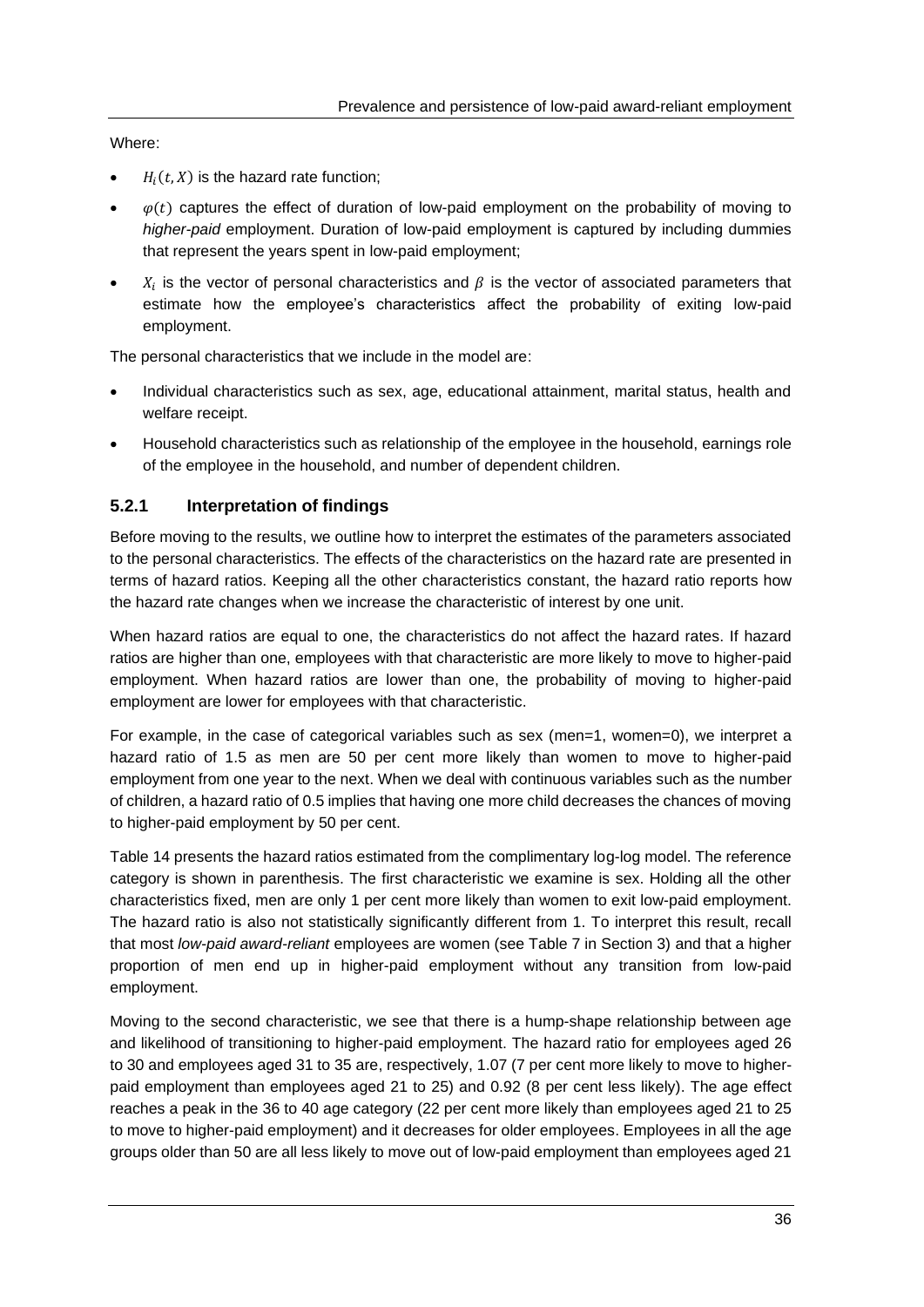to 25. It is also noteworthy that "Age 36 to 40" is the only category that is significantly (at 10 per cent level) different from the others.

When looking at the relationship in the household, we find that living in "couple no children", "couple with children" or being a "dependent student" decreases the probability of moving to higher-paid employment compared to "Singles". The probability decreases by 34 per cent for employees living in "Couple no children" households, 38 per cent for employees living in "Couples with children" and 42 per cent for dependent students. Interestingly, the chances of leaving low-paid employment are similar for "non-dependent children" and singles (with non-dependent children who are 5 per cent more likely to exit), while employees who live in "Single parent" households are 22 per cent more likely to move to higher-paid employment.

Educational attainment is an important factor for transitioning to the higher-paid status. Having achieved a higher education degree<sup>23</sup> gives between a 44 per cent and 117 per cent higher chance of exiting low-paid employment compared to employees with Year 11 or below. In particular, employees holding a postgraduate degree have more than twice the probability of moving to higherpaid employment compared to employees who have completed Year 11 or below. Advanced diploma and Certificate III or IV qualifications also provide an advantage, increasing exit chances by 32 per cent and 24 per cent, respectively, while having Year 12 raises the exit probability by only 5 per cent.

With regards to marital status, we can see that being married or in a de-facto relationship raises the probability of transitioning to higher-paid employment by around 40 per cent to 46 per cent compared to employees who have never been married. Receiving welfare benefits has a significant impact on hazard rates of leaving low-paid employment, lowering chances by 48 per cent. Here recall that lowpaid employment spells may also contain periods of non-employment. Receiving welfare benefits while unemployed could affect effort searching for a higher-paid job.<sup>24</sup> Having a long-term health condition that limits the amount of work one can do decreases the probability of moving to higherpaid employment by 16 per cent, while long-term health conditions with no impact on work do not significantly affect employees' chances.

The earnings role played by employees in the household is an important factor for prospects of leaving low-paid employment. The probability of exiting low-paid employment is 49 per cent higher for main earners than sole earners, while secondary earners are 33 per cent less likely than sole earners. Dependent children have a small effect on the probability of exiting to higher-paid employment. Holding all the other characteristics fixed, having one more child decreases the chance of leaving low-paid employment by 3 per cent.

Finally, from the bottom of Table 14 we can see that there is evidence of negative duration dependence. The longer employees remain in low-paid employment, the lower the hazard rates are. This can be seen from the declining coefficients of the duration dummies. For example, the chances of moving to higher-paid employment after 3 years of low-paid employment are 27 per cent lower than after one year, while the chances after 6 years are 48 per cent lower.

 $23$  Higher education here comprises the highest educational attainment groups 'Postgraduate – masters and doctorate', 'Graduate diploma', 'Graduate certificate' and 'Bachelor or honours degree'.

<sup>&</sup>lt;sup>24</sup> In principle, welfare receipt could affect the probability of finding a higher-paid job in both directions. Welfare benefits provide financial resources that allow more time to search for a higher-paid job. On the other hand, welfare recipients can be discouraged from job search if individuals are happy to live only with the resources coming from benefits.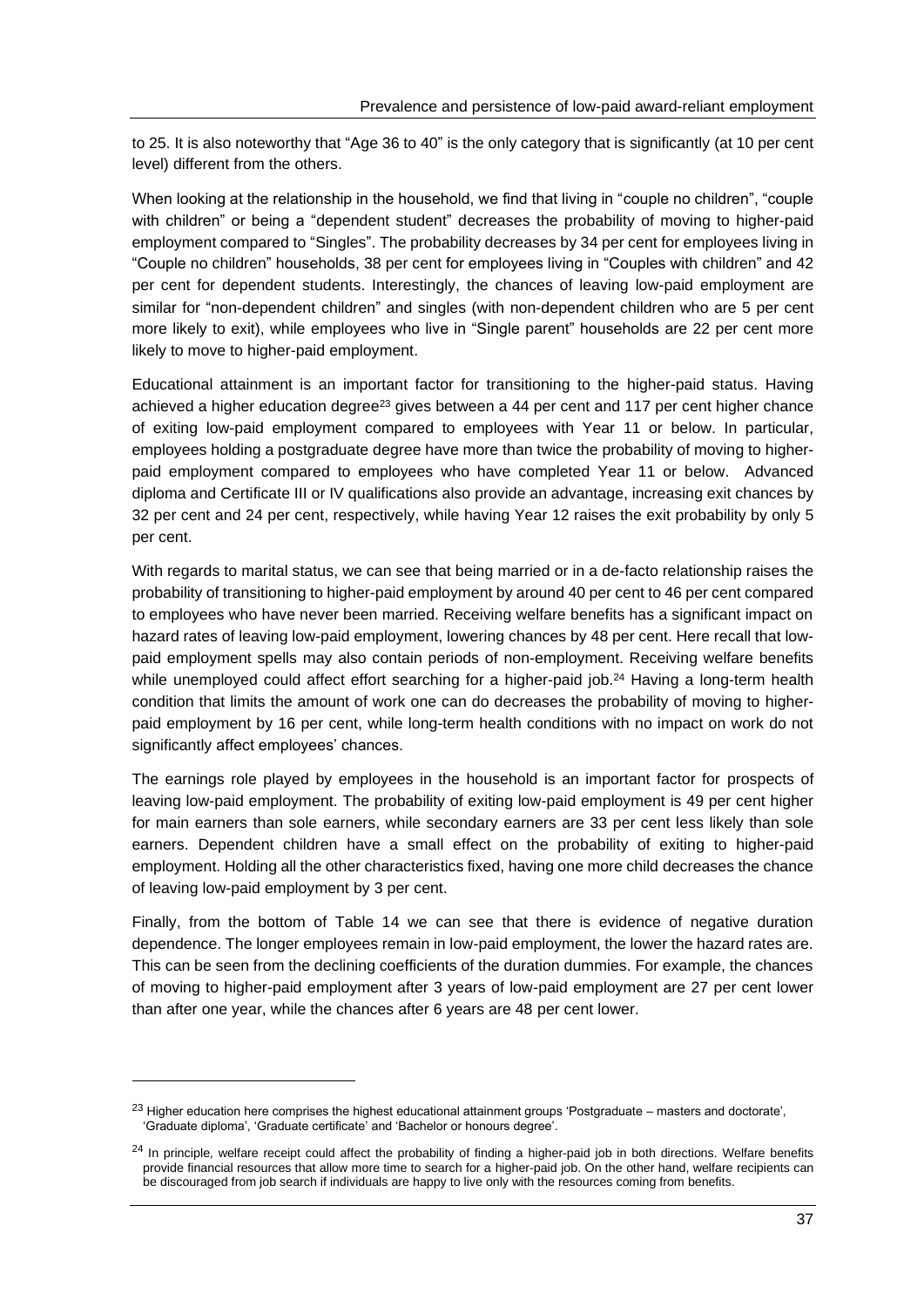| Variable                                                            | <b>Coefficient</b> | 95 per cent<br>Confidence interval |
|---------------------------------------------------------------------|--------------------|------------------------------------|
| Men (Women)                                                         | 1.01               | 0.91; 1.13                         |
| Age (21 to 25):                                                     |                    |                                    |
| 26 to 30                                                            | 1.07               | 1.26<br>0.91;                      |
| 31 to 35                                                            | 0.92               | 1.14<br>0.75;                      |
| 36 to 40                                                            | $1.22*$            | 0.99;<br>1.51                      |
| 41 to 45                                                            | 1.05               | 1.29<br>0.85;                      |
| 46 to 50                                                            | 1.00               | 0.81;<br>1.25                      |
| 51 to 55                                                            | 0.99               | 1.22<br>0.80;                      |
| 56 to 60                                                            | 0.97               | 0.76;<br>1.23                      |
| 61 and above                                                        | 0.89               | 1.15<br>0.69;                      |
| <b>Relationship in the household (Single):</b>                      |                    |                                    |
| Single parent                                                       | 1.22               | 1.58<br>0.95;                      |
| Couple no children                                                  | $0.66*$            | 0.43;<br>1.02                      |
| Couple with children                                                | $0.62**$           | 0.39;<br>0.98                      |
| Dependent student                                                   | $0.58***$          | 0.87<br>0.40;                      |
| Non-dependent child                                                 | 1.05               | 0.85;<br>1.29                      |
| Other member                                                        | 0.98               | 0.75;<br>1.27                      |
| <b>Education</b> (Year 11 or Below)                                 |                    |                                    |
| Postgraduate - masters or doctorate                                 | $2.17***$          | 1.47;<br>3.20                      |
| Graduate diploma, graduate certificate                              | $1.44**$           | 2.35<br>1.16;                      |
| Bachelor or honours degree                                          | $1.66***$          | 1.99<br>1.37;                      |
| Advanced diploma, diploma                                           | $1.32***$          | 1.50<br>1.02;                      |
| Certificate III or IV                                               | $1.24***$          | 1.08;<br>1.41                      |
| Year 12                                                             | 1.05               | 1.22<br>0.90;                      |
| Marital status (Never married and not de facto)                     |                    |                                    |
| Legally married                                                     | $1.46*$            | 2.24<br>0.96;                      |
| De facto                                                            | 1.40               | 0.92;<br>2.12                      |
| Separated                                                           | 1.29               | 0.94;<br>1.75                      |
| Divorced                                                            | 0.99               | 0.77;<br>1.27                      |
| Widowed                                                             | 1.31               | 0.83;<br>2.06                      |
| <b>Welfare Receipt</b>                                              | $0.52***$          | 0.45;<br>0.61                      |
| Long-term health condition (No long-term condition)                 |                    |                                    |
| Long-term health conditions have no impact on the amount<br>of work | 0.97               | 0.81;<br>1.15                      |
| Long-term health conditions limit type or amount of work            | $0.84**$           | 0.98<br>0.71;                      |
| Earnings role of the employee in the household (Sole<br>earner)     |                    |                                    |
| Main earner                                                         | $1.49***$          | 1.27;<br>1.75                      |
| Secondary earner                                                    | $0.67***$          | 0.76<br>0.59;                      |

#### <span id="page-43-0"></span>**Table 15: Complimentary log-log model of exits from low-paid employment, 2008**–**2018— Employees aged 21 and over**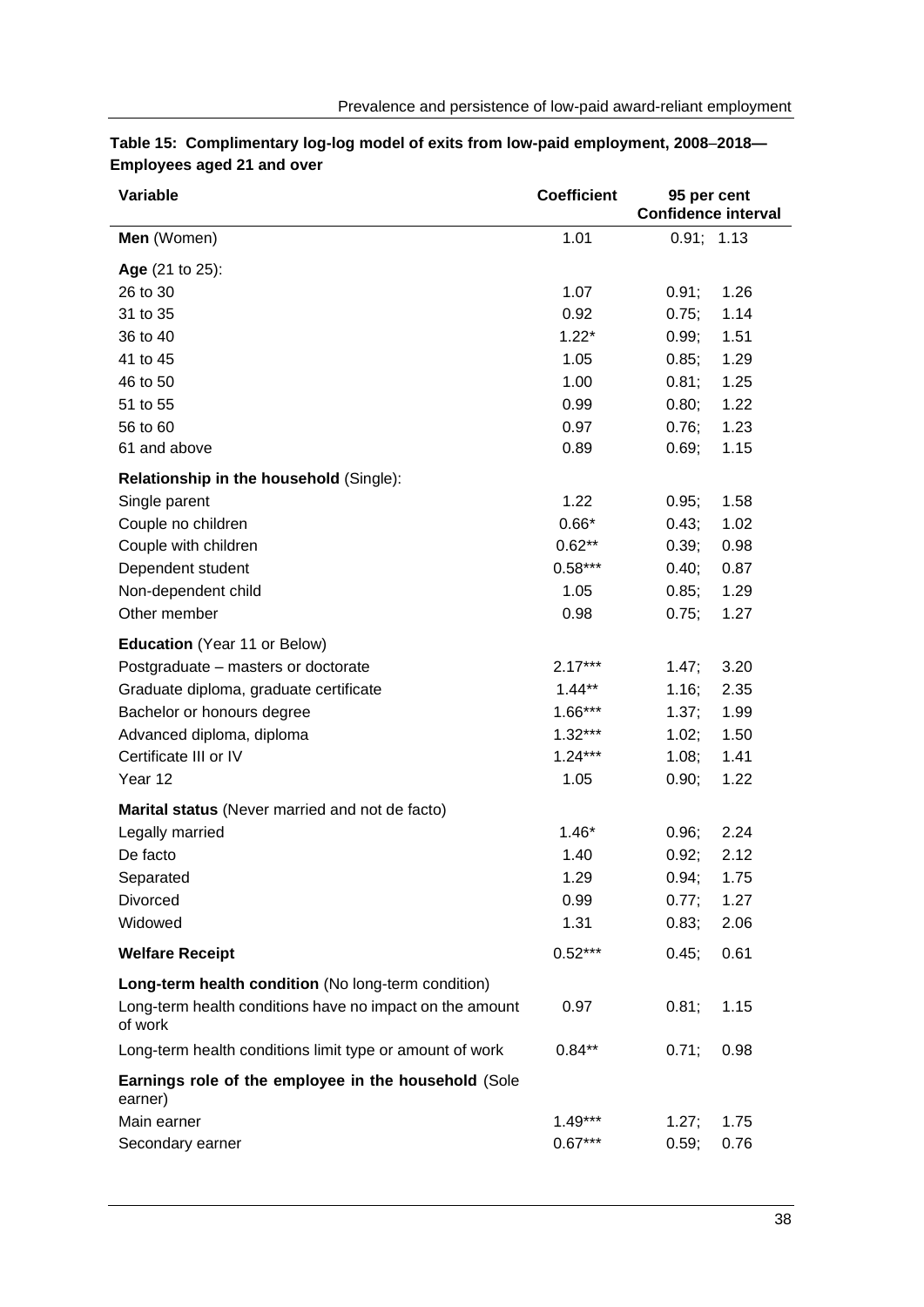| Variable                                        | <b>Coefficient</b> | 95 per cent<br><b>Confidence interval</b> |  |
|-------------------------------------------------|--------------------|-------------------------------------------|--|
| Number of dependent children                    | 0.97               | 0.90;<br>1.05                             |  |
| <b>Duration</b> (1 year of low-paid employment) |                    |                                           |  |
| 2 years                                         | $0.68***$          | 0.60;<br>0.78                             |  |
| 3 years                                         | $0.73***$          | 0.62;<br>0.85                             |  |
| 4 years                                         | $0.64***$          | 0.52;<br>0.79                             |  |
| 5 years                                         | $0.68***$          | 0.53;<br>0.89                             |  |
| 6 years                                         | $0.52***$          | 0.35;<br>0.76                             |  |
| 7 years                                         | $0.28***$          | 0.15;<br>0.55                             |  |
| 8 years                                         | $0.55*$            | 0.30;<br>1.01                             |  |
| 9 years                                         | 0.72               | 0.34;<br>1.54                             |  |
|                                                 |                    |                                           |  |
| <b>Constant</b>                                 | $0.66***$          | 0.54;<br>0.80                             |  |

#### Prevalence and persistence of low-paid award-reliant employment

Note: \*p-value<0.10 \*\*p-value<0.05 \*\*\*p-value<0.01. Reference category in parenthesis.

Source: Authors' calculations using Waves 8 to 18 of the HILDA Survey.

## 6 Conclusions

In this report we have examined the characteristics of *low-paid award-reliant* employees by comparing them to *award-reliant* employees and *low-paid* employees. We find that the prevalence of *low-paid award-reliant* employees in 2018 is 5.9 per cent of all employees. Among *award-reliant*  employees the prevalence of *low-paid award-reliant* employment is 36.0 per cent, while the prevalence is 41.1 per cent among all *low-paid* employees.

The profile of *low-paid award-reliant* employees is more similar to the profile of *low-paid non-award* employees than *higher-paid award-reliant* employees. This profile is represented by young employees who work mainly in jobs that have the characteristics of non-standard employment. Compared to other groups, a higher proportion of *low-paid award-reliant* employees live in "Couples with one dependent child", are more likely to live with parents and be a secondary earner.

One year later, 54.8 per cent of *low-paid award-reliant* employees have not moved to higher-paid employment and 17.5 per cent have become unemployed or exited the labour force. Applying survival analysis techniques, we show that the hazard rates—the probability of moving to higher-paid employment conditional on having experienced low-paid employment until that time—decrease with the time the employee remains in low-paid employment. We find that the probability of remaining in low-paid employment is higher for older employees, low-educated employees, welfare recipients and employees with long-term health conditions that limit the ability to work.

Although the prevalence of low-paid employment is higher among young employees, there is nonetheless a sizeable proportion of older employees who are low-paid. For young employees, lowpaid employment could be a temporary condition before progressing in their career, but this is less likely to be the case for older employees. Our analysis suggests that the focus of policy makers should be to provide opportunities of moving to higher-paid employment to employees who are older, less-educated, receive welfare benefits and suffer from long-term health conditions that limit the ability to work.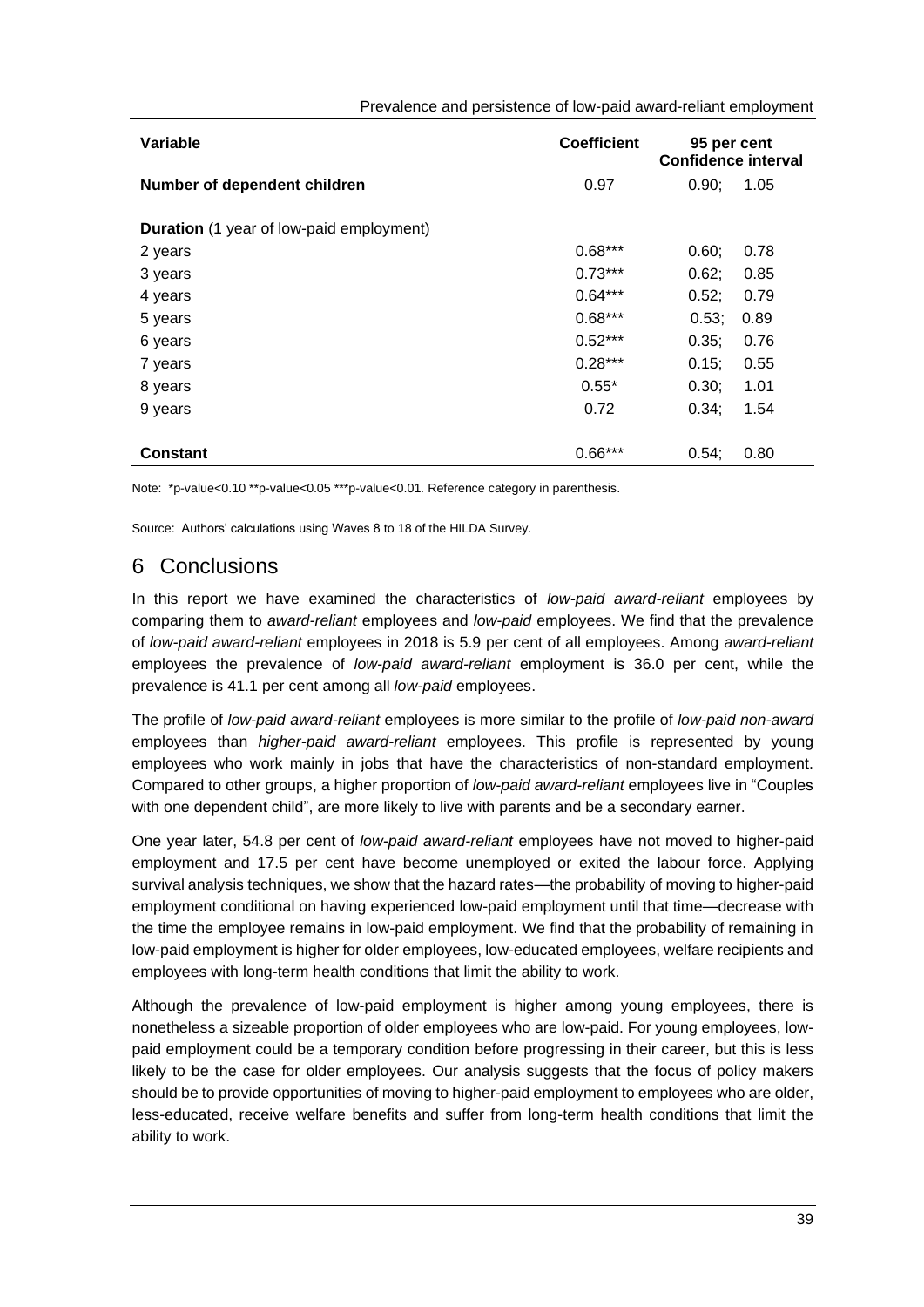## References

Australian Bureau of Statistics (2019) *Employee Earnings and Hours, Australia, May 2018*, ABS Catalogue Number 6306.0, Canberra.

Broadway B. and Wilkins R. "Low-paid women's workforce participation decisions and pay equity Melbourne Institute of Applied Economic and Social Research, report commissioned by the Fair Work Commission, Melbourne.

Fair Work Commission, 2019. *Statistical report—Annual Wage Review 2018–19*.

Fok Y., Scutella R. and Wilkins R. (2015). 'The low-pay no-pay cycle in Australia: Are There Systematic Differences across Demographic Groups?', Oxford Bulletin of Economics and Statistics. DOI: 10.1111/obes.12084.

International Labour Office (ILO). "Non‐standard employment around the world: Understanding challenges, shaping prospects." (2016).

Jenkins, Stephen P. "Survival analysis." Unpublished manuscript, Institute for Social and Economic Research, University of Essex, Colchester, UK 42 (2005): 54-56.

McGuinness S., Freebairn J. and Mavromaras K. (2007). Characteristics of Minimum Wage Employees, Research Report 2/07, Melbourne Institute of Applied Economic and Social Research, report commissioned by the Fair Pay Commission, Melbourne.

Organisation for Economic Co-operation and Development (OECD) (2013). Framework for integrated analysis, in OECD Framework for Statistics on the Distribution of Household Income, Consumption and Wealth, OECD Publishing, Paris.

Office for National Statistics. (2018, October 25). Low and high pay in the UK: 2018.

Smith R. and Vavricheck B. (1992). "The wage mobility of minimum wage workers". Industrial and Labour Relations Review, Volume 46, pp. 82–88.

Stewart M. and Swaffield J. (1999). 'Low pay dynamics and transition probabilities', Economica, Volume 66, pp. 23–42.

Summerfield, M., Bevitt, A., Fok, Y., Hahn, M., La, N., Macalalad, N., O'Shea, M., Watson, N., Wilkins, R. and Wooden, M. (2018), 'HILDA User Manual – Release 17', Melbourne Institute: Applied Economic and Social Research, University of Melbourne.

Uhlendorff A. (2006). 'From No Pay to Low Pay and Back Again? A Multi-State Model of Low Pay Dynamics', IZA Discussion Paper No. 2482, Institute for the Study of Labor, Bonn.

Wilkins R. and Wooden M. (2011). "Measuring Minimum Award Wage Reliance in Australia: The HILDA Survey Experience," Melbourne Institute of Applied Economic and Social Research, University of Melbourne, Working Paper No. 11/2011.